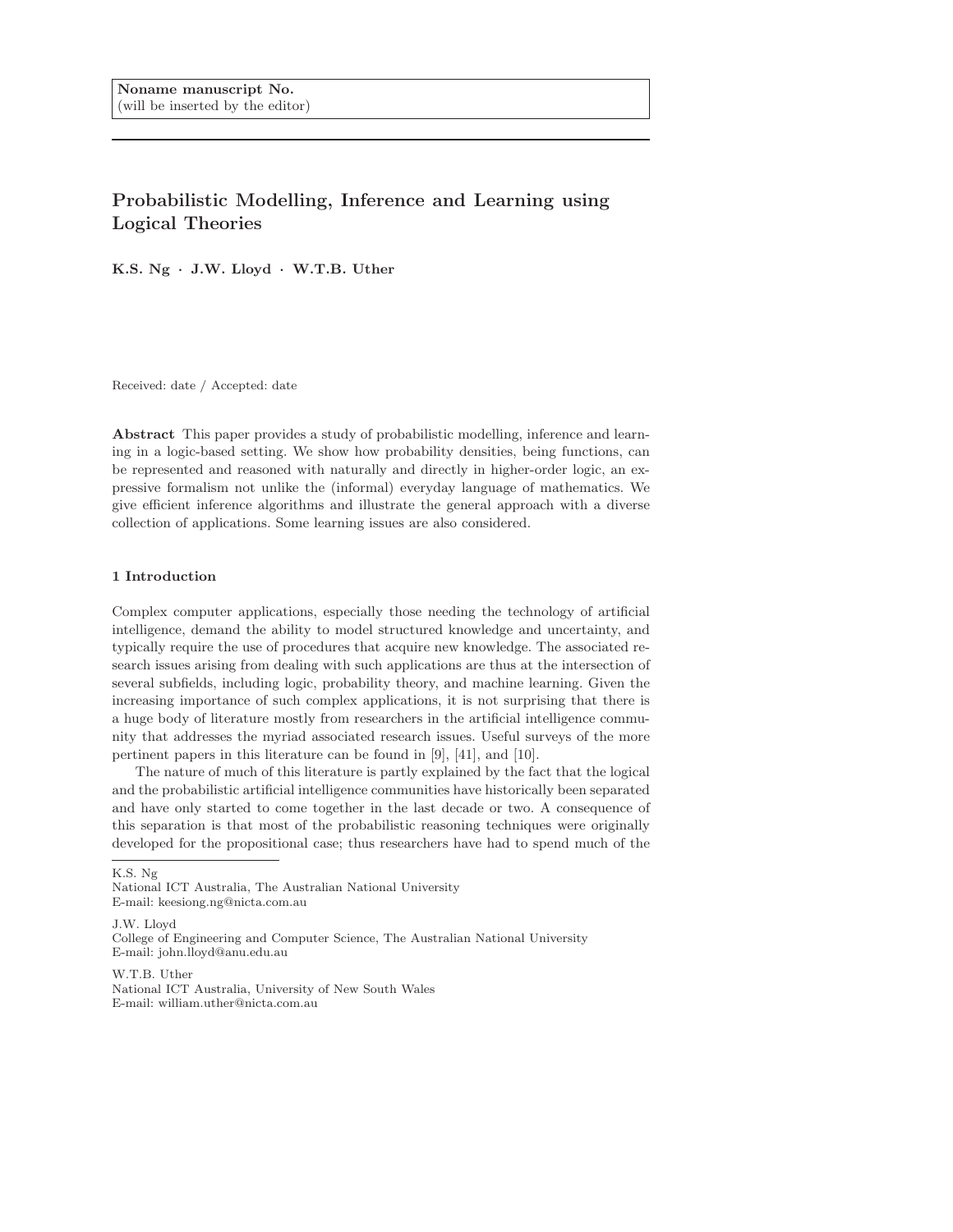last decade lifting them to the first-order case. Here we reconsider the entire issue from the perspective of a general and well-established principle.

The fundamental principle on which we rely is that of the axiomatic method: given some situation that one wants to capture, one writes down a logical theory that has the intended interpretation as a model; then one can determine the value of any term in the intended interpretation by a (sound) reasoning procedure. This is a long held principle that has driven the development of logic for over a century, but has often been considered unsuitable for modelling uncertainty because of the perceived limitation that a (classical) logic can only capture the truth or falsity of a formula, but nothing 'in between'. We demonstrate in this paper that the axiomatic method in partnership with a suitable logic is more than powerful enough to satisfactorily model uncertainty.

The crucial issue is exactly how the uncertainty (which we model with probability theory) is captured. Almost all other approaches to this issue have a clear separation between the logical statements and the probabilities. In contrast, we prefer the uncertainty to be captured directly in the theory itself. Taking this for granted, the issue becomes one of finding a suitable logic. There has been a tradition of extending firstorder logic with probabilistic facilities. One could follow this approach, but here we follow a different one and use a logic that was shown over half a century ago to have exactly the desired properties: higher-order logic [6,27,2].

The best way to think about higher-order logic is that it is the formalisation of everyday informal mathematics: whatever mathematical description one might give of some situation, the formalisation of that situation in higher-order logic is likely to be a straightforward translation of the informal description. In particular, higher-order logic provides a suitable foundation for mathematics itself which has many advantages over more traditional approaches that are based on axiomatising sets in first-order logic [2]. The most crucial property of higher-order logic that we exploit is that it admits so-called higher-order functions which take functions as arguments and/or return functions as results. It is this property that allows the modelling of, and reasoning about, probabilistic concepts directly in higher-order theories, and thus provides an elegant solution to the problem of integrating logic and probability [43].

Let us examine this idea in a little more detail. Applications are typically modelled mathematically by functions (this includes predicates and constants), so that suitable theories consist mainly of function definitions. Therefore the most useful and direct approach to handling uncertainty is to model the uncertainty in (some) function definitions in theories. Consider a function  $f : \sigma \to \tau$  for which there is some uncertainty about its values that we want to model. We do this with a function

## $f' : \sigma \longrightarrow Density \tau,$

where, for each argument t, the value of the function  $f'$  applied to t, written  $(f'$  t), is a suitable probability density for modelling the uncertainty in the value of  $(f t)$ . (Here *Density*  $\tau$  is the type of densities on the domain of type  $\tau$ .) The intuition is that the actual value of  $(f t)$  is likely to be where the 'mass' of the density  $(f t)$ is most concentrated. Of course, (unconditional) densities can also be expressed by functions having a signature of the form *Density*  $\tau$ . This simple idea turns out to be a powerful and convenient way of modelling uncertainty with logical theories in diverse applications. Note carefully the use that has been made of higher-order logic here to model functions whose values are densities.

There are a number of requirements that follow from our decision to use higherorder logic. The first is that we need a reasoning system for the logic in which to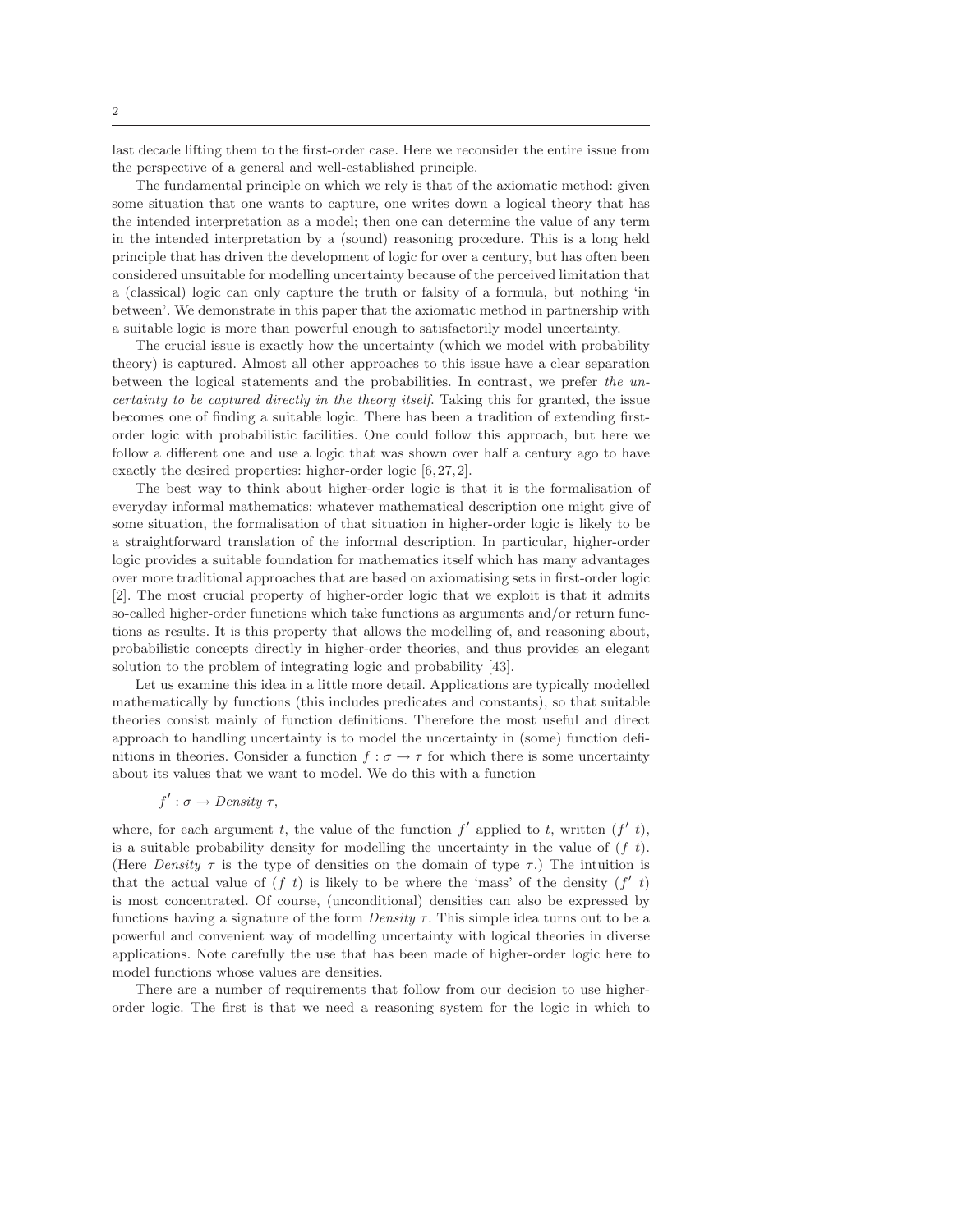carry out probabilistic computations. This is provided by the Bach system which is a functional logic programming language [38]. Bach programs are equational theories in higher-order logic and these are what we employ to model applications. Thus probabilistic reasoning is handled by Bach's computation system which is an equational reasoning system with special support to make probabilistic reasoning efficient. This is provided by equations that implement (the equivalent of) variable elimination and lifted inference. We also need to show that we can easily model suitable probabilistic concepts and provide operations on them in the logic. We argue that all that is really needed are probability densities and these can be easily modelled and reasoned about in both the discrete and continuous cases in higher-order logic. Finally, we need to demonstrate the usefulness and practicality of the ideas and this we do using a diverse set of applications, most of which have also been considered by other authors and thus provide a comparison with alternative approaches.

We have taken the view that we want Bach to be a general-purpose reasoning system. Therefore we have designed it to handle all the various kinds of applications that other systems can. The price we pay for this generality is that for a particular application a more specialised probabilistic reasoning system may have some advantages. With extra work, Bach could also be fined-tuned to be just as effective as a more specialised system, but we leave this for subsequent development.

The paper is organised as follows. Section 2 gives an outline of the underlying logic and recalls some pertinent probabilistic concepts. Section 3 presents our general approach to probabilistic modelling. Section 4 describes the reasoning system. Section 5 considers some associated learning problems. Section 6 contains a general discussion of our approach in the context of related work.

#### 2 Mathematical Preliminaries

We review a standard formulation of higher-order logic based on Church's simple theory of types [6] in Section 2.1. (More complete accounts of the logic can be found in [34] and [35]. Other references on higher-order logic include [57], [2], [56], [32], and [54].) We then introduce a modicum of measure theory in Section 2.2 and show how probability density functions can be naturally represented in the logic.

2.1 Logic

Definition 1 An alphabet consists of three sets:

- 1. a set  $\mathfrak T$  of type constructors;
- 2. a set  $\mathfrak C$  of constants; and
- 3. a set  $\mathfrak V$  of variables.

Each type constructor in  $\mathfrak T$  has an arity, which is the number of arguments it needs. The set  $\mathfrak T$  always includes the type constructor  $\Omega$  of arity 0.  $\Omega$  is the type of the booleans. Each constant in  $\mathfrak C$  has a type signature. The set  $\mathfrak V$  is denumerable. Variables are typically denoted by  $x, y, z, \ldots$ .

Types are built up from the set of type constructors, using the symbols  $\rightarrow$  and  $\times$ .

Definition 2 A type is defined inductively as follows.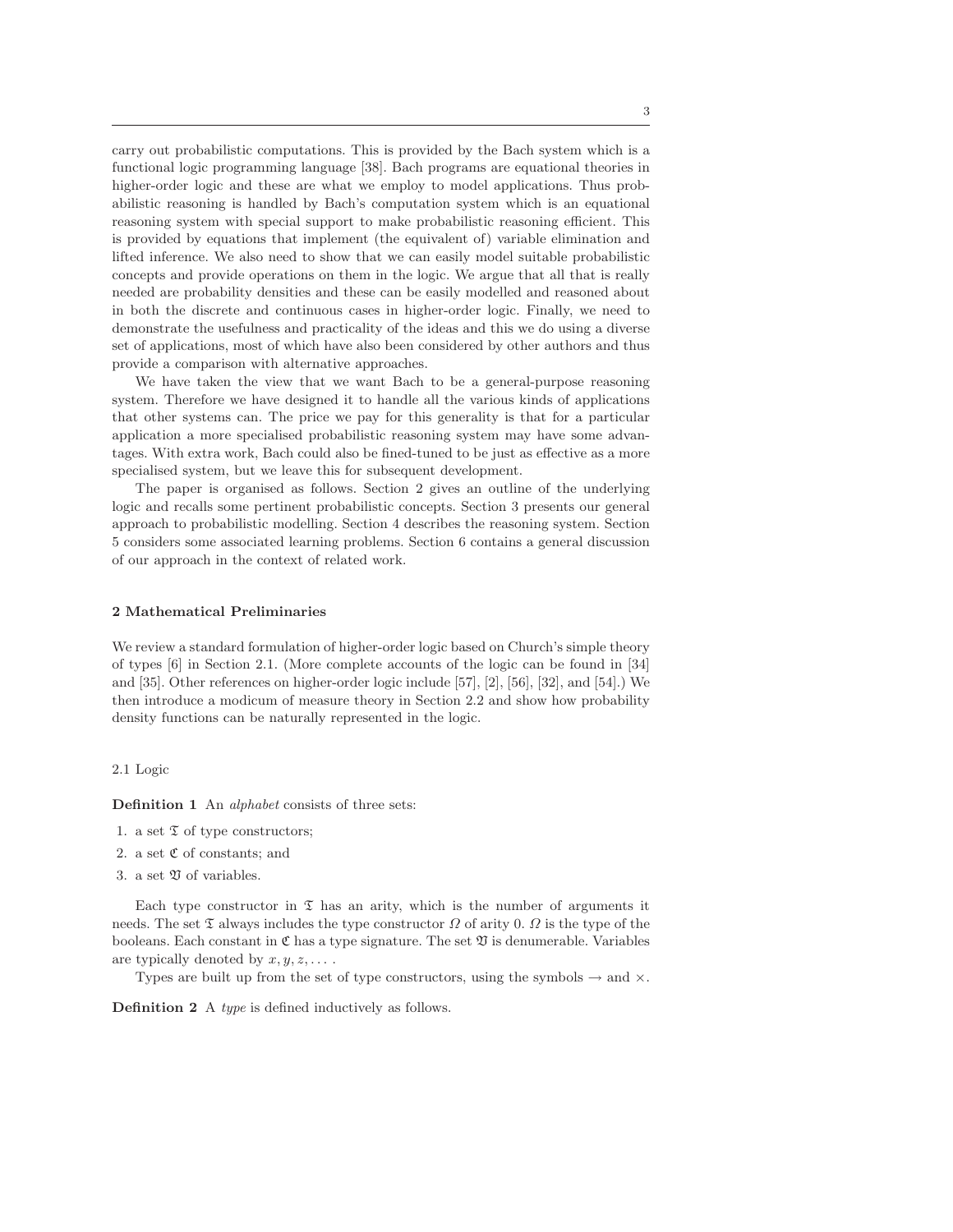- 1. If T is a type constructor of arity k and  $\alpha_1, \ldots, \alpha_k$  are types, then  $T \alpha_1 \ldots \alpha_k$  is a type. (Thus a type constructor of arity 0 is a type.)
- 2. If  $\alpha$  and  $\beta$  are types, then  $\alpha \rightarrow \beta$  is a type.
- 3. If  $\alpha_1, \ldots, \alpha_n$  are types, then  $\alpha_1 \times \cdots \times \alpha_n$  is a type.

We use the convention that  $\rightarrow$  is right associative. So, for example, when we write  $\alpha \to \beta \to \gamma \to \kappa$  we mean  $\alpha \to (\beta \to (\gamma \to \kappa))$ .

Besides  $\Omega$ , here are some other common types we will need.

Example 1 The type of the integers is denoted by  $Int$ , and the type of the reals by Real. Also (List  $\sigma$ ) is the type of lists whose items have type  $\sigma$ , and  $\{\sigma\}$  is the type of sets whose elements have type  $\sigma$ . The type  $\{\sigma\}$  is a synonym for  $\sigma \to \Omega$ .

The set  $\mathfrak C$  always includes the following constants:  $\top$  and  $\bot$  having signature  $\Omega$ ;  $=_{\alpha}$ having signature  $\alpha \to \alpha \to \Omega$  for each type  $\alpha$ ;  $\neg$  having signature  $\Omega \to \Omega$ ;  $\wedge$ ,  $\vee$ , and  $\rightarrow$  having signature  $\Omega \rightarrow \Omega \rightarrow \Omega$ ; and  $\Sigma_{\alpha}$  and  $\Pi_{\alpha}$  having signature  $(\alpha \rightarrow \Omega) \rightarrow \Omega$ for each type  $\alpha$ . The intended meaning of  $\top$  is true, and that of  $\bot$  is false. The intended meaning of  $=\alpha$  is identity (that is,  $(=\alpha x y)$  is  $\top$  iff x and y are identical), and the intended meanings of the connectives  $\neg$ ,  $\wedge$ ,  $\vee$ , and  $\longrightarrow$  are as usual (not, and, or and *implies*). The intended meaning of  $\Sigma_{\alpha}$  is that  $\Sigma_{\alpha}$  maps a predicate (i.e. boolean function) over elements of type  $\alpha$  to  $\top$  iff the predicate maps at least one element of type  $\alpha$  to ⊤. The intended meaning of  $\Pi_{\alpha}$  is that  $\Pi_{\alpha}$  maps a predicate over elements of type  $\alpha$  to  $\top$  iff the predicate maps all elements of type  $\alpha$  to  $\top$ .

Other useful constants that often appear in applications include the integers, real numbers, and data constructors like  $\#\sigma : \sigma \to (List \sigma) \to (List \sigma)$  and  $\lbrack \sigma : List \sigma$ for constructing lists where the elements have type  $\sigma$ . (See Example 3.) The notation  $C : \sigma$  is used to denote that the constant C has signature  $\sigma$ .

Definition 3 A term, together with its type, is defined inductively as follows.

- 1. A variable in  $\mathfrak V$  of type  $\alpha$  is a term of type  $\alpha$ .
- 2. A constant in  $\mathfrak C$  having signature  $\alpha$  is a term of type  $\alpha$ .
- 3. If t is a term of type  $\beta$  and x a variable of type  $\alpha$ , then  $\lambda x.t$  is a term of type  $\alpha \rightarrow \beta$ .
- 4. If s is a term of type  $\alpha \rightarrow \beta$  and t a term of type  $\alpha$ , then  $(s t)$  is a term of type  $\beta$ .
- 5. If  $t_1, \ldots, t_n$  are terms of type  $\alpha_1, \ldots, \alpha_n$ , respectively, then  $(t_1, \ldots, t_n)$  is a term of type  $\alpha_1 \times \cdots \times \alpha_n$ .

Terms of the form  $(\Sigma_{\alpha} \lambda x.t)$  are written as  $\exists_{\alpha} x.t$  and terms of the form  $(\Pi_{\alpha} \lambda x.t)$ are written as  $\forall_{\alpha} x.t$  (in accord with the intended meaning of  $\Sigma_{\alpha}$  and  $\Pi_{\alpha}$ ). Thus, in higher-order logic, each quantifier is obtained as a combination of an abstraction acted on by a suitable function ( $\Sigma_{\alpha}$  or  $\Pi_{\alpha}$ ). A formula is a term of type  $\Omega$ . The universal closure of a formula  $\varphi$  is denoted by  $\forall (\varphi)$ .

Example 2 Constants like  $\top$ , 42, 3.11, and + (a boolean, an integer, a real number and a function with signature  $Int \to Int \to Int$  are terms. Variables like  $x, y, z$  are terms. An example of a term that can be formed using abstraction is  $\lambda x.((+ x) x)$ , whose intended meaning is a function that takes a number x and returns  $x + x$ . To apply that function to the constant 42, for example, we use application to form the term  $(\lambda x. ((+ x) x) 42).$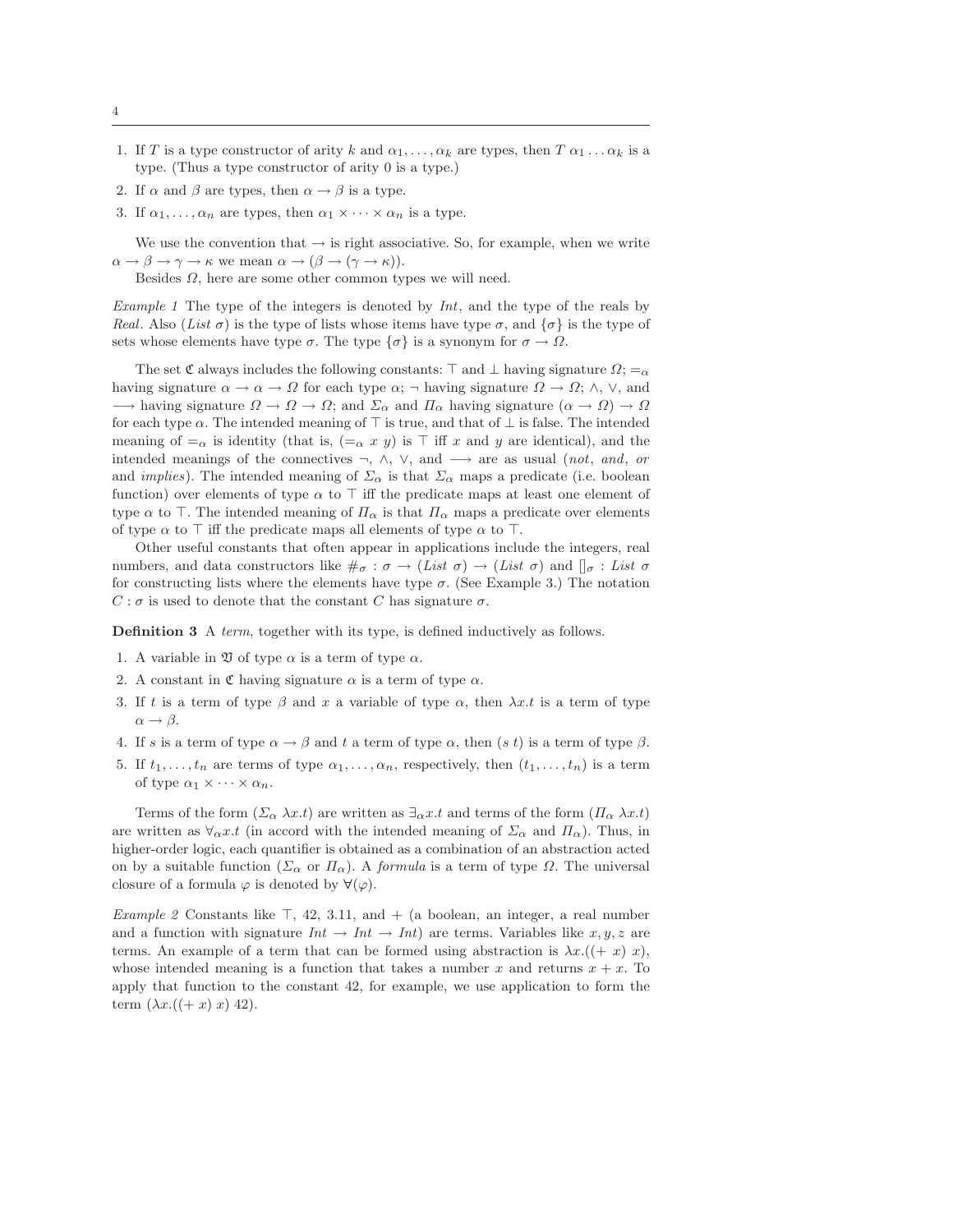Example 3 The term  $(\#_{Int} 2 (\#_{Int} 3 ||_{Int}))$  represents a list with the numbers 2 and 3 in it, obtained via a series of applications from the constants  $\#_{Int}$ ,  $[|_{Int}$ , 2, and 3, each of which is a term. For convenience, we sometimes write  $[2,3]$  to represent the same list.

Example 4 Sets are identified with predicates in the logic. In other words, sets are represented by their membership functions. Thus, the term

$$
\lambda x. ((\vee ((=_{Int} x) 2)) ((=_{Int} x) 3)) \tag{1}
$$

can be used to represent a set with the integers 2 and 3 in it. We often use infix notation for common function symbols like equality and the connectives. We also adopt the convention that applications are left-associative; thus,  $(f x y)$  means  $((f x) y)$ . All these conventions allow us to write the more natural  $\lambda x.((x =_{Int} 2) \vee (x =_{Int} 3))$  for (1) above. For convenience, we sometimes also write  $\{2,3\}$  to represent the same set. Since sets are predicates, set membership test is obtained using function application. Let s denote (1) above. To check whether a number  $y$  is in s, we write  $(s, y)$ .

The polymorphic version of the logic extends what is given above by also having available type variables (denoted by  $a, b, c, \ldots$ ). The definition of a type as above is then extended to polymorphic types that may contain type variables and the definition of a term as above is extended to terms that may have polymorphic types. We work in the polymorphic version of the logic in the remainder of the paper. In this case, we drop the  $\alpha$  in constants like  $\exists_{\alpha}, \forall_{\alpha}, \exists_{\alpha}, \#_{\alpha}$ , and  $[\alpha]$ , since the types associated with these are now inferred from the context.

Example 5 A common polymorphic function we need is if then else :  $\Omega \times a \times a \rightarrow a$ . Using it, we can give the following equivalent way of representing the set denoted by (1) above:

$$
\lambda x. (if\_then\_else ((x = 2), \top, (if\_then\_else ((x = 3), \top, \bot))))
$$

Using if x then y else z as syntactic sugar for  $(if\_then\_else(x, y, z))$ , the above can be written in the following more readable form:

 $\lambda x.$ if  $x = 2$  then  $\top$  else if  $x = 3$  then  $\top$  else  $\bot$ .

The logic can be given a rather conventional Henkin semantics – more on this later.

### 2.2 Densities

Probability distributions can be described formally using measure theory. A probability distribution is defined over some set X and observable events correspond to subsets of X. The collection A of these subsets is called the measurable sets of X and we require that A forms a  $\sigma$ -algebra; in other words, A satisfies the following two properties: (i)  $X \in \mathcal{A}$ ; and (ii) A is closed under complementation and countable unions. A measure is a function  $\mu$  that maps each measurable set in  $\mathcal A$  to a real number in the range  $[0, \infty]$  and that is countably additive. A triple  $(X, \mathcal{A}, \mu)$  satisfying the above is called a measure space. Let Y be another set and B a  $\sigma$ -algebra on Y. A function  $f: X \to Y$ is measurable if  $f^{-1}(B) \in \mathcal{A}$ , for all  $B \in \mathcal{B}$ .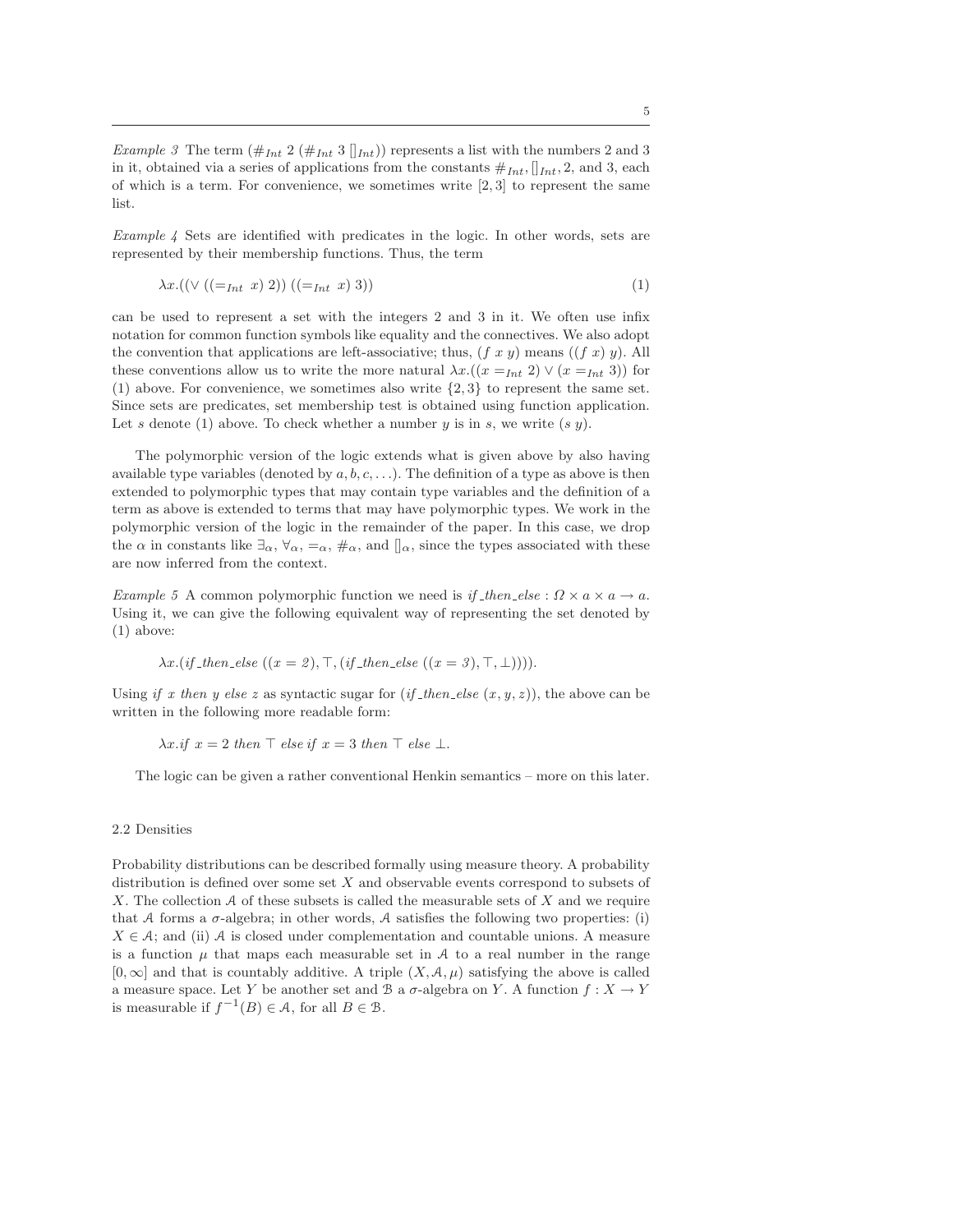**Definition 4** Let  $(X, \mathcal{A}, \mu)$  be a measure space and  $f : X \to \mathbb{R}$  a measurable function. Then f is a density (wrt the measure  $\mu$ ) if (i)  $f(x) \geq 0$ ,  $\forall x \in X$ , and (ii)  $\int_X f d\mu = 1$ .

There are two main cases of interest. The first is when  $\mu$  is the counting measure on X, in which case  $\int_X f d\mu = \sum_{x \in X} f(x)$ ; this is the discrete case. The second case is when X is  $\mathbb{R}^n$ , for some  $n \geq 1$ , and  $\mu$  is the Lebesgue measure; this is the continuous case.

To formulate the above ideas in the logic, we introduce a type synonym

Density  $a \equiv a \rightarrow Real$ .

Here  $a$  is a type variable; so *Density*  $a$  is a polymorphic type. The intended meaning of a term of type Density  $\tau$  in the semantics is a density over  $\mathcal{D}_{\tau}$ , the domain of  $\tau$ , and not some arbitrary real-valued function. Any term of type  $Density\ \tau,$  for some  $\tau,$ is called a density.

In performing probabilistic inference, we often need to compose densities and functions in different ways. Two composition functions we will need in this paper are given next. The definitions are mathematical definitions; we will see how they are defined in the logic in Section 4.2.1.

Definition 5 The function

§: Density 
$$
Y \rightarrow (Y \rightarrow Density Z) \rightarrow Density Z
$$

is defined by

$$
(f \S g)(z) = \int_Y f(y) \times g(y)(z) d\nu(y),
$$

where  $f : Density Y, g : Y \rightarrow Density Z, and z \in Z$ .

Specialised to the discrete case, the definition is

$$
(f \S g)(z) = \sum_{y \in Y} f(y) \times g(y)(z).
$$

Intuitively,  $\S$  is used to chain together a density on Y and a conditional density on Z to produce a density on  $Z$  by marginalising out  $Y$ .

Definition 6 The function

$$
$: Density Y \rightarrow (Y \rightarrow Z) \rightarrow Density Z
$$

is defined by

$$
(f \, \, \textcircled{\tiny\!} \, g)(z) = \int_{g^{-1}(z)} f(y) \, \, d\nu(y),
$$

where  $f : Density Y, g : Y \rightarrow Z$ , and  $z \in Z$ . Specialised to the discrete case, the definition is

$$
(f \, \, \textcircled{s} \, g)(z) = \sum_{y \in g^{-1}(z)} f(y).
$$

Intuitively,  $\frac{1}{2}$  is used to obtain a density on Z from a density on Y by passing it through a function from Y to Z.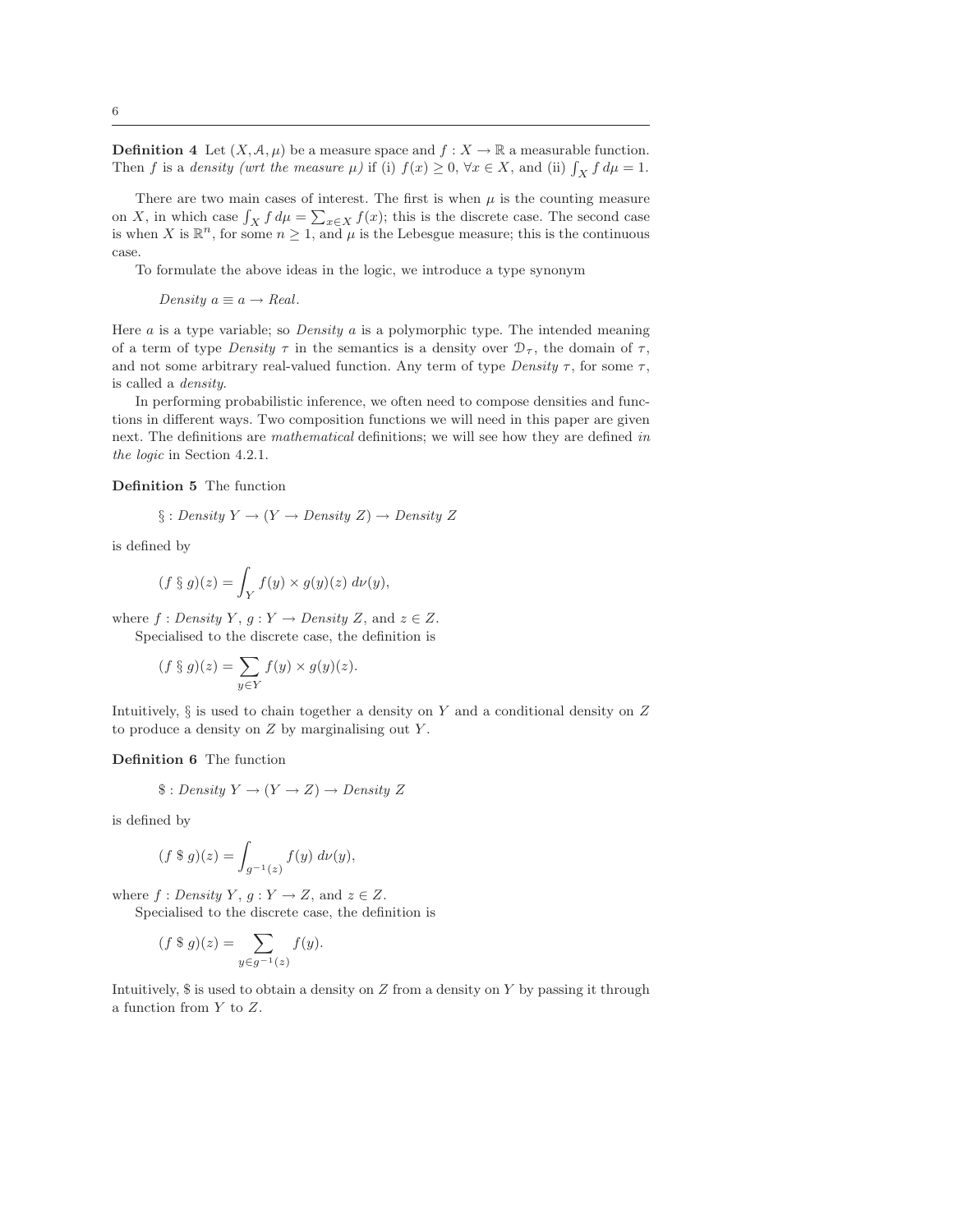## 3 Modelling

We will use three examples to illustrate the central concepts and also the generality of our approach to probabilistic modelling. Example 6 illustrates the kind of problem being investigated with formalisms like stochastic logic programs [42]. Example 8 presents a solution to a generative probabilistic model problem described in [40]. We will focus only on modelling issues in this section, delaying computational issues to Section 4.

Example 6 Consider an agent that makes recommendations of TV programs to a user. The agent has access to the TV guide through the definition of the function  $tv$ -guide. It also knows about the user's preferences for TV programs through the definition of the function likes, the uncertainty of which is modelled by densities in its codomain. Suppose now that the agent is asked to make a recommendation about a program at a particular occurrence (that is, date, time, and channel), except that there is some uncertainty in the actual occurrence intended by the user; this uncertainty, which is modelled in the definition of the density choice, could come about, for example, if the user asked the somewhat ambiguous question "Are there any good programs on  $ABC$ during dinner time?". The question the agent needs to answer is the following: given the uncertainty in choice and likes, what is the probability that the user likes the program that is on at the occurrence intended by the user.

This situation is modelled as follows. First, here are some type synonyms.

 $Occurrence = Date \times Time \times Channel$  $Program = Title \times Duration \times Genre \times Classification \times Synopsis.$ 

Here is the definition of the density choice that models the uncertainty in the intended occurrence.

choice : Density Occurrence  $\forall x.((choice \; x) = if \; x = ((21, 7, 2007), (19, 30), ABC) \; then \; 0.8$ else if  $x = ((21, 7, 2007), (20, 30), ABC)$  then 0.2 else 0). (2)

So the uncertainty is in the time of the program; it is probably 7.30pm, but it could be 8.30pm.

Next there is the TV guide that maps occurrences to programs.

$$
tv_guide: Occurrence \rightarrow Program
$$
  
\n
$$
\forall x.((tv_guide \ x) =
$$
  
\n
$$
if (x = ((20, 7, 2007), (11, 30), Win))
$$
  
\n
$$
then ("NFL Football", 60, Sport, G, "The Buffalo ...")
$$
  
\n
$$
else if (x = ((21, 7, 2007), (19, 30), ABC))
$$
  
\n
$$
then ("Seinfeld", 30, Sitcom, PG, "Kramer ...")
$$
  
\n
$$
else if (x = ((21, 7, 2007), (20, 30), ABC))
$$
  
\n
$$
then ("The Bill", 50, Drama, M, "Sun Hill ...")
$$
  
\n
$$
else ("", 0, NULL, NA, "")).
$$
  
\n(3)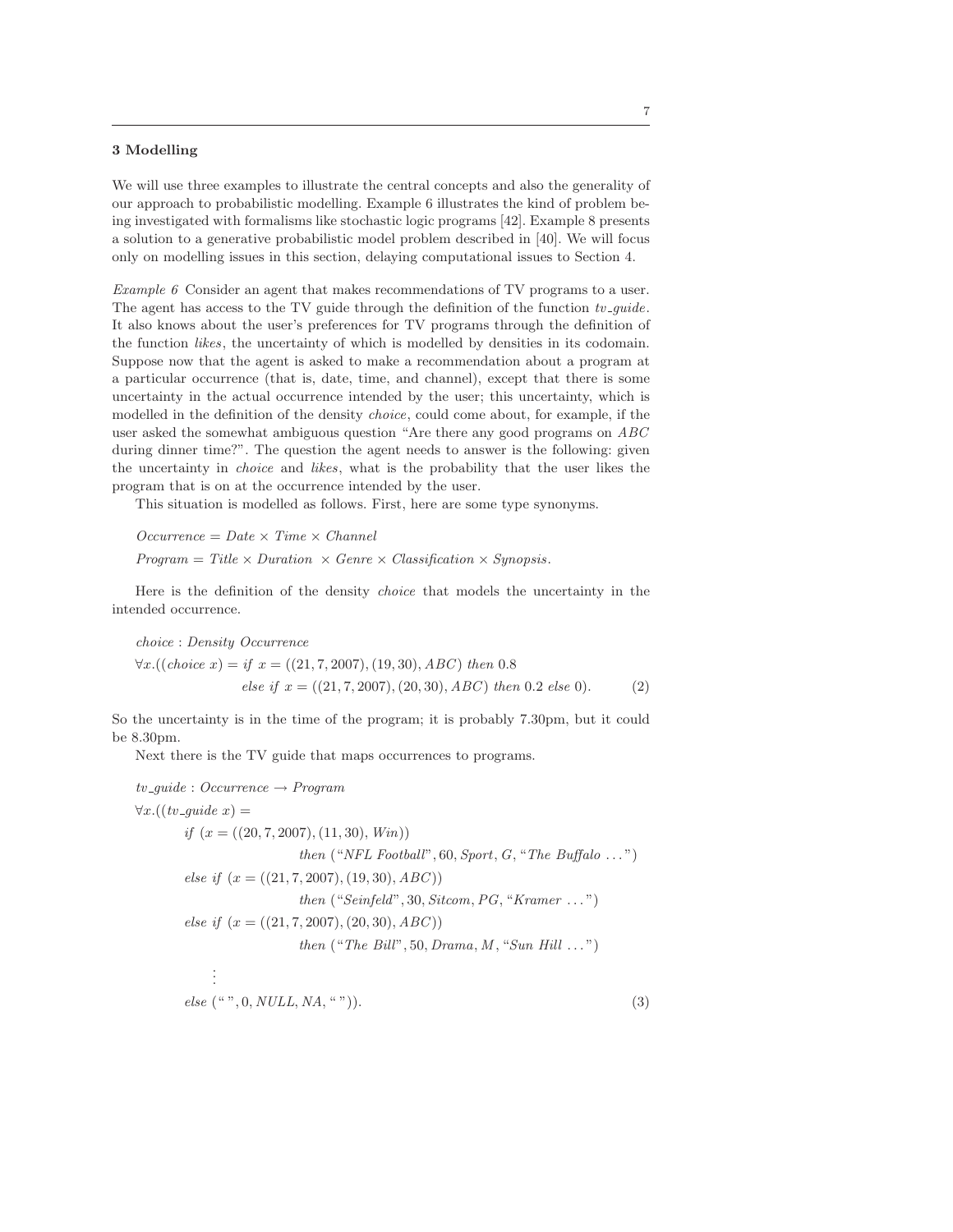Finally, here is the definition of the function likes. We use  $\langle (\top, r_1), (\bot, r_2) \rangle$  as a shorthand for the term

 $\lambda y$  if  $y = \top$  then  $r_1$  else if  $y = \bot$  then  $r_2$  else 0

in the following.

likes : Program  $\rightarrow$  Density  $\Omega$  $\forall x.((\text{likes } x) =$ if  $(projTitle\ x) = "NFL \ Football" then \langle (\top, 1), (\bot, 0) \rangle$ else if  $(proiGenre x) = Movie then \langle (\top, 0.75), (\bot, 0.25) \rangle$ else if  $(projGenre x) = Documentary then \langle (T, 1), (\perp, 0) \rangle$ else if  $(projTitle\ x) = "World Society\ the\ ((\top, 0.9), (\bot, 0.1))$ else if  $(projGenre x) = Drama then \langle (\top, 0.2), (\bot, 0.8) \rangle$ else if  $(projGenre\ x) = Sitcom\ then\ \langle (\top, 0.9), (\bot, 0.1) \rangle$  $else \langle (\top, 0), (\bot, 1) \rangle).$  (4)

The definition of *likes* given above can come about from a learning process like [8].

Recall that the agent needs to compute the probability that the user likes the program which is on at the occurrence intended by the user. This amounts to computing the value of the term

$$
((choice \; \$ \; tv\_guide) \; \S \; likes), \tag{5}
$$

which is a term of type  $Density \Omega$ . We show in Section 4.3.1 how (5) simplifies to

$$
\lambda z. \text{if } z = \top \text{ then } 0.76 \text{ else if } z = \bot \text{ then } 0.24 \text{ else } 0.
$$

The agent can now use this information to decide whether to recommend the program or not.

Example 7 The probabilistic model presented in this example is motivated by work on lifted inference [50,10]. Consider the factor graph [30] representation of an undirected graphical model shown in Fig. 1, where each node is a boolean random variable and the two common factors  $f$  and  $q$  are defined as follows:

 $f: \Omega \to \Omega \to Real$  $(f \top \top) = 7.0$   $(f \bot \top) = 0.5$  $(f \top \bot) = 3.0$   $(f \bot \bot) = 9.5$  $q: \Omega \to \Omega \to Real$  $(g \top \top) = 1.0$   $(g \bot \top) = 0.5$  $(g \top \bot) = 9.0$   $(g \bot \bot) = 9.5.$ 

We can represent the factor graph in a propositional way directly in Bach but the size of the resultant theory would be unnecessarily large. In the following, we exploit the repeated structure in the graph to arrive at a more compact representation. As we shall see in Section 4.3.2, this compact representation can also lead to much better inference procedures.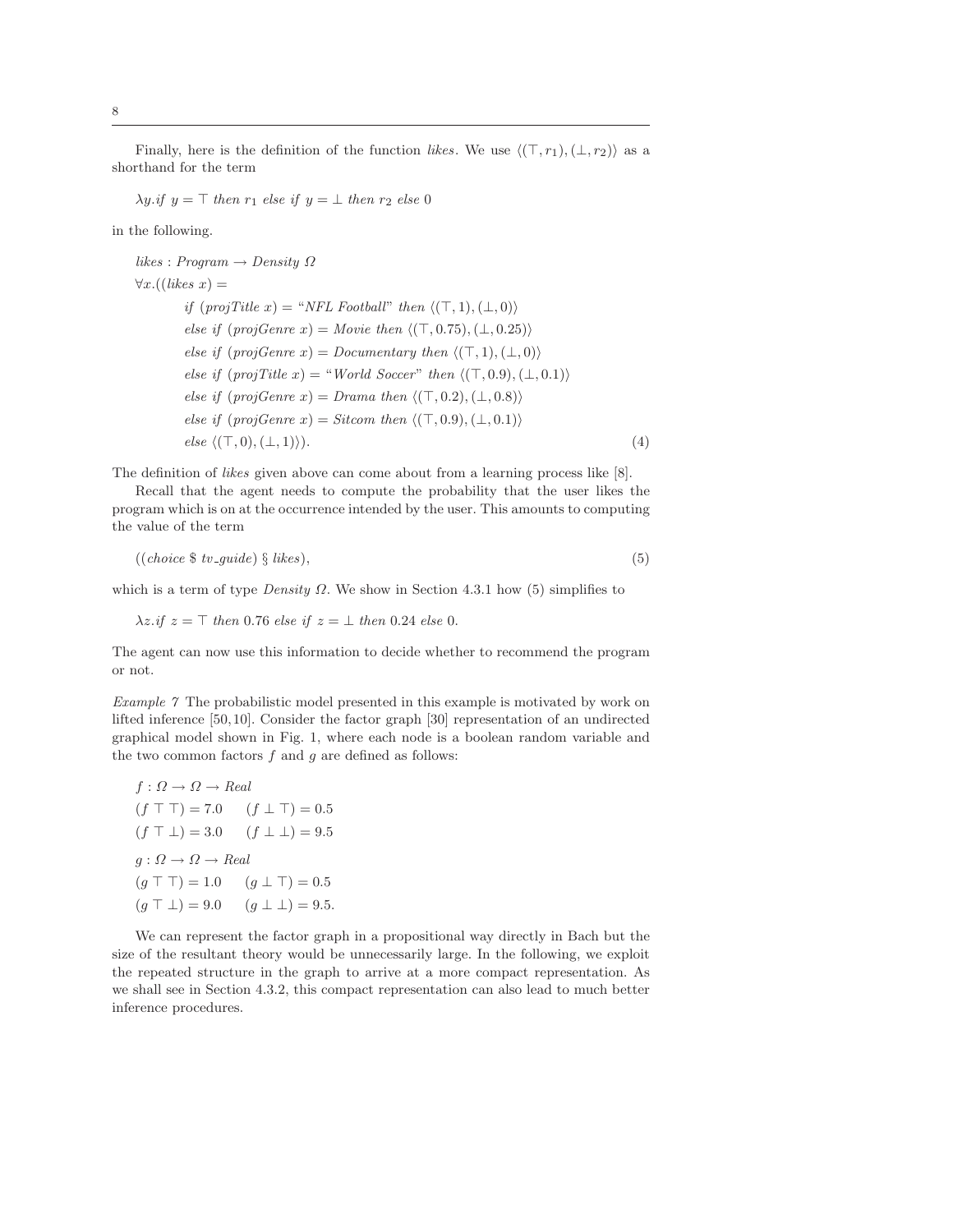

Fig. 1 A factor graph with repeated structures

We first note that all the random variables except *epidemic* can be grouped under two classes: one parameterised by the function hospitalised : Person  $\rightarrow \Omega$ , and the other by the function sick : Person  $\rightarrow \Omega$ . Observe now that there is a one-to-one correspondence between an assignment of values to the variables parameterised by hospitalised and a definition for the function hospitalised. Similarly for the variables parameterised by sick. This leads us to define the underlying joint density for the factor graph by defining the following real-valued function over triples  $(s, h, e)$ , where s (short for sick) and h (short for hospitalised) are function variables and  $e$  (short for *epidemic*) is a boolean variable.

joint: 
$$
(Person \rightarrow \Omega) \times (Person \rightarrow \Omega) \times \Omega \rightarrow Real
$$
  
\n(*joint*  $(s, h, e)$ ) =  $\prod_{x \in all} (f (s x) (h x)) \times (g (s x) e)$   
\nall: Person  $\rightarrow \Omega$   
\nall = {*Brain*, *John*, *Mary*, *Mike*, *Liz*, *Steve*}.

Here,  $\prod_{x \in all}$  is used to form a product of terms over the set *all*. The Bach definition of  $\prod$  is given later in Section 4.2.1.<sup>1</sup>

One can answer various queries using the model. For example, suppose we know Brian, John and Mary are hospitalised but Mike is not and we would like to compute the probability of there being an epidemic. In other words, we want to compute

$$
Pr(e = \top | (h \text{ Brian}) = \top, (h \text{ John}) = \top, (h \text{ Mary}) = \top, (h \text{ Mike}) = \bot).
$$
 (6)

This can be solved by marginalising out s and those parts of h not already instantiated in the evidence from *joint*. This involves summations over sets of functions and we will see how that can be achieved in Section 4.3.2.

Example 8 We model the following scenario, which is one of the main examples used in [40]. An urn contains an unknown number of balls that have the colour blue or green with equal probability. Identically coloured balls are indistinguishable. An agent has the prior belief that the distribution of the number of balls is a Poisson distribution with mean 6. The agent now draws some balls from the urn, observes their colour, and then replaces them. The observed colour is different from the actual colour of the ball

<sup>&</sup>lt;sup>1</sup> The function  $\Pi$  is distinct from the function  $\Pi$  used to obtain universal quantification in Section 2.1.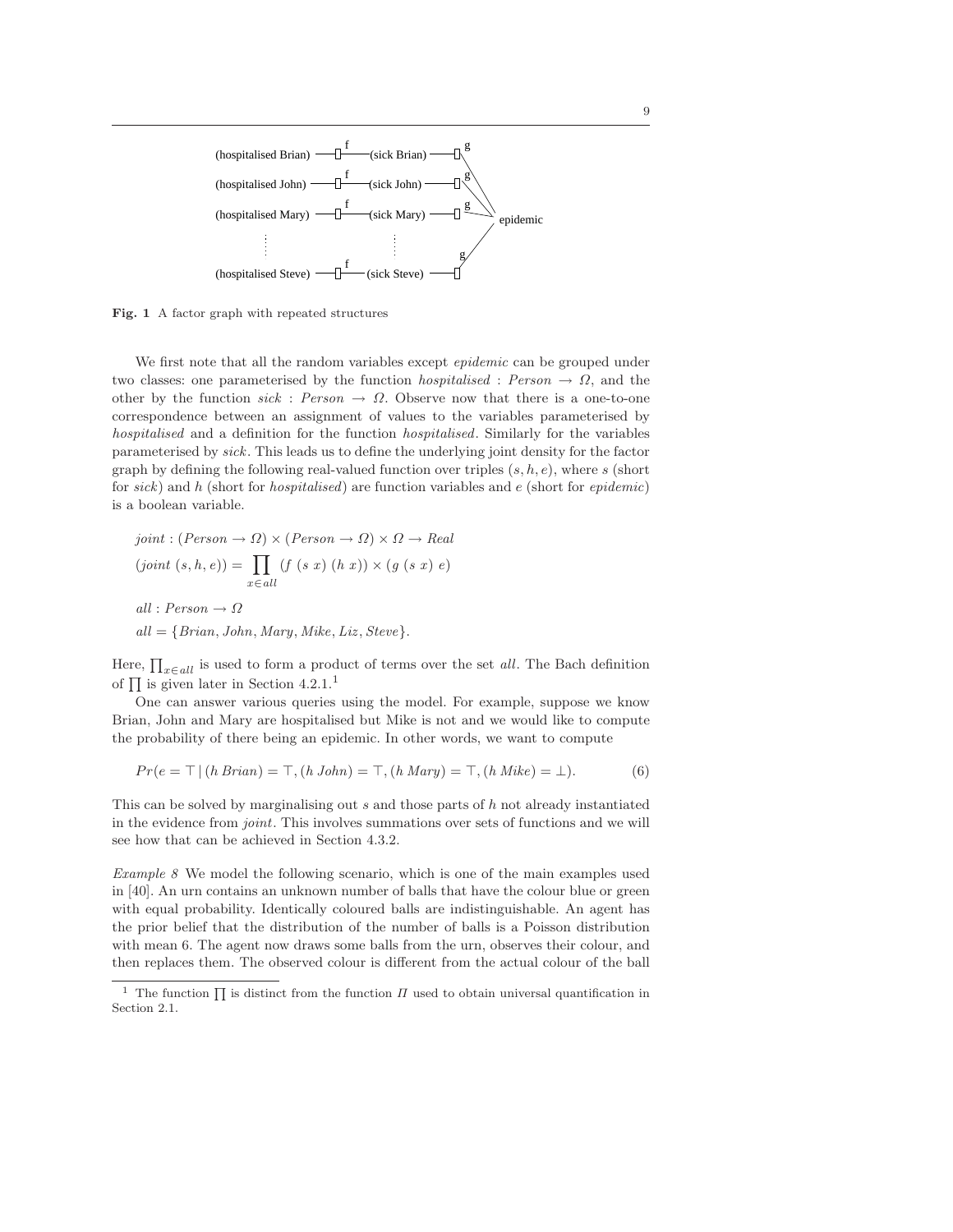drawn with probability 0.2. On the basis of these observations, the agent should infer certain properties about the urn, such as the number of balls it contains.

This is an interesting problem because it is an example of a model that exhibits domain uncertainty: the number of balls in the urn is unknown and *unbounded*. This, claims [40], is the reason it cannot be modelled using some existing first-order probabilistic languages. Interestingly, the problem can be modelled rather straightforwardly if we can define densities over structured objects like sets and lists. There are essentially four variables in the problem setup: the number  $n$  of balls in the urn, the actual set s of balls in the urn, the list x of balls drawn, and the list  $y$  of observations made. The following is a suitable graphical model.

$$
\fbox{$\left(numOfBalls\right)$} \longrightarrow \fbox{$\left( setOfBalls\right)$} \longrightarrow \fbox{$\left( ballsDrawn_d\right)$} \longrightarrow \fbox{$\left( observations\right)$}
$$

The details of the graphical model are specified in the following theory.

 $colour: Color \rightarrow \Omega$  $(colour x) = (x = Blue) \vee (x = Green)$ numOfBalls : Density Int  $(numOfBalls x) = (poisson 6 x)$  $poisson: Int \rightarrow Density Int$  $(poisson x y) = e^{-x} x^y/y!$  $setOfBalls : Int \rightarrow Density \{Ball\}$  $(setOfBalls \; n \; s) =$ if  $\exists x_1 \cdots \exists x_n. ((colour\ x_1) \wedge \cdots \wedge (colour\ x_n) \wedge (s = \{(1, x_1), \ldots, (n, x_n)\}))$ then  $0.5^n$  else 0 ballsDrawn : Int  $\rightarrow$  {Ball}  $\rightarrow$  Density (List Ball)  $(ballsDrawn d s x) =$ if  $\exists x_1 \cdots \exists x_d. ((s x_1) \land \cdots \land (s x_d) \land (x = [x_1, \ldots, x_d]))$  then  $(card s)^{-d}$  else 0  $observations : (List Ball) \rightarrow Density (List Colour)$ (observations x y) = if (length x) = (length y) then (obsProb x y) else 0  $obsProb : (List Ball) \rightarrow (List Colour) \rightarrow Real$  $(obsProb \parallel ||) = 1$  $(obsProb (\# (v, y_1) z_1) (\# y_2 z_2)) =$  $(if (y_1 = y_2) then 0.8 else 0.2) \times (obsProb z_1 z_2)$  $joint: Int \rightarrow Density (Int \times {Ball} \times (List Ball) \times (List Colour))$  $(joint d(n, s, x, y)) =$  $(numOfBalls\ n) \times (setOfBalls\ n\ s) \times (ballsDrawn\ d\ s\ x) \times (observations\ x\ y)$ 

The function card returns the cardinality of a set; length returns the size of a list. The functions setOfBalls and ballsDrawn are defined informally above; formal recursive definitions can be given.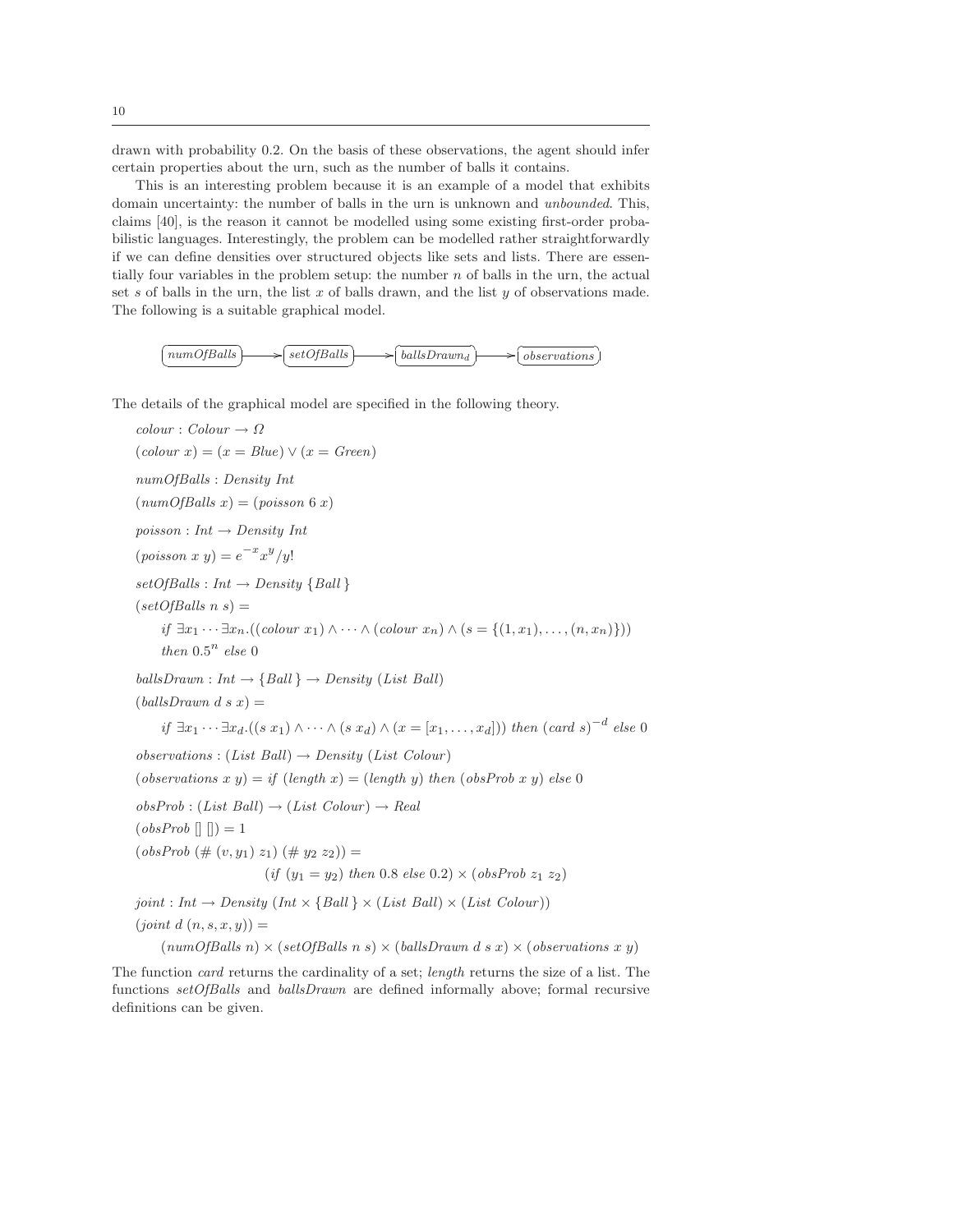The function *joint* at the end defines the following mathematical expression

 $Pr(n)Pr(s | n)Pr(x | s)Pr(y | x).$ 

The prior over the number of balls is captured in the density  $numOfBalls$ . Given n the number of balls in the urn,  $(setOfBalls n)$  specifies a distribution over all possible sets of balls in the urn. A ball is represented by an integer identifier and its colour:  $Ball = Int \times Color$ . Every set of balls that has non-zero weight under (setOfBalls n) contains n balls. These balls are labelled 1 to n and their colours are chosen randomly. Given  $d$  the number of draws the agent can make and  $s$  the set of balls in the urn,  $(ballsDrawn d s)$  specifies a distribution over all possible sequences of balls drawn, where each draw sequence is represented as a list of balls. Finally, given  $x$  the list of balls drawn, (*observations x*) gives the distribution over the possible colours that is actually observed by the agent.

We can compute marginalisations of the given joint distribution to obtain answers to different questions, questions like "How many balls are in the urn?" and "Was the same ball drawn twice?". For example, the following gives the probability that the number of balls in the urn is m after we have seen the colours  $[o_1, o_2, \ldots, o_d]$  from d draws:

$$
\frac{1}{K} \sum_{s} \sum_{l} (joint \ d \ (m, s, l, [o_1, o_2, \dots, o_d])), \tag{7}
$$

where K is a normalisation constant,  $s$  ranges over sets of balls and  $l$  ranges over lists of balls. Fig. 2 shows the posterior distribution of  $m$  after drawing ten and fifteen balls and observing that they are all blue. (We will see how the probabilities are computed in the next section.) Consistent with intuition, the lower numbers of  $m$  become increasingly probable (compared to the prior Poisson distribution) as more blue balls are observed.



Fig. 2 The posterior distributions of the number of balls in the urn after some observations. The Poisson curve is the prior distribution on the number of balls.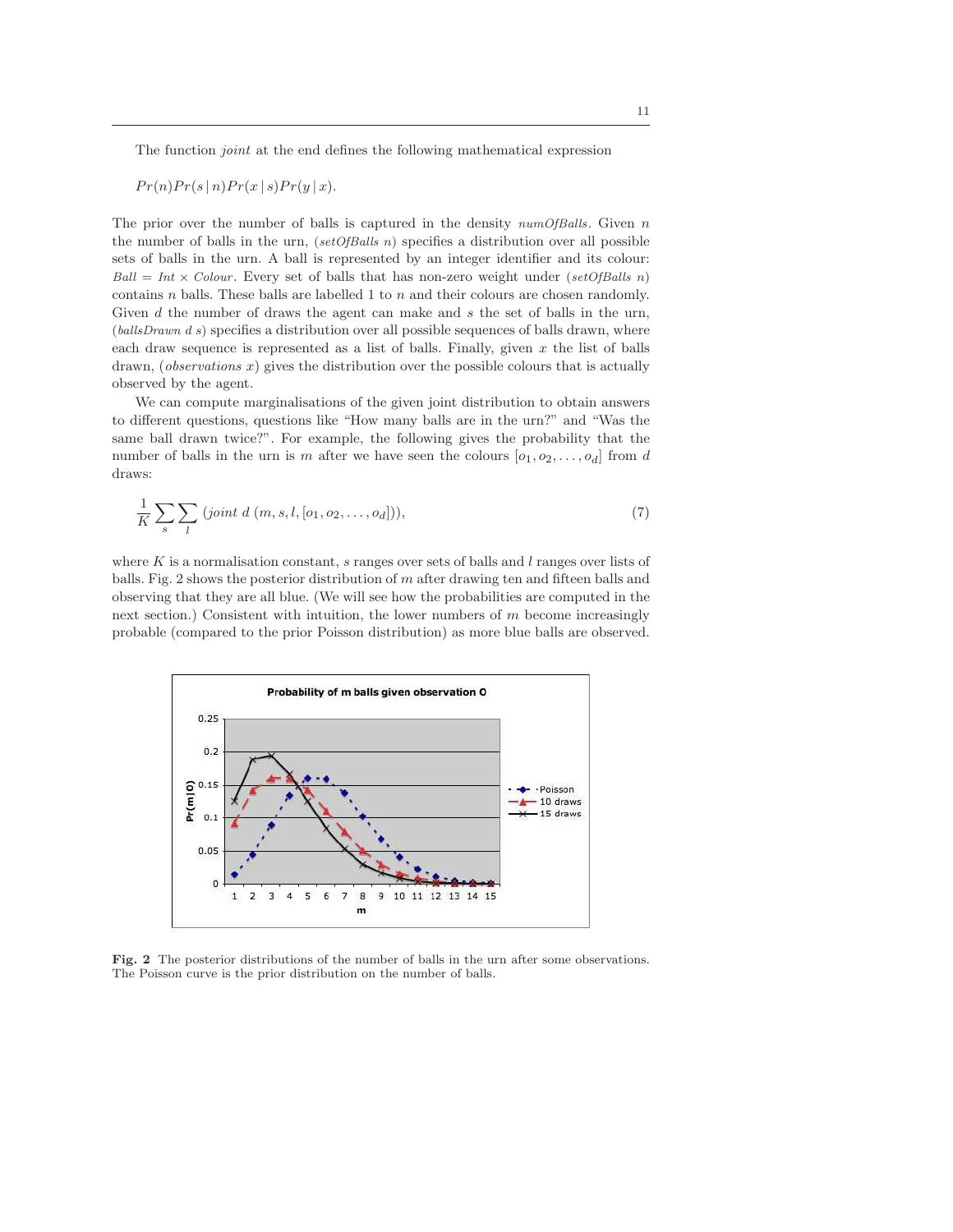#### 4 Inference

We will first describe a general mechanism for reasoning with equational theories in Section 4.1. Extensions needed to support probabilistic reasoning are then discussed in Section 4.2. Finally, we show in Section 4.3 how the inference mechanism is used to solve the three example problems described in Section 3

#### 4.1 Equational Reasoning

The reasoning system described next is a subset of a more general system called Bach [36,38]. It is a computation system that significantly extends existing functional programming languages by adding logic programming facilities. For convenience, we will refer to this subsystem as Bach in this paper. Bach is closely related to the Haskell programming language, being a strict superset. Haskell allows pattern matching only on data constructors. Bach extends this by also allowing pattern matching on function symbols and lambda abstractions. Further, Bach allows reduction of terms inside lambda abstractions, an operation not permitted in Haskell. It is also worth noting that any (pure) Prolog program can be mechanically translated into Bach using Clark's completion [7].

The inference mechanism underlying Bach is given in Definition 7 below. We first establish some terminology. The occurrence of a subterm s of t is a description of the path from the root of  $t$  to  $s$ . An occurrence of a variable  $x$  in a term is *bound* if it occurs within a subterm of the form  $\lambda x.t.$  Otherwise it is free. The notation  $t[s/r]_o$  denotes the term obtained from t by replacing s at occurrence o with  $r$ . If  $x$  is a variable, the notation  $t\{x/r\}$  denotes the term obtained from t by replacing every free occurrence of variable x in t with r. Two terms are  $\alpha$ -equivalent if they are identical up to a change of bound variable names.

**Definition 7** Let  $\mathcal{T}$  be a theory. A *computation with respect to*  $\mathcal{T}$  is a sequence  $\{t_i\}_{i=1}^n$ of terms such that for  $i = 1, ..., n - 1$ , there is a subterm  $s_i$  of  $t_i$  at occurrence  $o_i$ , a formula  $\forall (u_i = v_i)$  in T, and a substitution  $\theta_i$  such that  $u_i \theta_i$  is  $\alpha$ -equivalent to  $s_i$  and  $t_{i+1}$  is  $t_i[s_i/v_i\theta_i]_{o_i}$ .

The term  $t_1$  is called the *goal* of the computation and  $t_n$  is called the *answer*. Each subterm  $s_i$  is called a *redex* (short for reducible expression). The formula  $\forall (t_1 = t_n)$  is called the result of the computation.

A selection rule chooses the redex at each step of a computation. The selection rule we use in this paper is the *leftmost* one which chooses the leftmost outermost subterm that satisfies the requirements of Definition 7. This rule gives us lazy evaluation.

We will see many examples of computations shortly. Theorem 1 below shows that computation as defined in Definition 7 is essentially a form of theorem proving. The proof of Theorem 1 is rather involved and is omitted here; the proof of a more general case of the theorem can be found in [36, Sect. 6].

**Theorem 1** The result of a computation with respect to a theory  $\mathcal{T}$  is a logical consequence of T.

Computations generally require use of definitions of  $=$ , the connectives and quantifiers, and some other basic functions. These definitions constitute what we call the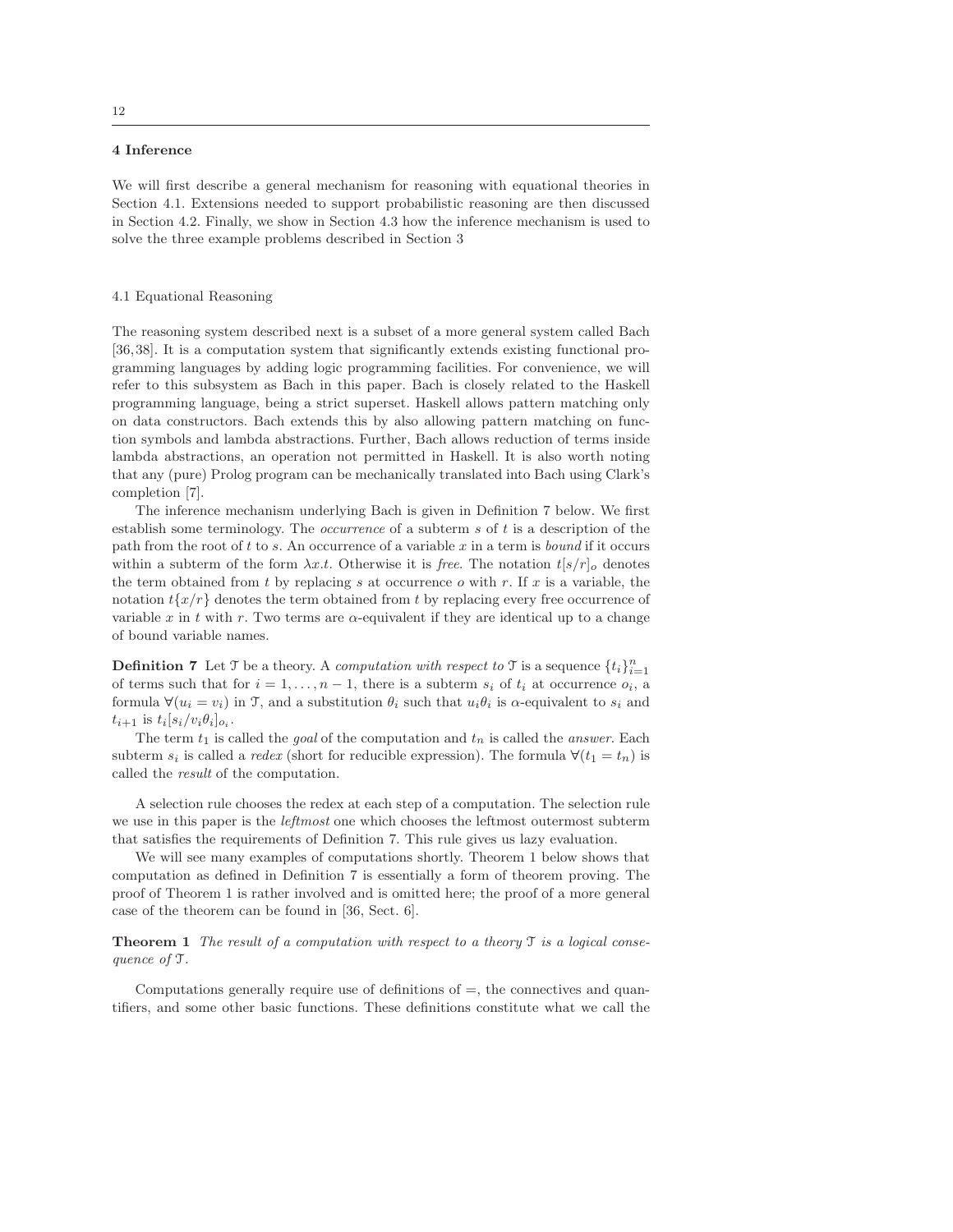standard equality theory. The complete list of equations in its various versions can be found in [33,35,36]. Here are some examples of equations that will be needed.

$$
(if \top then u else v) = u \tag{8}
$$

$$
(if \perp then \ u \ else \ v) = v \tag{9}
$$

$$
(\mathbf{w} \ (if \ \mathbf{x} = \mathbf{t} \ then \ u \ else \ v)) = (if \ \mathbf{x} = \mathbf{t} \ then \ (\mathbf{w} \{ \mathbf{x} / \mathbf{t} \} \ u) \ else \ (\mathbf{w} \ v))
$$
\n<sup>(10)</sup>

 $\overline{\phantom{a}}$  -- where  $\overline{x}$  is a variable.

$$
((if x = t then u else v) w) = (if x = t then (u w\{x/t\}) else (v w))
$$
\n
$$
--- where x is a variable.
$$
\n(11)

$$
(x \lor y) \land z = (x \land z) \lor (y \land z) \tag{12}
$$

$$
(\lambda x. \mathbf{u} \ t) = \mathbf{u} \{x/t\} \tag{13}
$$

$$
\exists x_1 \dots \exists x_n . (\pmb{x} \land (\pmb{x}_1 = \pmb{u}) \land \pmb{y}) = \exists x_2 \dots \exists x_n . (\pmb{x} \{x_1/\pmb{u}\} \land \pmb{y} \{x_1/\pmb{u}\})
$$
(14)  
-- where  $x_1$  is not free in  $\pmb{u}$ .

$$
\exists x_1 \cdots \exists x_n . (\mathbf{u} \vee \mathbf{v}) = (\exists x_1 \cdots \exists x_n . \mathbf{u}) \vee (\exists x_1 \cdots \exists x_n . \mathbf{v})
$$
\n(15)

$$
\forall x_1.\cdots\forall x_n. (x \wedge (x_1 = u) \wedge y \longrightarrow v) =
$$

$$
\forall x_2 \ldots \forall x_n . (x\{x_1/u\} \wedge y\{x_1/u\} \longrightarrow v\{x_1/u\}) \tag{16}
$$

-- where  $x_1$  is not free in  $u$ .

Some of the equations above are schemas. A schema is intended to stand for the collection of formulas that can be obtained from the schema by replacing its syntactical variables (typeset in bold above) with terms that satisfy the side conditions, if there are any. Equations  $(8)-(11)$  above are useful for simplifying if then else expressions. Equation (13) provides β-reduction. Equations like  $(14)-(16)$  are used to provide logic programming idioms in the context of functional computations.

We now look at some example computations.

Example 9 Consider the following definition of  $f : Alphabet \rightarrow Int$ :

$$
(f x) = if x = A
$$
 then 42 else if  $x = B$  then 21 else if  $x = C$  then 42 else 0. (17)

With such a definition, it is straightforward to compute in the 'forward' direction. Thus, for example,  $(f \cdot B)$  can be computed in the obvious way to produce the answer 21. Less obviously, the definition can be used to compute in the 'reverse' direction. For example, Fig. 3 shows the computation of the (intensional) set  $\lambda x.((f x) = 42)$ , which produces the equivalent of  $\{A, C\}$  as the answer.

This next example gives further demonstration of the inbuilt capability of Bach to enumerate the elements of an intensionally described set using its logic programming facilities. Such operations play an important role in probabilistic inference routines.

Example 10 Consider the definition of  $setOfBalls$  in Example 8. Fig. 4 shows the computation of the term (setOfBalls  $2 s$ ). A similar computation would allow us to compute the support  $\lambda s.((setOfBalls 2 s) > 0)$  of the density  $(setOfBalls 2)$ , which produces the answer

$$
\lambda s.(s = \{(1, Blue), (2, Blue)\} \lor s = \{(1, Blue), (2, Green)\} \lor s = \{(1, Green), (2, Blue)\} \lor s = \{(1, Green), (2, Green)\}.
$$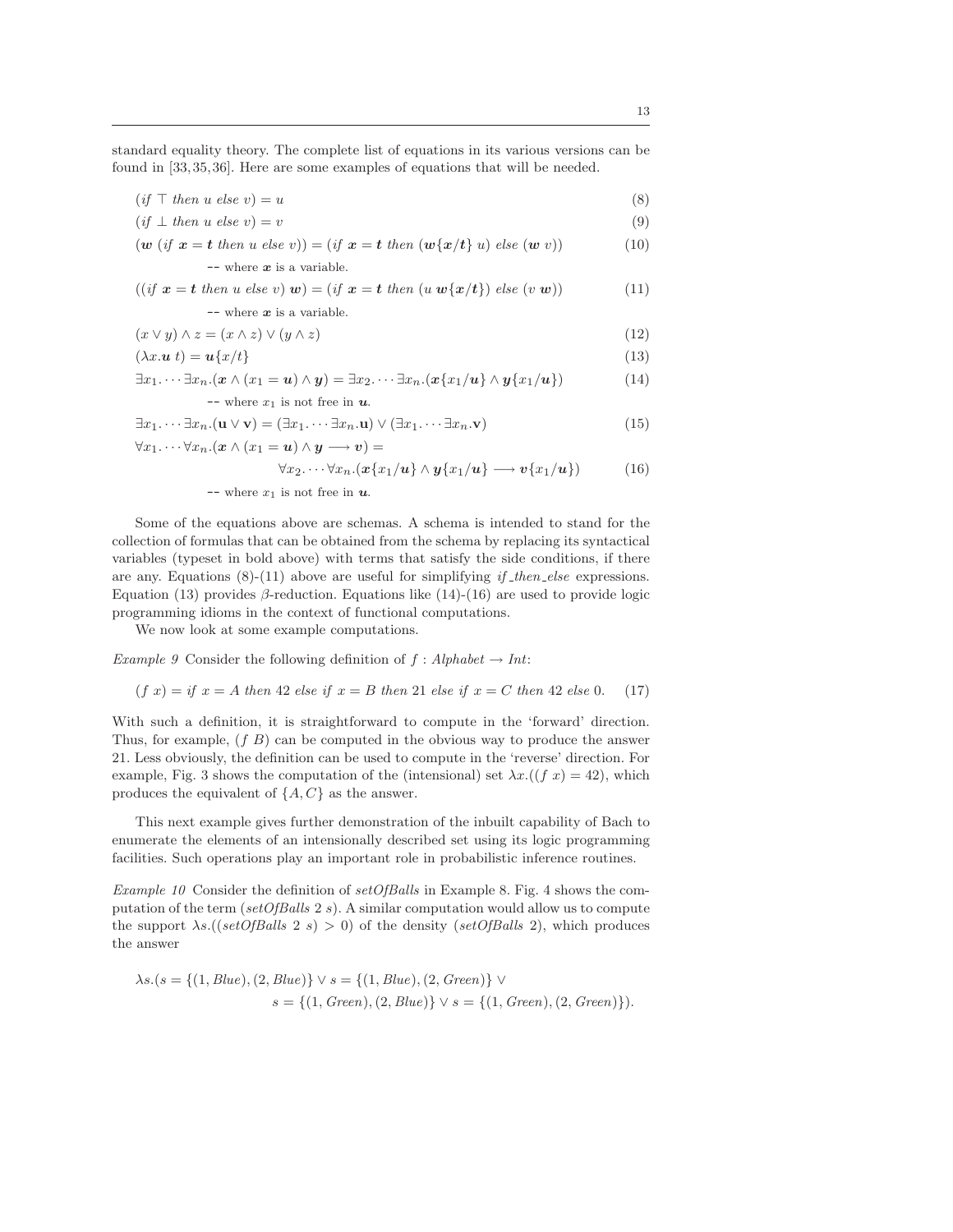

Fig. 3 Computation of  $\lambda x$ . ( $f(x) = 42$ ). The redexes are underlined. The equation used to rewrite each redex is shown on the right.

| if $\exists x. \exists y. ((colour x) \land (colour y) \land s = \{(1, x), (2, y)\})$ then 0.5 <sup>2</sup> else 0                                                                       |        |
|------------------------------------------------------------------------------------------------------------------------------------------------------------------------------------------|--------|
| if $\exists x.\exists y.(((x = Blue) \vee (x = Green)) \wedge (colour y) \wedge s = \{(1,x),(2,y)\})$ then 0.5 <sup>2</sup> else 0                                                       | $[12]$ |
| if $\exists x. \exists y. (((x = Blue) \land (colour y) \land s = \{(1, x), (2, y)\}) \lor$                                                                                              |        |
| $((x = Green) \land (colour y) \land s = \{(1, x), (2, y)\}))$ then 0.5 <sup>2</sup> else 0                                                                                              | $[15]$ |
| if $\exists x. \exists y. ((x = Blue) \land (colour y) \land s = \{(1, x), (2, y)\}) \lor$                                                                                               |        |
| $\exists x.\exists y.((x = Green) \land (colour y) \land s = \{(1, x), (2, y)\})$ then 0.5 <sup>2</sup> else 0                                                                           | $[14]$ |
| if $\exists y.((\text{colour } y) \land s = \{(1, Blue), (2, y)\}) \lor$                                                                                                                 |        |
| $\exists x.\exists y.((x = Green) \wedge (colour y) \wedge s = \{(1, x), (2, y)\})$ then 0.5 <sup>2</sup> else 0                                                                         |        |
| if $\exists y. (((y = Blue) \vee (y = Green)) \wedge s = \{(1, Blue), (2, y)\}) \vee$                                                                                                    |        |
| $\exists x.\exists y.((x = Green) \land (colour y) \land s = \{(1, x), (2, y)\})$ then 0.5 <sup>2</sup> else 0                                                                           | $[12]$ |
| if $\exists y. (((y = Blue) \land s = \{(1, Blue), (2, y)\}) \lor ((y = Green) \land s = \{(1, Blue), (2, y)\})) \lor$                                                                   |        |
| $\exists x.\exists y.((x = Green) \land (colour y) \land s = \{(1, x), (2, y)\})$ then 0.5 <sup>2</sup> else 0                                                                           | $[15]$ |
| if $\exists y. ((y = Blue) \land s = \{(1, Blue), (2, y)\}) \lor \exists y. ((y = Green) \land s = \{(1, Blue), (2, y)\}) \lor \exists y. ((y = Green) \land s = \{(1, Blue), (2, y)\})$ |        |
| $\exists x. \exists y. ((x = Green) \land (colour y) \land s = \{(1, x), (2, y)\})$ then 0.5 <sup>2</sup> else 0                                                                         | $[14]$ |
| if $s = \{(1, Blue), (2, Blue)\} \vee \exists y. ((y = Green) \wedge s = \{(1, Blue), (2, y)\}) \vee$                                                                                    |        |
| $\exists x.\exists y.((x = Green) \land (colour y) \land s = \{(1, x), (2, y)\})$ then 0.5 <sup>2</sup> else 0                                                                           | $[14]$ |
| if $s = \{(1, Blue), (2, Blue)\} \vee s = \{(1, Blue), (2, Green)\} \vee$                                                                                                                |        |
| $\exists x. \exists y. ((x = Green) \land (colour y) \land (s = \{(1, x), (2, y)\}))$ then 0.5 <sup>2</sup> else 0                                                                       | $[14]$ |
|                                                                                                                                                                                          |        |
| if $s = \{(1, Blue), (2, Blue)\} \vee s = \{(1, Blue), (2, Green)\} \vee$                                                                                                                |        |
| $s = \{(1, Green), (2, Blue)\} \vee s = \{(1, Green), (2, Green)\}$ then 0.5 <sup>2</sup> else 0                                                                                         |        |

Fig. 4 Computation of  $(setOfBalls 2 s)$ .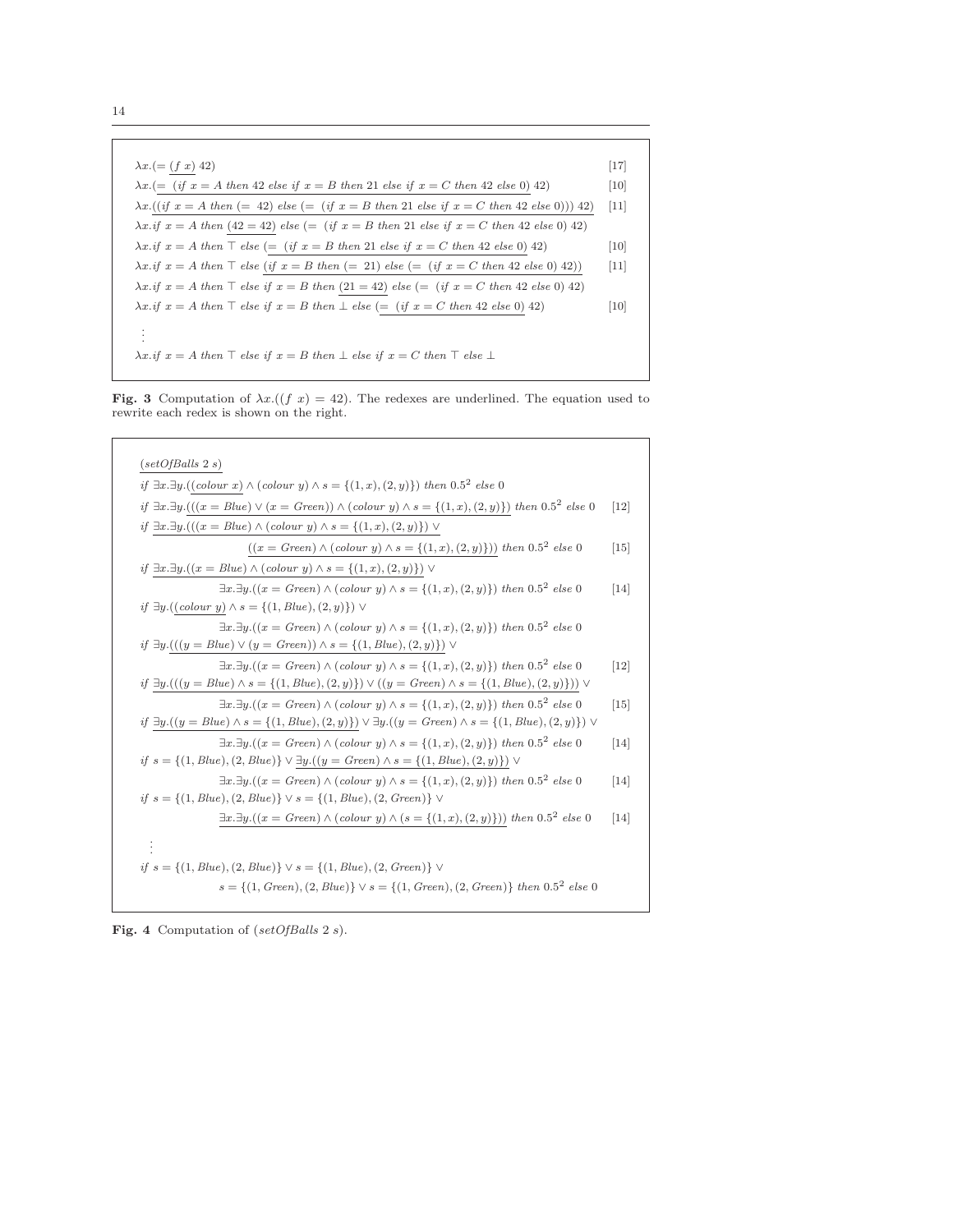The support  $\lambda x.((ballsDraw 2 \{(1, Blue), (2, Green)\}\ x) > 0)$  of the density over lists of balls (ballsDrawn 2 { $(1, Blue), (2, Green)$ }) can be computed in like fashion to yield

$$
\lambda x.(x = [(1, Blue), (1, Blue)] \lor x = [(1, Blue), (2, Green)] \lor x = [(2, Green), (1, Blue)] \lor x = [(2, Green), (2, Green)].
$$

4.2 Probabilistic Inference

We give in this section a few rules that are needed to support probabilistic inference in Bach. They are all rules for manipulating sums and products.

#### 4.2.1 Sums and Products

In answering probabilistic queries, we are really computing (ratios of) marginalisations of density functions. These expressions usually contain summations of the form  $\sum_{x\in s} f(x)$  that we need to evaluate. In the case when s can be efficiently enumerated, we introduce the following function to represent such sums.

 $sum : \{a\} \rightarrow (a \rightarrow Real) \rightarrow Real$  $(sum \lambda x.(if (x = y) then \top else \mathbf{w}) f) = (f y) + (sum \lambda x. \mathbf{w} f)$  $(sum \lambda x.(if (x = y) then \perp else \mathbf{w}) f) = (sum \lambda x.\mathbf{w} f)$  $(sum \lambda x.(x = y) f) = (f y)$  $(sum \lambda x.((x = y) \vee \mathbf{w}) f) = (f y) + (sum \lambda x. \mathbf{w} f)$  $(sum \lambda x.(\mathbf{w} \vee (x = y)) f) = (f y) + (sum \lambda x. \mathbf{w} f)$  $(sum \lambda x.(\mathbf{v} \vee \mathbf{w}) f) = (sum \lambda x. \mathbf{v} f) + (sum \lambda x. \mathbf{w} f)$  $(sum \lambda x. \perp f) = 0$ 

Thus the term  $(sum \ s \ f)$  denotes, in a natural way, the (informal mathematical) expression  $\sum_{x \in s} f(x)$ . In the definition of sum above, we have assumed that the set s can be reduced to the syntactic form of an abstraction over either a nested  $if_{\text{t}}$  then else or a nested disjunction for which there are no repeated occurrences of the  $(x = y)$  tests. Thus, for example, both

$$
\lambda x.(x = 1 \lor x = 2 \lor x = 1)
$$
 and  

$$
\lambda x. if (x = 1) then \top else if (x = 2) then \top else if (x = 1) then \top else \bot
$$

are disallowed. If there are such repeats, it is easy enough to remove them [35, p.189]. The two syntactic forms are sufficiently useful for a wide range of applications.

Example 11 Using  $sum$ , (7) above can be written as

$$
1/K \times (sum \lambda s.((setOfBalls \ m \ s) > 0)
$$
\n
$$
\lambda s. (sum \lambda l.((ballsDraw n \ d \ s \ l) > 0) \ \lambda l. (joint \ d \ (m, s, l, [o_1, \ldots, o_d])))).
$$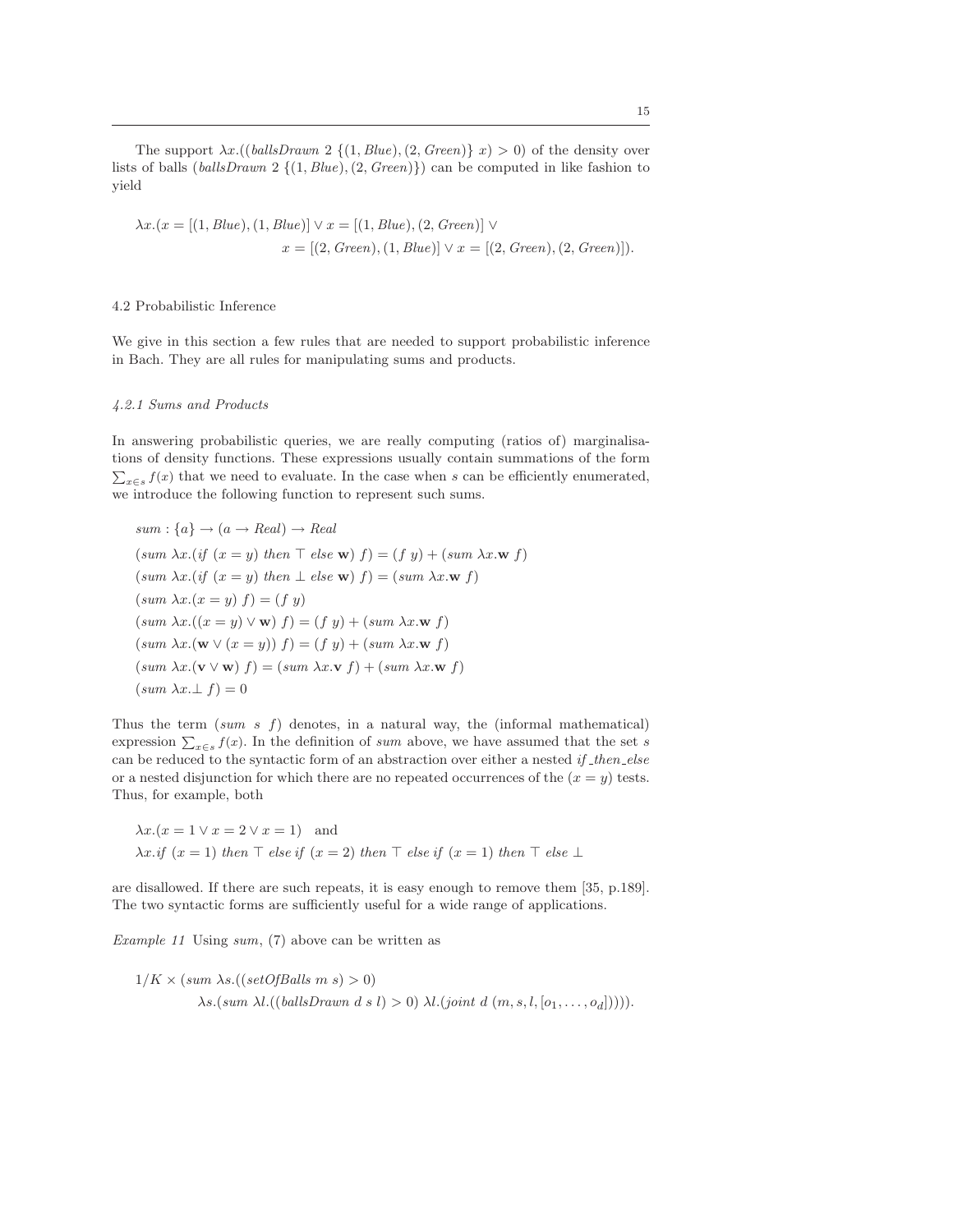We need to deal with products as well as summations. For that, we introduce the function  $prod : \{a\} \rightarrow (a \rightarrow Real) \rightarrow Real$ , which has an analogous definition to that of sum. Thus  $(pred \ s \ f)$  denotes  $\prod_{x \in s} f(x)$  in the natural way.

For convenience, we will use the following shorthand notation

$$
\sum_{x \in s} t \equiv (sum \ s \lambda x.t) \qquad \prod_{x \in s} t \equiv (prod \ s \lambda x.t)
$$

in the remainder of the text. Thus, e.g.,  $\sum_{w \in s_1} \sum_{x \in s_1} \prod_{y \in s_2} \sum_{z \in s_2} (f(w, x, y, z))$ denotes the term

 $(sum s<sub>1</sub> \lambda w.(sum s<sub>1</sub> \lambda x.(prod s<sub>2</sub> \lambda y.(sum s<sub>2</sub> \lambda z.(f (w, x, y, z)))))).$ 

Before moving on, we look at two special cases of summation expressions that will be needed to define the composition functions \$ and § described in Section 2.2. The two functions are needed to solve some computational problems associated with Example 6 and Bayesian tracking (Section 5.2).

In the case when the set s in  $\sum_{x \in s} f(x)$  cannot be efficiently enumerated but there is an (intensional) predicate representation for it so that set membership can be computed easily, we can use the following function  $sum2$  to compute the summation.

$$
sum2 : \{a\} \rightarrow (a \rightarrow Real) \rightarrow Real
$$
  
(
$$
(sum2 s \lambda x. if x = u then v else w) = (if (s u) then v else 0) + (sum2 s \lambda x. w)
$$
  
(
$$
(sum2 s \lambda x.0) = 0
$$
 (19)

Here it is assumed that the second argument to  $sum2$  has the syntactic form of an abstraction over a nested  $if_{\text{t}}$  then else for which there are no repeated occurrences of the tests  $x = u$ . Similar remarks apply to sum3 below.

We will also need a function  $sum3$  that computes  $\sum_x f(x)$  in the case when x ranges over the whole domain of  $f$ .

$$
sum3 : (a \rightarrow Real) \rightarrow Real
$$
  
\n
$$
(sum3 \lambda x.if x = u then v else w) = v + (sum3 \lambda x. w)
$$
  
\n
$$
(sum3 \lambda x.0) = 0
$$
 (21)

Example 12 The discrete case of the two composition functions \$ and § described in Section 2.2 can be defined in the logic as follows.

$$
\$: Density\ b \rightarrow (b \rightarrow c) \rightarrow Density\ c
$$
  

$$
f \$ g = \lambda z.(sum2\ \lambda u.(g\ u) = z) \ f)
$$
 (22)

$$
f * g = \lambda x. (\text{sum } \lambda g. ((g g) - x) f)
$$
\n
$$
s \cdot \text{Domain} \quad b \to b \quad \text{Domain} \quad b \to \text{Domain} \quad b \to b \quad \text{Domain} \quad b \to b \quad \text{Domain} \quad b \to b \quad \text{nonoint} \quad c \to b \quad \text{nonoint} \quad c \to b \quad \text{nonadj} \quad c \to b \quad \text{nonadj} \quad c \to b \quad \text{nonadj} \quad c \to b \quad \text{nonadj} \quad c \to b \quad \text{nonadj} \quad c \to b \quad \text{nonadj} \quad c \to b \quad \text{nonadj} \quad c \to b \quad \text{nonadj} \quad c \to b \quad \text{nonadj} \quad c \to b \quad \text{nonadj} \quad c \to b \quad \text{nonadj} \quad c \to b \quad \text{nonadj} \quad c \to b \quad \text{nonadj} \quad c \to b \quad \text{nonadj} \quad c \to b \quad \text{nonadj} \quad c \to b \quad \text{nonadj} \quad c \to b \quad \text{nonadj} \quad c \to b \quad \text{nonadj} \quad c \to b \quad \text{nonadj} \quad c \to b \quad \text{nonadj} \quad c \to b \quad \text{nonadj} \quad c \to b \quad \text{nonadj} \quad c \to b \quad \text{nonadj} \quad c \to b \quad \text{nonadj} \quad c \to b \quad \text{nonadj} \quad c \to b \quad \text{nonadj} \quad c \to b \quad \text{nonadj} \quad c \to b \quad \text{nonadj} \quad c \to b \quad \text{nonadj} \quad c \to b \quad \text{nonadj} \quad c \to b \quad \text{nonadj} \quad c \to b \quad \text{nonadj} \quad c \to b \quad \text{nonadj} \quad c \to b \quad \text{nonadj} \quad c \to b \quad \text{nonadj} \quad c \to b \quad \text{nonadj} \quad c \to b \quad \text{nonadj} \quad c \to b \quad \text{nonadj} \quad c \to b \quad \text{nonadj} \quad c \to b \quad \text{nonadj} \quad c \to b \quad \text{nonadj} \quad c \to b \quad \text{nonadj} \quad c \to b \quad \text{nonadj} \quad c \to b \quad \text{nonadj} \quad c \to b \quad \text{nonadj} \quad c \to b \quad \
$$

$$
g: Density \space o \rightarrow (o \rightarrow Density \space c) \rightarrow Density \space c
$$
\n
$$
f \space s \space c \rightarrow \lambda \space s \space (a \times 2 \lambda \times ((f \space a) \times ((g \cdot a) \times (h)) \land (h \cdot a)) \land (h \cdot a)) \land (h \cdot a) \land (h \cdot a) \land (h \cdot a) \land (h \cdot a) \land (h \cdot a) \land (h \cdot a) \land (h \cdot a) \land (h \cdot a) \land (h \cdot a) \land (h \cdot a) \land (h \cdot a) \land (h \cdot a) \land (h \cdot a) \land (h \cdot a) \land (h \cdot a) \land (h \cdot a) \land (h \cdot a) \land (h \cdot a) \land (h \cdot a) \land (h \cdot a) \land (h \cdot a) \land (h \cdot a) \land (h \cdot a) \land (h \cdot a) \land (h \cdot a) \land (h \cdot a) \land (h \cdot a) \land (h \cdot a) \land (h \cdot a) \land (h \cdot a) \land (h \cdot a) \land (h \cdot a) \land (h \cdot a) \land (h \cdot a) \land (h \cdot a) \land (h \cdot a) \land (h \cdot a) \land (h \cdot a) \land (h \cdot a) \land (h \cdot a) \land (h \cdot a) \land (h \cdot a) \land (h \cdot a) \land (h \cdot a) \land (h \cdot a) \land (h \cdot a) \land (h \cdot a) \land (h \cdot a) \land (h \cdot a) \land (h \cdot a) \land (h \cdot a) \land (h \cdot a) \land (h \cdot a) \land (h \cdot a) \land (h \cdot a) \land (h \cdot a) \land (h \cdot a) \land (h \cdot a) \land (h \cdot a) \land (h \cdot a) \land (h \cdot a) \land (h \cdot a) \land (h \cdot a) \land (h \cdot a) \land (h \cdot a) \land (h \cdot a) \land (h \cdot a) \land (h \cdot a) \land (h \cdot a) \land (h \cdot a) \land (h \cdot a) \land (h \cdot a) \land (h \cdot a) \land (h \cdot a) \land (h \cdot a) \land (h \cdot a) \land (h \cdot a) \land (h \cdot a) \land (h \cdot a) \land (h \cdot a) \land (h \cdot a) \land (h \cdot a) \land (h \cdot a) \
$$

$$
f \S g = \lambda z. (sum3 \lambda y. ((f y) \times ((g y) z))). \tag{23}
$$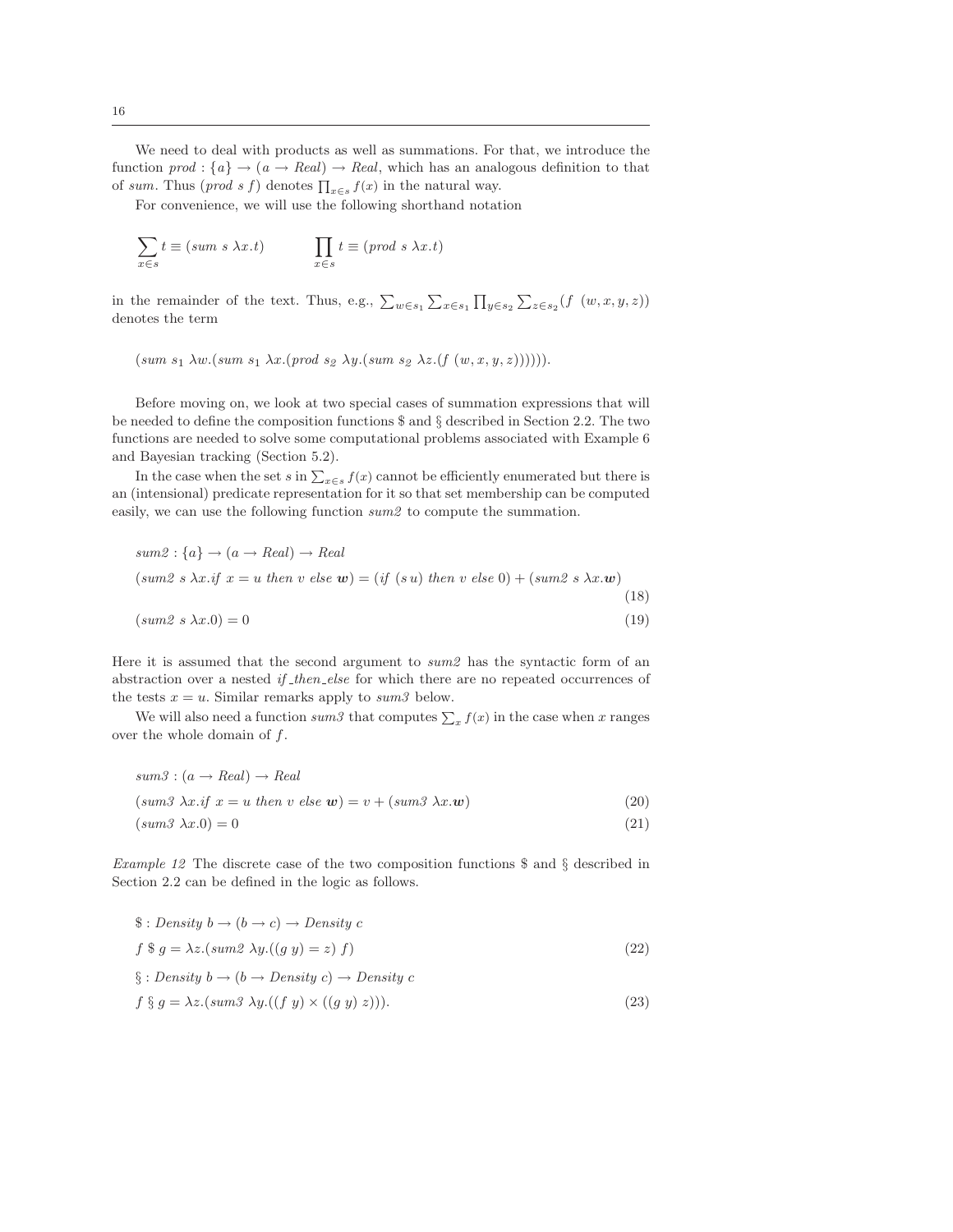#### 4.2.2 Variable Elimination

In computing marginalisations of a given joint density, we can exploit the factorization of the joint to move products outside sums, a transformation procedure commonly known as variable elimination. The following rule is essentially what we need.

$$
\sum_{y \in s} t_1 \times \cdots \times t_n = t_i \times \sum_{y \in s} t_1 \times \cdots \times t_{i-1} \times t_{i+1} \times \cdots \times t_n
$$
\n
$$
\text{-- if } y \text{ is not free in } t_i.
$$
\n
$$
(24)
$$

Example 13 Fig. 5 shows how a term of the form

$$
\sum_{x \in s_1} \sum_{y \in s_2} \sum_{z \in s_3} (g_1 \ x) \times (g_2 \ (x, y)) \times (g_3 \ (y, z))
$$

can be simplified using Equation (24).

| $\sum_{x} \sum_{y} (g_1 x) \times (g_2 (x, y)) \times (g_3 (y, z))$<br>$x \in s_1$ $y \in s_2$ $z \in s_3$ |  |
|------------------------------------------------------------------------------------------------------------|--|
| $\sum \sum (g_1 x) \times \sum (g_2 (x, y)) \times (g_3 (y, z))$<br>$x \in s_1$ $y \in s_2$ $z \in s_3$    |  |
| $\sum (g_1 x) \times \sum (\sum (g_2 (x, y)) \times (g_3 (y, z))$<br>$x \in s_1$ $y \in s_2$ $z \in s_3$   |  |
| $\sum (g_1 x) \times \sum (g_2 (x, y)) \times \sum (g_3 (y, z))$<br>$x \in s_1$ $y \in s_2$ $z \in s_3$    |  |

**Fig. 5** Computation of  $\sum_{x \in s_1} \sum_{y \in s_2} \sum_{z \in s_3} (g_1 x) \times (g_2 (x, y)) \times (g_3 (y, z))$ 

In contrast to the standard variable-elimination algorithm [60], we move a summation inside a product of factors one factor at a time instead of multiple factors at a time. Further, unlike the standard algorithm, actual summations over a variable are usually delayed as much as possible courtesy of the leftmost (lazy) redex selection rule.

#### 4.2.3 Lifted Inference

Many existing inference algorithms for first-order probabilistic models employ the strategy of first grounding out the model before applying standard inference techniques. There are a few problems with this approach. First, the grounding step can only be done if the domain of the model is finite, an unworkable assumption in many applications. Further, for many kinds of queries, it is unnecessary to consider all the random variables in the model. Lifted first-order probabilistic inference algorithms avoid the grounding step by working directly with groups of random variables, exploiting opportunities to simplify and/or eliminate sets of random variables all in one go. Examples of such algorithms appear in [50] and [11].

Building on [11,12], we develop a set of tools to support lifted probabilistic inference in this section. We will use the factor graph shown in Fig. 6 to motivate the key ideas.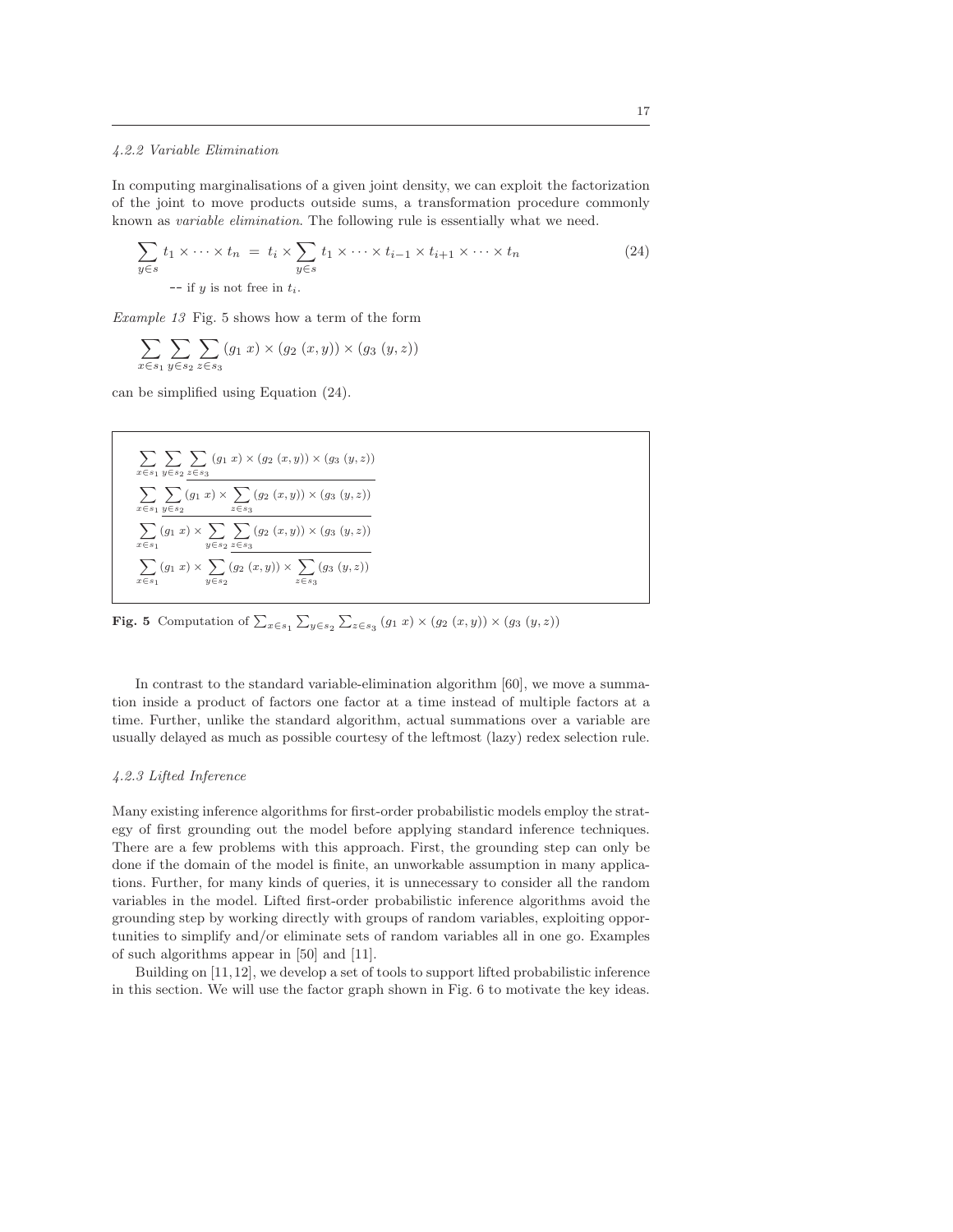

Fig. 6 A fragment of the factor graph shown in Fig. 1

- Let  $P = \{Brian, John, Mary\}$ . The joint for the factor graph is defined as follows:
- $joint : ((Person \rightarrow \Omega) \times \Omega) \rightarrow Real$  $(joint (s, e)) = \prod$ x∈P  $(g(s x) e).$

Suppose we want to compute  $Pr(e = \top | (s \text{ Mary}) = \top)$ . The (informal) mathematical expression that we need to evaluate is

$$
\frac{1}{K} \sum_{(s\, Brian) \in \{\top, \bot\}} \sum_{(s\, John) \in \{\top, \bot\}} (g \,(s\, Brian) \top) \times (g \,(s\, John) \top) \times (g \top \top), \tag{25}
$$

where  $K$  is a normalisation constant and the two terms  $(s \; Brian)$  and  $(s \; John)$  are treated as variables ranging over the set  $\{\top, \bot\}$ . The need to treat (s Brian) and (s John) as variables, which they are clearly not, is the main technical problem to be addressed in encoding (25) in the logic. A compact and logically clean way of writing (25) in Bach is

$$
\frac{1}{K} \sum_{s \in \{\top, \bot\}^{\{John, Brian\}}} (g \ (s \ Brian) \ T) \times (g \ (s \ John) \ T) \times (g \ T \ T), \tag{26}
$$

where  $\{\top, \bot\}^{\{John, Brian\}}$  is the set of all functions from  $\{John, Brian\}$  to  $\{\top, \bot\}$ ; i.e.,

$$
\{\top, \bot\}^{\{John, Brian\}} = \{\lambda x. if \ x = John \ then \top \ else \ if \ x = Brian \ then \top \ else \ v_d,
$$
  

$$
\lambda x. if \ x = John \ then \top \ else \ if \ x = Brian \ then \bot \ else \ v_d,
$$
  

$$
\lambda x. if \ x = John \ then \bot \ else \ if \ x = Brian \ then \top \ else \ v_d,
$$
  

$$
\lambda x. if \ x = John \ then \bot \ else \ if \ x = Brian \ then \bot \ else \ v_d \},
$$

where  $v_d$  is some default value, say,  $\perp$ . To see that (26) correctly captures the intended meaning of (25), observe that (26) can be expanded out to the following term

1/K(
$$
(\lambda s.(g (s Brian) T) \times (g (s John) T) \times (g T T)
$$
  
\n $\lambda x.if x = John then T else if x = Brian then T else v_d)$   
\n+ ( $\lambda s.(g (s Brian) T) \times (g (s John) T) \times (g T T)$   
\n $\lambda x.if x = John then T else if x = Brian then \perp else v_d)$   
\n+ ( $\lambda s.(g (s Brian) T) \times (g (s John) T) \times (g T T)$   
\n $\lambda x.if x = John then \perp else if x = Brian then T else v_d)$   
\n+ ( $\lambda s.(g (s Brian) T) \times (g (s John) T) \times (g T T)$   
\n $\lambda x.if x = John then \perp else if x = Brian then \perp else v_d)$ ), (27)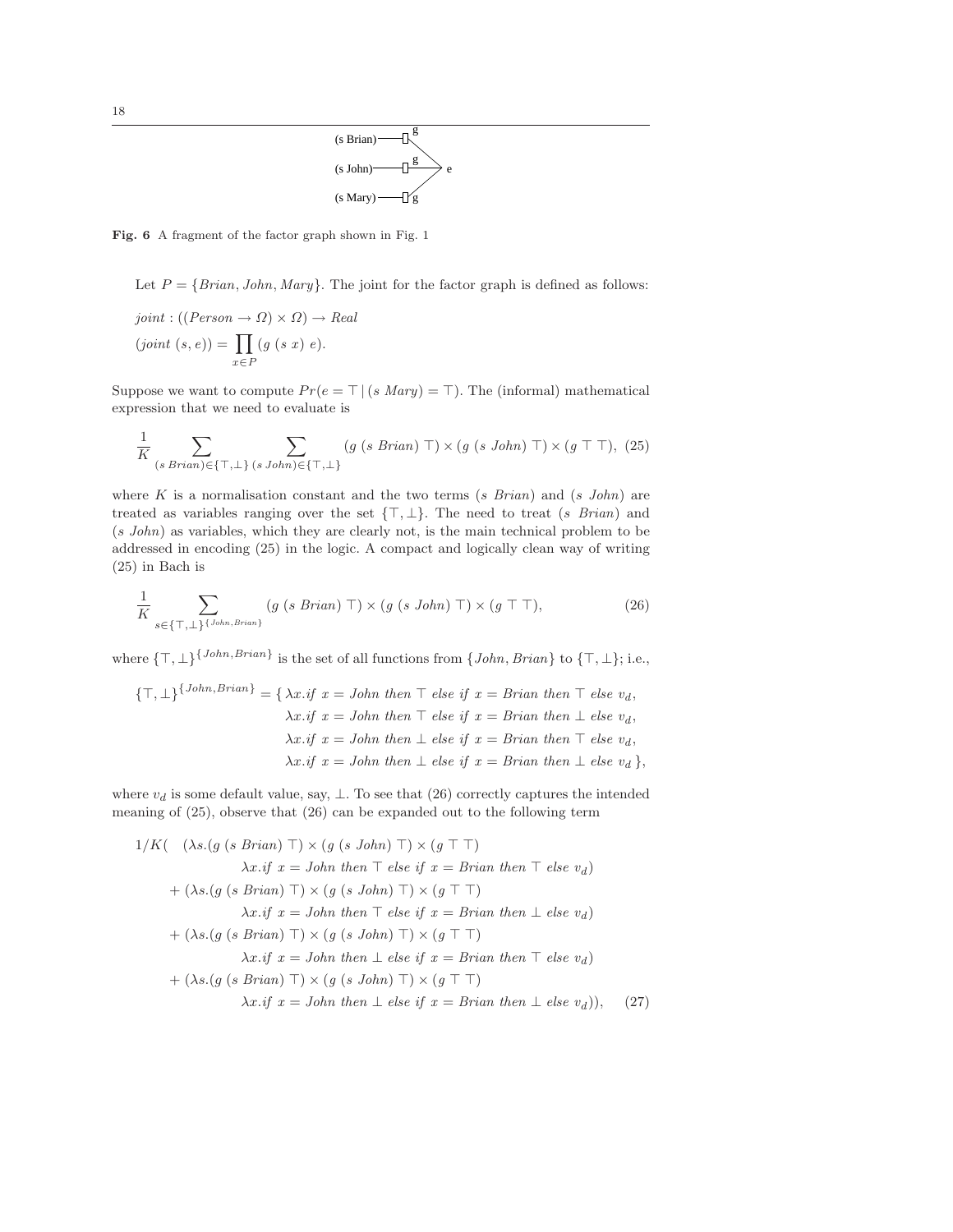which can be simplified to the exact term we need:

$$
1/K((g \top \top) \times (g \top \top) \times (g \top \top) + (g \bot \top) \times (g \top \top) \times (g \top \top))
$$
  
+ 
$$
(g \top \top) \times (g \bot \top) \times (g \top \top) + (g \bot \top) \times (g \bot \top) \times (g \top \top)).
$$
 (28)

Fig. 7 shows how the first term in the summation in (27) is reduced to the first term in the summation in (28). The other terms are reduced in a similar way.

| $(\lambda s. (g (s Brian) \top) \times (g (s John) \top) \times (g \top \top))$                                                                      |                   |
|------------------------------------------------------------------------------------------------------------------------------------------------------|-------------------|
| $\lambda x$ if $x = John$ then $\top$ else if $x = Brian$ then $\top$ else $v_d$ )                                                                   | $[13]$            |
| $(g (\lambda x. if x = John then \top else if x = Brian then \top else v_d Brian) \top)$                                                             |                   |
| $\times$ (q ( $\lambda x$ if $x = John$ then $\top$ else if $x = Brian$ then $\top$ else $v_d$ John) $\top$ ) $\times$ (q $\top$ $\top$ )            | $\left[13\right]$ |
| $(g (if Brian = John then \top else if Brian = Brian then \top else v_d) \top)$                                                                      |                   |
| $\times$ (g ( $\lambda x.$ if $x = John$ then $\top$ else if $x = Brian$ then $\top$ else $v_d$ John) $\top$ ) $\times$ (g $\top$ $\top$ )           |                   |
| $(g (if \perp then \top else if Brian = Brian then \top else v_d) \top)$                                                                             |                   |
| $\times$ (g ( $\lambda x.$ if $x = John$ then $\top$ else if $x = Brian$ then $\top$ else $v_d$ John) $\top$ ) $\times$ (g $\top$ $\top$ )           | $\lceil 9 \rceil$ |
|                                                                                                                                                      |                   |
| $(g \top \top) \times (g (\lambda x \cdot if \ x = John \ then \top else \ if \ x = Brian \ then \top else \ v_d \ John) \top) \times (g \top \top)$ | $[13]$            |
| $(g \top \top) \times (g (if John = John then \top else if John = Brian then \top else v_d) \top) \times (g \top \top)$                              |                   |
|                                                                                                                                                      |                   |
|                                                                                                                                                      |                   |
| $(g \top \top) \times (g \top \top) \times (g \top \top)$                                                                                            |                   |
|                                                                                                                                                      |                   |

Fig. 7 Computation of the first term in the summation in (27)

The above discussion motivates the need to sum over sets of functions. Let X and Y be two arbitrary finite sets. The set of all functions from X to Y is denoted by  $Y^X$ . Suppose  $X = \{x_1, \ldots, x_k\}$  and  $y_d$  is an arbitrarily chosen default element in Y. We define  $Y^X$  in Bach as follows:

$$
\{\lambda x. \text{if } x = x_1 \text{ then } v_1 \text{ else } \cdots \text{ else if } x = x_k \text{ then } v_k \text{ else } y_d \mid v_i \in Y\}. \tag{29}
$$

The set  $\{\top, \bot\}^{\{John, Brian\}}$  given above is an example of such a set. We can recursively apply (29) to arrive at, for example,  $\{\top, \bot\}^{Y^X}$ , which is the set of all functions with type  $X \to Y \to {\{\top, \bot\}}$ . In practice, the sets X and Y in  $Y^X$  need only be specified intensionally and their enumeration is taken care of automatically by Bach. The set  $Y^X$ , which can be large, is also only enumerated by Bach when strictly necessary. The key techniques needed to achieve all that are explained earlier in Examples 9 and 10.

We are now in a position to present two key ideas needed to support lifted inference. First-order versions of these results were presented earlier in [11]. We clarify some of those results here. Proofs of correctness are deferred to the appendix.

Inversion Elimination The central idea behind inversion elimination, which was introduced in [50] and subsequently formalised in [11], can be motivated by the following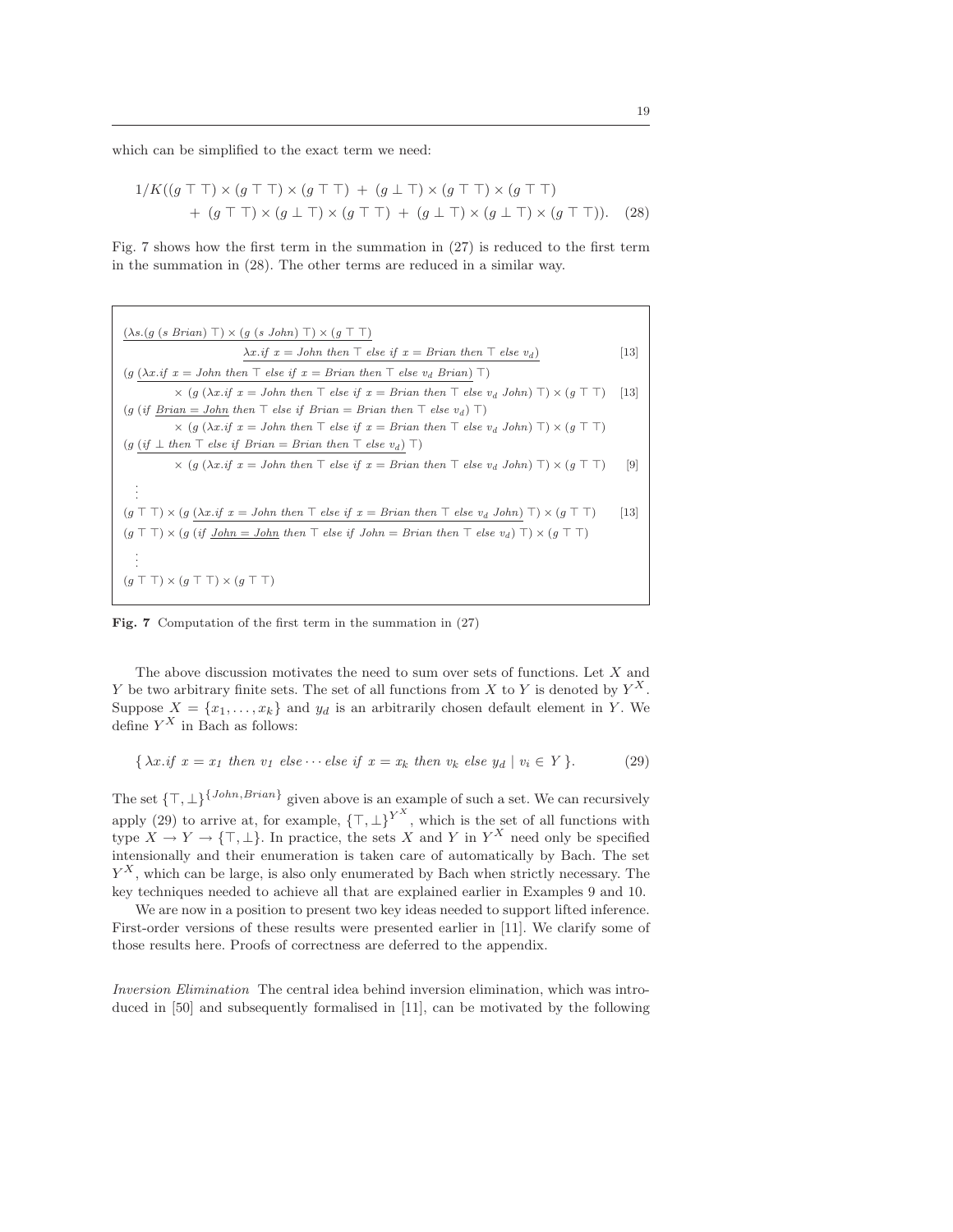equation

$$
\sum_{f \in Y^X} \prod_{x \in X} (g(f\ x)) = \prod_{x \in X} \sum_{f \in Y^{\{x\}}} (g(f\ x)),\tag{30}
$$

where  $X$  and  $Y$  are two finite sets and  $g$  some real-valued function on  $Y$ . It is clear that the RHS of (30) is computationally more tractable than the LHS. To get an intuition for (30), consider the case when  $X = \{x_1, x_2\}$  and  $Y = \{\top, \bot\}$ . Expanding out the RHS of (30), we have

RHS of (30) = 
$$
\left(\sum_{f \in Y^{\{x_1\}}}(g(f x_1))\right) \times \left(\sum_{f \in Y^{\{x_2\}}}(g(f x_2))\right)
$$
  
\n=  $((g(f_1 \top x_1)) + (g(f_1 \bot x_1))) \times ((g(f_2 \top x_2)) + (g(f_2 \bot x_2)))$   
\n=  $(g(f_1 \top x_1)) \times (g(f_2 \top x_2)) + (g(f_1 \top x_1)) \times (g(f_2 \bot x_2)) +$   
\n $(g(f_1 \bot x_1)) \times (g(f_2 \top x_2)) + (g(f_1 \bot x_1)) \times (g(f_2 \bot x_2))$   
\n=  $\sum_{f \in Y^X} \prod_{x \in X} (g(f x)),$ 

where  $f_{iy}$  is a shorthand for  $\lambda x.$ if  $x = x_i$  then y else ⊥. The basic argument above works for any finite sets  $X$  and  $Y$ . Indeed, (30) can be significantly generalised, leading to the following formalisation.

Let  $t$  be a real-valued term such that each free occurrence of the variable  $f$  in  $t$ occurs in a subterm of the form  $(f x_1 \ldots x_k)$ , where  $x_1, \ldots, x_k$  are free occurrences in t of these variables and  $1 \leq k \leq n$ , and  $X_1, \ldots, X_n, Y$  be finite sets. Then

$$
\sum_{f \in Y^{X_n}} \prod_{x_1 x_1 \in X_1} \cdots \prod_{x_k \in X_k} t = \prod_{x_1 \in X_1} \cdots \prod_{x_k \in X_k} \sum_{\substack{x_k \in X_k \\ f \in Y^{X_n}}} t. \tag{31}
$$

Example 14 Let X, Y, Z be non-empty finite sets,  $\tau$  the type of elements in Z, and  $f : \tau \to \tau \to Real$  an arbitrary function. Here are some special cases of (31).

$$
\sum_{p \in Z^X} \prod_{x \in X} (f (p x) (p x)) = \prod_{x \in X} \sum_{p \in Z^{\{x\}}} (f (p x) (p x))
$$
\n
$$
\sum_{q \in Z^Y} \prod_{x \in X} \prod_{y \in Y} (f (p x) (q x y)) = \prod_{x \in X} \prod_{y \in Y} \sum_{q \in Z^{\{y\}}^{\{x\}}} (f (p x) (q x y))
$$
\n
$$
\sum_{q \in Z^Y} \prod_{x \in X} \prod_{y \in Y} \prod_{z \in Y} (f (q x y) (q x z)) = \prod_{x \in X} \sum_{q \in Z^Y^{\{x\}}} \prod_{y \in Y} \prod_{z \in Y} (f (q x y) (q x z)).
$$

Here is an example that illustrates multiple applications of (31).

$$
\sum_{p \in Z^{Y^X}} \sum_{q \in Z^{Y^X}} \prod_{x \in X} \prod_{y \in Y} (f (p x y) (q x y))
$$
\n
$$
= \sum_{p \in Z^{Y^X}} \prod_{x \in X} \prod_{y \in Y} \sum_{q \in Z^{y}} (f (p x y) (q x y))
$$
\n
$$
= \prod_{x \in X} \prod_{y \in Y} \sum_{p \in Z^{y}} \sum_{y \in Z^{y}} (f (p x y) (q x y)).
$$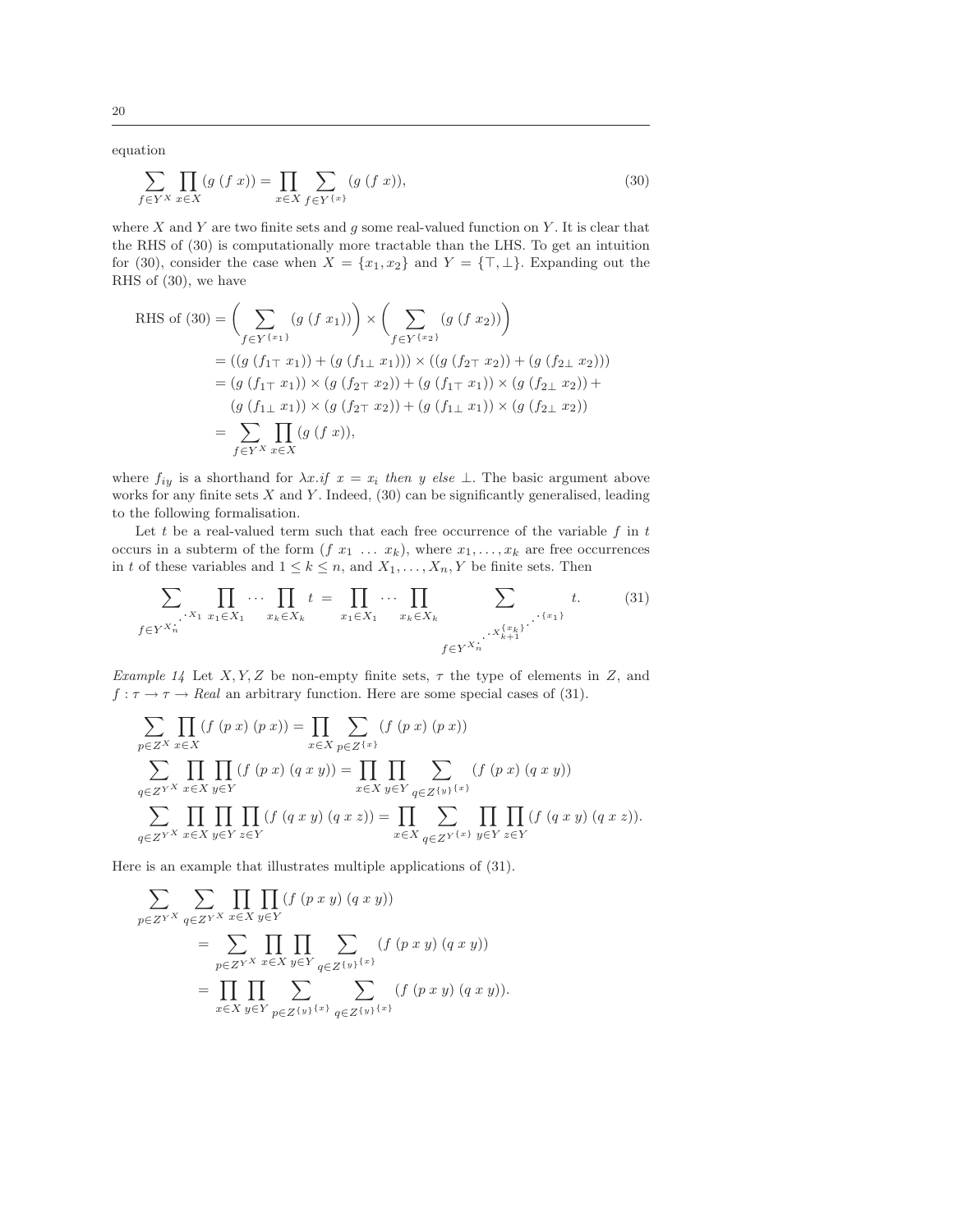Here are some examples of terms that cannot be simplified using (31).

$$
\sum_{p \in Z^X} \prod_{x \in X} \prod_{y \in X} (f (p x) (p y))
$$
\n
$$
\sum_{p \in Z^X} \prod_{x \in X} (f (p x) (p c)) \quad \text{where } c \text{ is an element in } X
$$
\n
$$
\sum_{p \in Z^X} \prod_{x \in X} (f (p x) (p x)) \sum_{x \in X} (f (p x) (p x)).
$$

Counting Elimination The basic idea behind counting elimination can be illustrated by considering the problem of simplifying an expression like

$$
\sum_{p \in \{\top, \bot\}^X} \prod_{x \in X} (f(p \ x)),
$$

where X is a finite set with its cardinality denoted by  $|X|$  and  $f: \Omega \to Real$  is an arbitrary function. Given any fixed  $p \in {\{\top, \bot\}}^X$ , it is easy to see that  $\prod_{x \in X} (f(p\ x))$ reduces to the expression  $(f\top)^{i}(f\perp)^{|X|-i}$ , where p maps i elements in X to  $\top$  and the rest to ⊥. Observing that there are  $\binom{|X|}{i}$  functions in  $\{\top, \bot\}^X$  that map exactly i elements in  $X$  to  $\top$ , we have

$$
\sum_{p \in \{\top, \bot\}^X} \prod_{x \in X} (f(p \ x)) = \sum_{i=0}^{|X|} \binom{|X|}{i} (f \top)^i (f \bot)^{|X|-i}
$$

where the RHS is computationally more tractable than the LHS. The kind of reasoning we have just gone through can be generalised, leading to the counting-elimination result encapsulated in (32) below.

,

We first establish some notation in preparation for the result. If  $m, n \geq 1$ , let

$$
M_m^n = \{(k_1, \ldots, k_m) \mid k_1 + \cdots + k_m = n, \text{ where } k_i \ge 0, \text{ for } i = 1, \ldots, m\}.
$$

If  $\pi \equiv (k_1, \ldots, k_m) \in M_m^n$ , let

$$
C_{\pi} = \left(k_1, \ldots, k_m\right).
$$

If Y is a set of cardinality  $m, \phi: Y \to \{1, ..., m\}$  is a fixed, but arbitrary, bijection, and  $\pi \equiv (k_1, \ldots, k_m) \in M_m^n$ , then  $\mu_{\pi}: Y \to \mathbb{N}$  is defined by

$$
\mu_{\pi}(y) = k_{\phi(y)},
$$

for  $y \in Y$ .

Let t be a real-valued term such that each free occurrence of the variable  $f_i$  in t occurs in a subterm of the form  $(f_i x_{i1})$  or ... or  $(f_i x_{ir_i})$ , where  $x_{i1},...,x_{ir_i}$  are free occurrences in t of these variables that do not have any free occurrences in t other than these, for  $i = 1, \ldots, p$ . Let  $y_{i1}, \ldots, y_{ir_i}$  be variables not appearing in t, for  $i = 1, \ldots, p$ .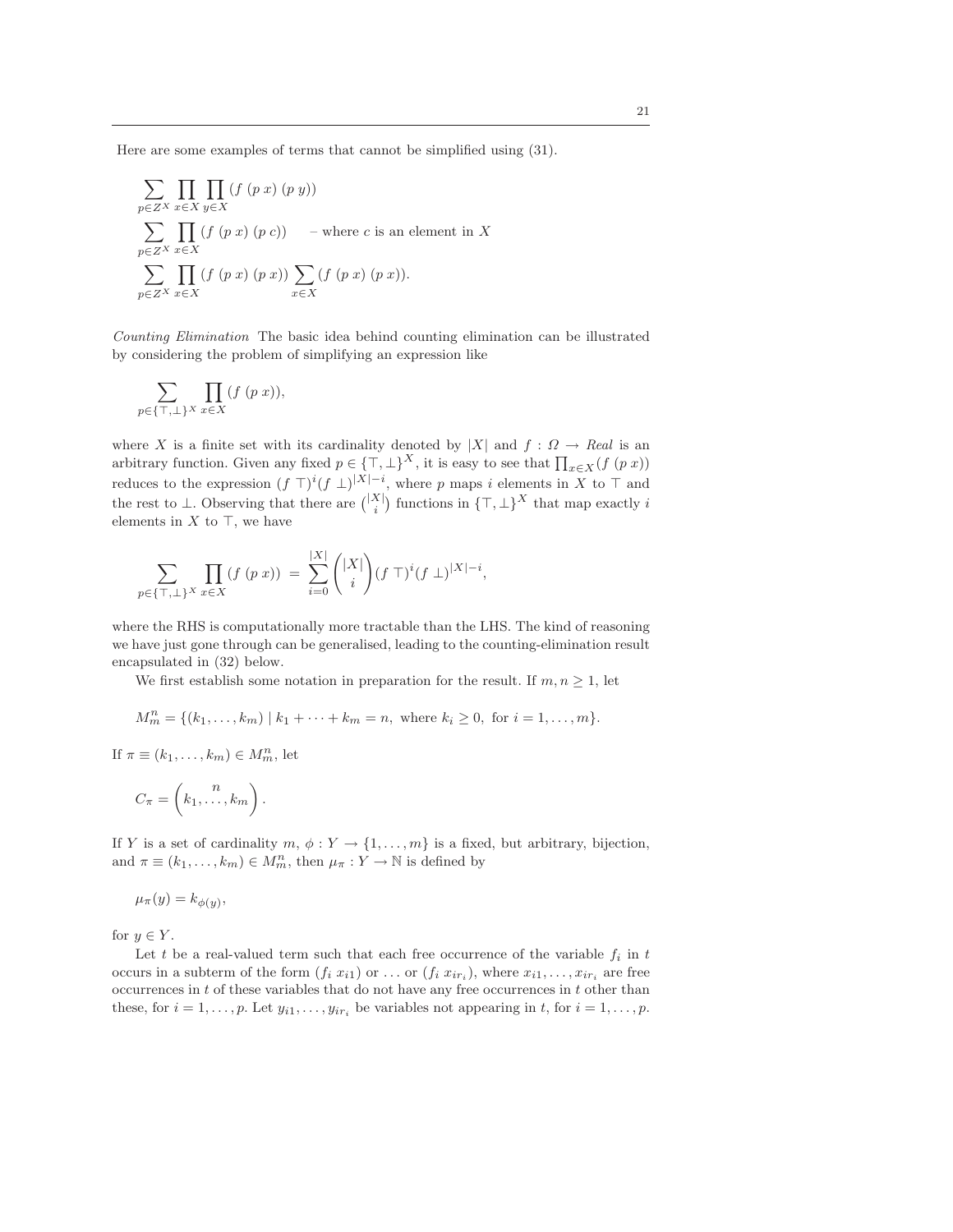Also let  $X_i$  be a set of cardinality  $n_i$  and  $Y_i$  a set of cardinality  $m_i$ , for  $i = 1, \ldots, p$ . Then

$$
\sum_{f_1 \in Y_1} \cdots \sum_{f_p \in Y_p} \prod_{x_{11} \in X_1} \cdots \prod_{x_{1r_1} \in X_1} \cdots \prod_{x_{p1} \in X_p} \cdots \prod_{x_{pr_p} \in X_p} t
$$
\n
$$
= \sum_{\pi_1 \in M_{m_1}^{n_1}} \cdots \sum_{\pi_p \in M_{mp}^{n_p}} \prod_{i=1}^p C_{\pi_i} \prod_{y_{11} \in Y_1} \cdots \prod_{y_{1r_1} \in Y_1} \cdots \prod_{y_p \in Y_p} \cdots \prod_{y_{pr_p} \in Y_p} t
$$
\n
$$
t \{(f_1 x_{11})/y_{11}, \ldots, (f_p x_{pr_p})/y_{pr_p}\}^{\mu_{\pi_1}(y_{11}) \ldots \mu_{\pi_1}(y_{1r_1}) \ldots \mu_{\pi_p}(y_{p1}) \ldots \mu_{\pi_p}(y_{pr_p})} (32)
$$

(The notation  $t\{(f_1 x_{11})/y_{11}, \ldots, (f_p x_{pr_p})/y_{pr_p}\}\$  means that all occurrences in t of  $(f_1 x_{11})$ , where the occurrences of  $f_1$  and  $x_{11}$  are free, are replaced by  $y_{11}$ , and so on.) The above captures the essence of Theorem 15.1 in [12] but is rather more general.

Example 15 Let X, Y and Z be three arbitrary non-empty finite sets,  $\tau$  the type of the elements in Z,  $f : \tau \to \tau \to Real$  and  $g : \tau \to \tau \to Real$  two arbitrary functions. Here are some special cases of (32):

$$
\sum_{p \in Z^X} \prod_{x \in X} \prod_{y \in X} (f (p x) (p y)) = \sum_{\pi \in M_{|Z|}^{|X|}} C_{\pi} \prod_{x' \in Z} \prod_{y' \in Z} (f x' y')^{(\mu_{\pi} x')(\mu_{\pi} y')}
$$
\n
$$
\sum_{p \in Z^X} \prod_{x \in X} (f (p x) (p x)) = \sum_{\pi \in M_{|Z|}^{|X|}} C_{\pi} \prod_{x' \in Z} (f x' x')^{(\mu_{\pi} x')}
$$
\n
$$
\sum_{p \in Z^X} \prod_{x \in X} \prod_{y \in Y} (f (p x) (q y)) = \sum_{\pi \in M_{|Z|}^{|X|}} C_{\pi} \prod_{x' \in Z} \left( \prod_{y \in Y} (f x' (q y)) \right)^{(\mu_{\pi} x')}
$$
\n
$$
\sum_{p \in Z^X} \sum_{x \in X} \prod_{y \in Y} \prod_{y \in X} \prod_{z \in Y} (g (p x) (q z) (p y)) =
$$
\n
$$
\sum_{\pi \in M_{|Z|}^{|X|}} \sum_{\nu \in M_{|Z|}^{|Y|}} C_{\pi} C_{\nu} \prod_{x' \in Z} \prod_{y' \in Z} \prod_{z' \in Z} (g x' z' y')^{(\mu_{\pi} x')(\mu_{\pi} y')(\mu_{\nu} z')}
$$
\n
$$
\sum_{p \in Z^X} \prod_{x \in X} \prod_{y \in X} (f (p x) (p y)) \sum_{p \in Z^Y} \prod_{x \in Y} \prod_{y \in Z} (f (p x) y) =
$$
\n
$$
\sum_{\pi \in M_{|Z|}^{|X|}} C_{\pi} \prod_{x' \in Z} \prod_{y' \in Z} \left( (f x' y') \sum_{p \in Z^Y} \prod_{x \in Y} \prod_{y \in Z} (f (p x) y) \right)^{(\mu_{\pi} x')(\mu_{\pi} y')}
$$

The third and fifth equations above are examples of equations that cannot be handled in the formulation of [12].

Here are some examples of expressions that cannot be simplified using (32).

$$
\sum_{p \in Z^X} \prod_{x \in X} (f (p x) (p y))
$$
\n
$$
\sum_{p \in Z^X} \prod_{x \in X} (f (p x) (p c)) \qquad \text{where } c \text{ is an element of } X
$$
\n
$$
\sum_{p \in Z^X} \prod_{x \in X} \prod_{y \in Y} (f (p x) (q y)) \prod_{x \in X} (f (q y) (p x))
$$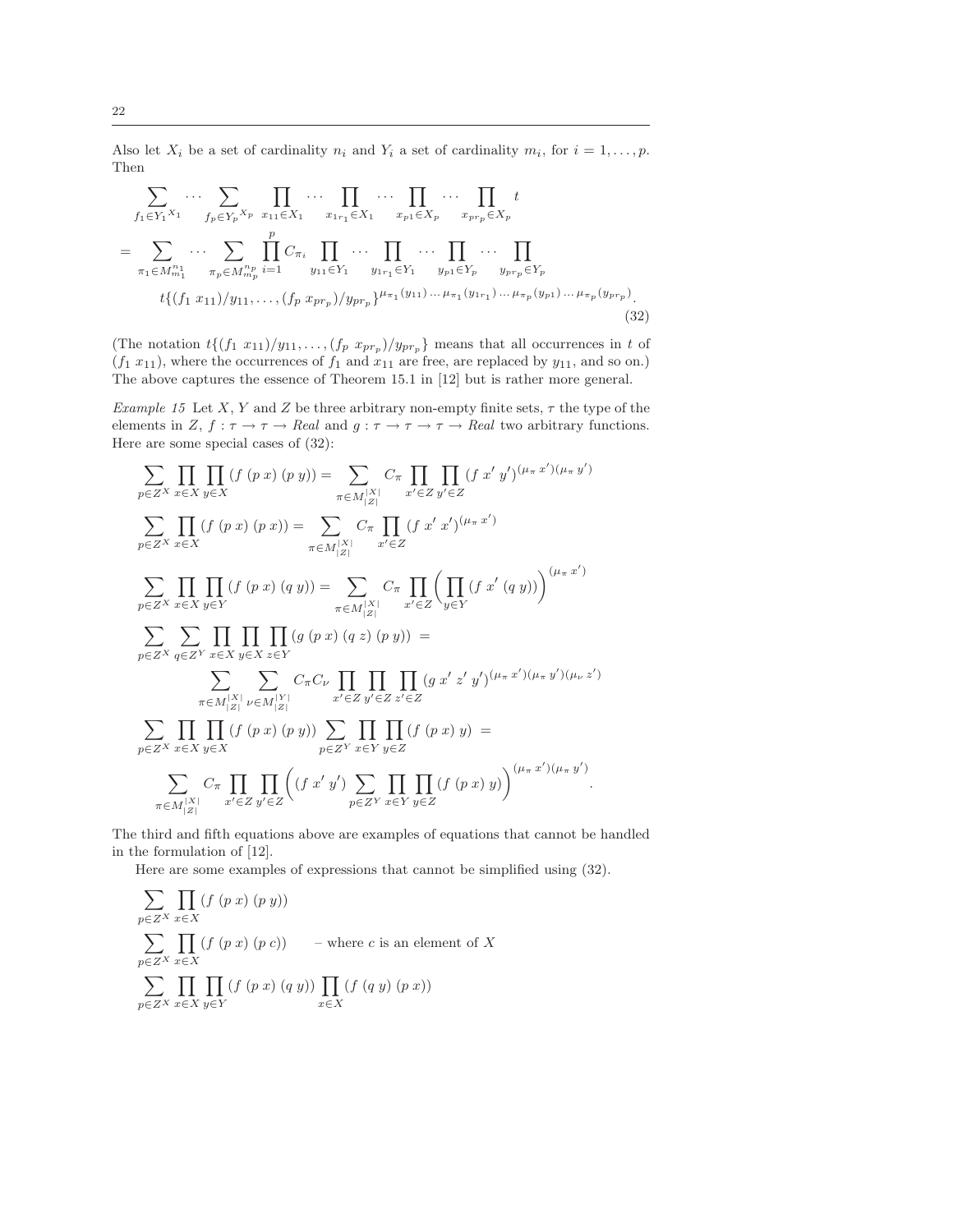Auxiliary Operation Equations (31) and (32) are powerful when we can apply them, but expressions that can be simplified using those two equations may not always be available in the form required. In both [50] and [12], auxiliary operations like shattering are introduced to reorganise expressions into desired forms. Here we introduce one such useful equation:

$$
\sum_{f \in Z^X} t_1 \times t_2 = \left(\sum_{f \in Z^Y} t_1\right) \times \left(\sum_{f \in Z^X \setminus Y} t_2\right) \tag{33}
$$

if there exists  $Y \subset X$  such that

- 1. for each subterm of the form  $(f t)$  in  $t_1$ , either  $t \in Y$  or t is a variable bound in  $t_1$ that can only be substituted with an element in  $Y$ ;
- 2. for each subterm of the form  $(f t)$  in  $t_2$ , either  $t \notin Y$  or  $t$  is a variable bound in  $t_2$ that can only be substituted with an element in  $X \setminus Y$ .

For common cases encountered in practice, the set Y can be automatically determined.

Equations (31)-(33) are implemented as system-level equations in Bach. We will see how they can be used to solve the problem originally posed in Example 7 in Section 4.3.2. Before proceeding, we note that the formulation of (31)-(33) and associated concepts all involve natural and non-trivial use of higher-order functions (functions that take functions as arguments and/or return functions as values). In formalising lifted inference, these higher-order concepts can appear either in the semantics of an inference system (as in [50] and [12]) or directly in the syntax and proof theory of a logical system (as here). The advantage of the latter is that it makes a complete, declarative implementation of lifted inference significantly easier.

#### 4.3 Examples of Probabilistic Inference

Having laid the necessary groundwork, we are now in a position to show in detail how the example problems given in Section 3 can be solved.

#### 4.3.1 TV Agent

We now see how the value of the term

 $((choice \; \$ \; tv \; -guide) \; \S \; likes)$ 

described in Example 6 can be computed. The computation is somewhat complicated. To make it easier to understand, the computation is broken up into two steps. Fig. 8 gives the computation of (*choice*  $\text{\$ }tv$ -*guide*) that gives the answer

$$
\lambda y. if \ y = ("The Bill", 50, Drama, M, "Sun Hill...") then 0.2 elseif \ y = ("Seinfeld", 30, Sitcom, PG, "Kramer...") then 0.8 else 0,
$$

which is a term of type *Density Program*. Then the second part of the computation in Fig. 9 is that of

 $((\lambda y \cdot \text{if } y = (\text{``The Bill''}, \ldots) \text{ then } 0.2)$ else if  $y =$  ("Seinfeld",...) then 0.8 else 0)  $\S$  likes),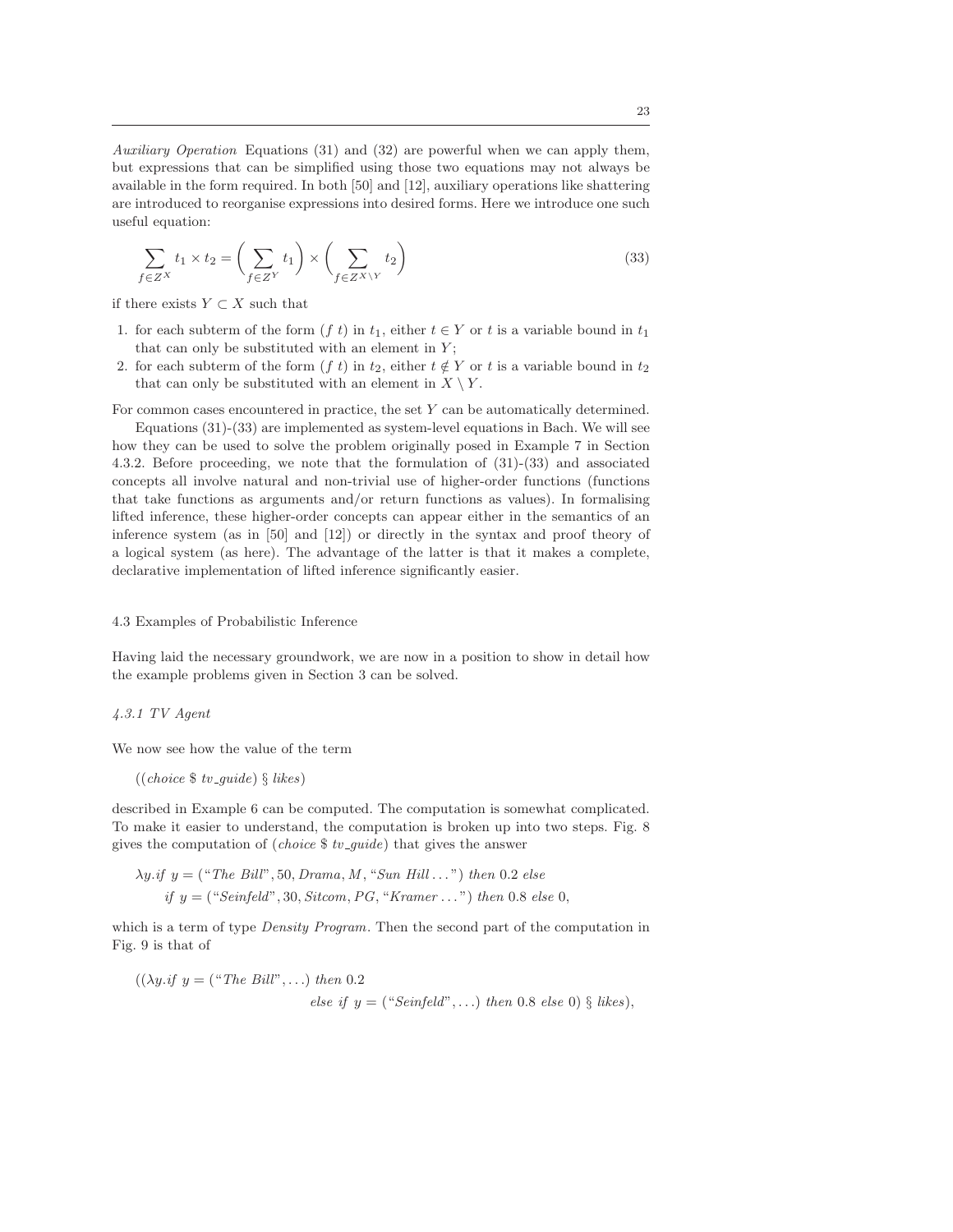24

| $(choice \; tw\_guide)$                                                                     | [22]              |
|---------------------------------------------------------------------------------------------|-------------------|
| $\lambda z. (sum2 \lambda y. ((tv\_guide y) = z) choice)$                                   | $\lceil 3 \rceil$ |
| $\lambda z. (sum2 \lambda y. ((if y = ((20, 7, 2007), (11, 30), Win) then ) = z)$ choice)   | $[2]$             |
| $\lambda z. (sum2 \lambda y. ((if y = ((20, 7, 2007), (11, 30), Win) then ) = z)$           |                   |
| $\lambda x.$ if $x = ((21, 7, 2007), (19, 30), ABC)$ then 0.8 )                             | [18]              |
|                                                                                             |                   |
| $\lambda z.(if z = ("Seinfeld",) then 0.8 else 0$                                           |                   |
| $+$ (sum2 $\lambda y. ((if \ y = ((20, 7, 2007), (11, 30), Win) then ) = z)$ )              |                   |
| $\lambda x.$ if $x = ((21, 7, 2007), (20, 30), ABC)$ then 0.2                               | [18]              |
|                                                                                             |                   |
| $\lambda z. (if z = ("Seinfeld",) then 0.8 else 0)$                                         |                   |
| $+$ if $z =$ ("The Bill",) then 0.2 else 0                                                  |                   |
| $+$ (sum2 $\lambda y. ((if \ y = ((20, 7, 2007), (11, 30), Win) then ) = z) \lambda x.0)$ ) | 19                |
| $\lambda z. (if z = ("Seinfeld",) then 0.8 else 0)$                                         |                   |
| $+ if z = ("The Bill",) then 0.2 else 0 + 0)$                                               |                   |
| $\lambda z.(if z = ("Seinfeld",) then 0.8 else 0 + if z = ("The Bill",) then 0.2 else 0)$   | [10]              |
|                                                                                             |                   |
|                                                                                             |                   |
| $\lambda z$ if $z =$ ("The Bill",) then 0.2 else if $z =$ ("Seinfeld",) then 0.8 else 0     |                   |

Fig. 8 Computation of  $(choice \; \& \; two \; dy)$ 

the answer of which can be further simplified to

 $\lambda z.$ if  $z = \top$  then 0.76 else if  $z = \bot$  then 0.24 else 0

using the technique for removing duplicates in a set given in [35, p.189].

## 4.3.2 Epidemics

Consider now the problem of computing, in the context of Example 7,

$$
Pr(e = \top | (h\, Brian) = \top, (h\,John) = \top, (h\, Mary) = \top, (h\, Mike) = \bot).
$$
 (34)

Let vst (evidence set) denote { $Brian, John, Mary, Mike$ } and othr denote (all \ vst). The term we need to evaluate is

$$
\frac{1}{K} \sum_{s \in 2^{all}} \sum_{h \in 2^{other}} (f(s \text{ Mike}) \perp)(g(s \text{ Mike}) \top)
$$
\n
$$
\left(\prod_{x \in vst \setminus \{Mike\}} (f(s \text{ x}) \top)(g(s \text{ x}) \top)\right)
$$
\n
$$
\left(\prod_{x \in all \setminus vst} (f(s \text{ x}) (h \text{ x}))(g(s \text{ x}) \top)\right), \quad (35)
$$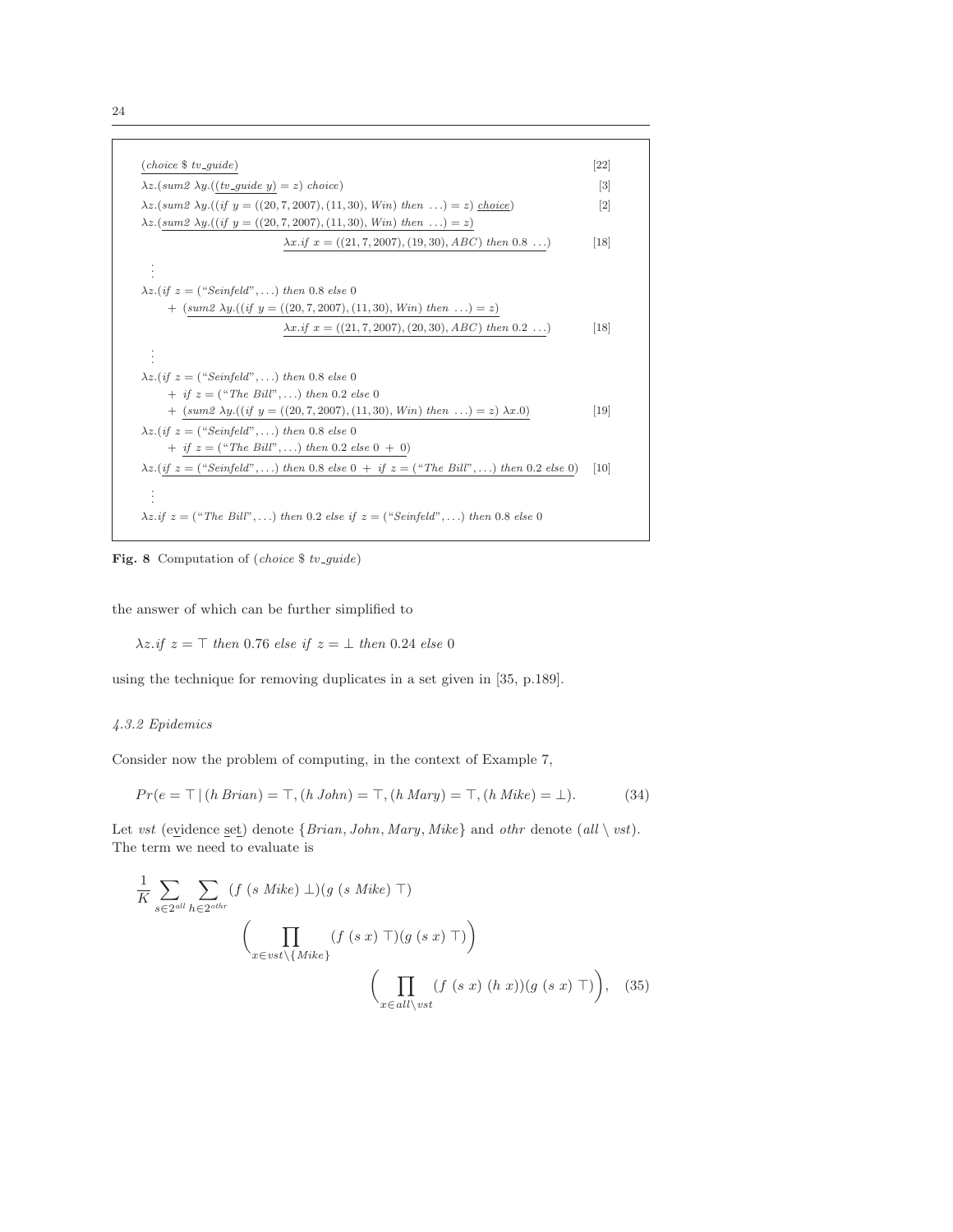| $((\lambda y \cdot if \ y = ("The Bill", \dots)) \ then \ 0.2 \ else \ if \ y = ("Seinfeld", \dots) \ then \ 0.8 \ else \ 0) \ \S \ likes)$ | $\left[23\right]$ |
|---------------------------------------------------------------------------------------------------------------------------------------------|-------------------|
| $\lambda z. (sum3 \lambda y. (((\lambda y. if y = ("The Bill",) then 0.2 else$                                                              |                   |
| if $y = ("Seinfeld",)$ then 0.8 else 0) $y) \times ((likes y) z))$                                                                          | $[13]$            |
| $\lambda z. (sum3 \; \lambda y. ((if \; y = ("The Bill", \ldots)) then \; 0.2 \; else$                                                      |                   |
| if $y = ("Seinfeld",)$ then 0.8 else 0) $\times ((likes y) z))$                                                                             | 10                |
|                                                                                                                                             |                   |
| $\lambda z. (sum3 \lambda y. (if \ y = ("The Bill",) then 0.2 \times ((likes ("The Bill",)) z)$                                             |                   |
| else ((if $y = ("Seinfeld",)$ then 0.8 else 0) $\times ((likes y) z)))$ )                                                                   |                   |
|                                                                                                                                             | $\lceil 4 \rceil$ |
|                                                                                                                                             |                   |
| $\lambda z. (sum3 \lambda y. (if y = ("The Bill",) then$                                                                                    |                   |
| $0.2 \times (\lambda y \cdot if \ y = \top \ then \ 0.2 \ else \ if \ y = \bot \ then \ 0.8 \ else \ 0 \ z)$                                |                   |
| else ((if $y = ("Seinfeld",)$ then 0.8 else 0) $\times ((likes y) z)))$ )                                                                   | $[13]$            |
| $\lambda z. (sum3 \lambda y. (if y = ("The Bill",) then$                                                                                    |                   |
| $0.2 \times (if z = \top \ then \ 0.2 \ else \ if \ z = \bot \ then \ 0.8 \ else \ 0)$                                                      |                   |
| else ((if $y = ("Seinfeld",)$ then 0.8 else 0) $\times ((likes y) z)))$ )                                                                   | 10                |
|                                                                                                                                             |                   |
| $\lambda z. (sum3 \; \lambda y. (if \; y = (``The \; Bill", \ldots)) then$                                                                  |                   |
| (if $z = \top$ then 0.04 else if $z = \bot$ then 0.16 else 0)                                                                               |                   |
| else $((if y = ("Seinfeld",) then 0.8 else 0) \times ((likes y) z))))$                                                                      | [10]              |
|                                                                                                                                             |                   |
| $\lambda z. (sum3 \lambda y. (if y = ("The Bill",) then$                                                                                    |                   |
| (if $z = \top$ then 0.04 else if $z = \bot$ then 0.16 else 0)                                                                               |                   |
| else if $y =$ ("Seinfeld",) then                                                                                                            |                   |
| $(if z = \top then 0.72 else if z = \bot then 0.08 else 0) else 0))$                                                                        | 20                |
|                                                                                                                                             |                   |
|                                                                                                                                             |                   |
| $\lambda z. ((if z = \top \ then \ 0.04 \ else \ if \ z = \bot \ then \ 0.16 \ else \ 0)$ +                                                 |                   |
| $(if z = \top then 0.72 else if z = \bot then 0.08 else 0))$                                                                                | 10                |
|                                                                                                                                             |                   |
| $\lambda z$ if $z = \top$ then 0.76 else if $z = \bot$ then 0.24                                                                            |                   |
| else if $z = \top$ then 0.04 else if $z = \bot$ then 0.16 else 0                                                                            |                   |

Fig. 9 Computation of  $((\lambda y \cdot if \ y = ("The Bill", ...) then 0.8 else ...)]$  & likes)

where 2 is  $\{\top, \bot\}$ , K is a normalisation constant and the summand is just the joint

$$
\prod_{x \in all} (f (s x) (h x)) \times (g (s x) e)
$$

expanded out for the partition of all into  $\{Mike\}$ ,  $(vst \setminus \{Mike\})$ , and othr and instantiated with the evidence

 $(h \; Brian) = \top, (h \; John) = \top, (h \; Mary) = \top, \text{ and } (h \; Mike) = \bot.$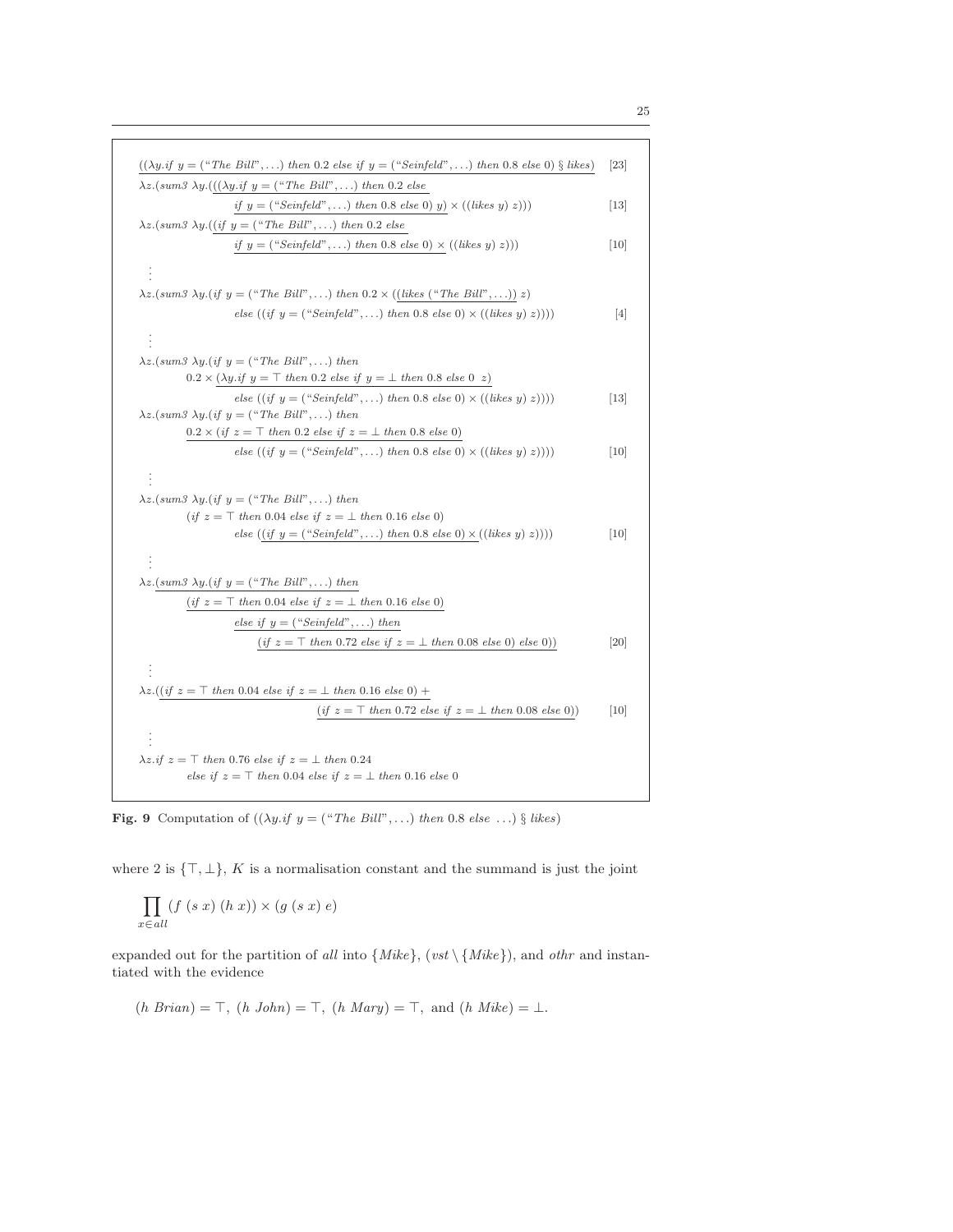Fig. 10 shows how the main summation term in (35) can be evaluated efficiently using lifted-inference techniques. Note the drastic improvement achieved: the complexity of the first line is  $O(2^{|all|\hat{}}+|^{other}||all|)$ , whereas that of the seventh line is  $O(|vst|)$ .

The normalisation constant K contains two terms corresponding to when  $e = \top$ and  $e = \perp$ . One of them is exactly the first line of Fig. 10. The other term is similar and can be evaluated efficiently in exactly the same way.

Comparison with FOVE The main algorithmic difference between FOVE [12] and the lifted inference mechanism of Bach is that the so-called shattering operation is performed up-front in FOVE but the equivalent operation is only performed dynamically on a per need basis in Bach. [12] rightly points out that the up-front approach can be expensive and unnecessary and lists as a future work an extension of their algorithm to do shattering dynamically. We believe what we have is close to, if not exactly, the extension wanted in [12].

#### 4.3.3 Urn and Balls

We will see in this section how the points on the graph in Fig. 2 in Example 8 are computed. Expression (7) above can be written down formally as

$$
\frac{1}{K} \times \sum_{s \in sb} \sum_{l \in (bd \, s)} (joint \, d \, (m, s, l, [o_1, \dots, o_d])),\tag{36}
$$

where  $sb: \{\{Ball\}\}\$ 

 $sb = \lambda s.((setOfBalls \ m \ s) > 0)$  $bd : \{Ball\} \rightarrow \{ (List\ Ball) \}$  $(bd s) = \lambda l.((ballsDraw n d s l) > 0).$ 

We have seen in Example 10 how the sets sb and  $(bd s)$  can be enumerated by Bach. So we could just go ahead and compute the value of the term (36) as it is; but we would have to wait a long time – a very long time. This is because the cardinality of sb is  $2^m$ , and that of  $(bd s)$  is  $m^d$ . Both are exponential in the relevant parameters.

At this point, we can use Monte-Carlo integration techniques to estimate the probabilities we are interested in. (Indeed this has been done and reasonable estimates were obtained.) But a closer inspection of the problem reveals that even though the term (36) is expensive to evaluate, the actual complexity of the underlying computational problem is quite low. We will now show how term (36) can be simplified through a series of rewrites.

To begin with, we can obtain through the variable-elimination procedure the following equivalent but simpler expression for (36):

$$
C \times \sum_{s \in sb} \sum_{l \in (bd \ s)} (observations \ l \ [o_1, \ldots, o_d]), \tag{37}
$$

where  $C = (numOfBalls\ m)0.5^m/(Km^d)$ .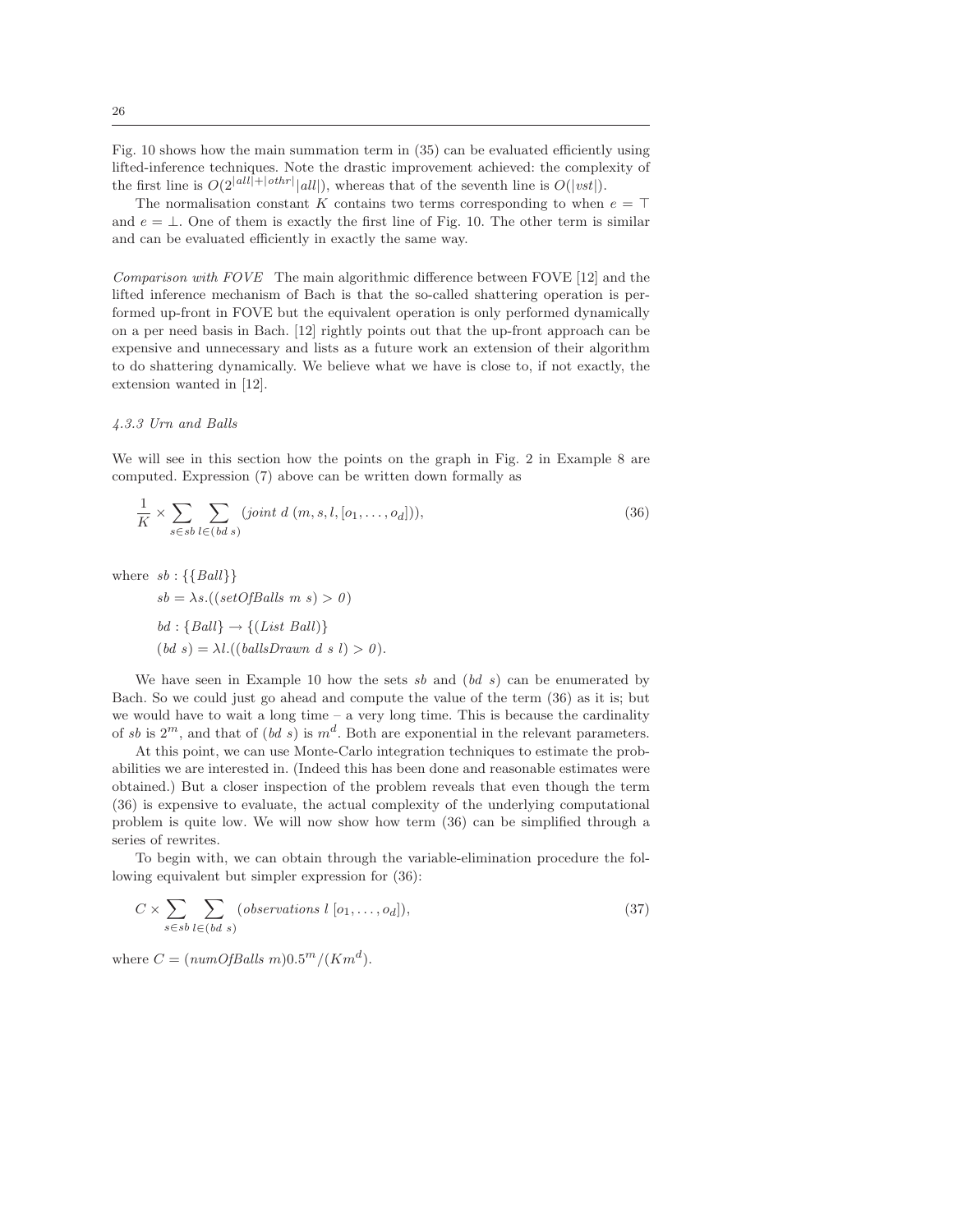

27

Fig. <sup>10</sup> <sup>A</sup> computation illustrating lifted inference.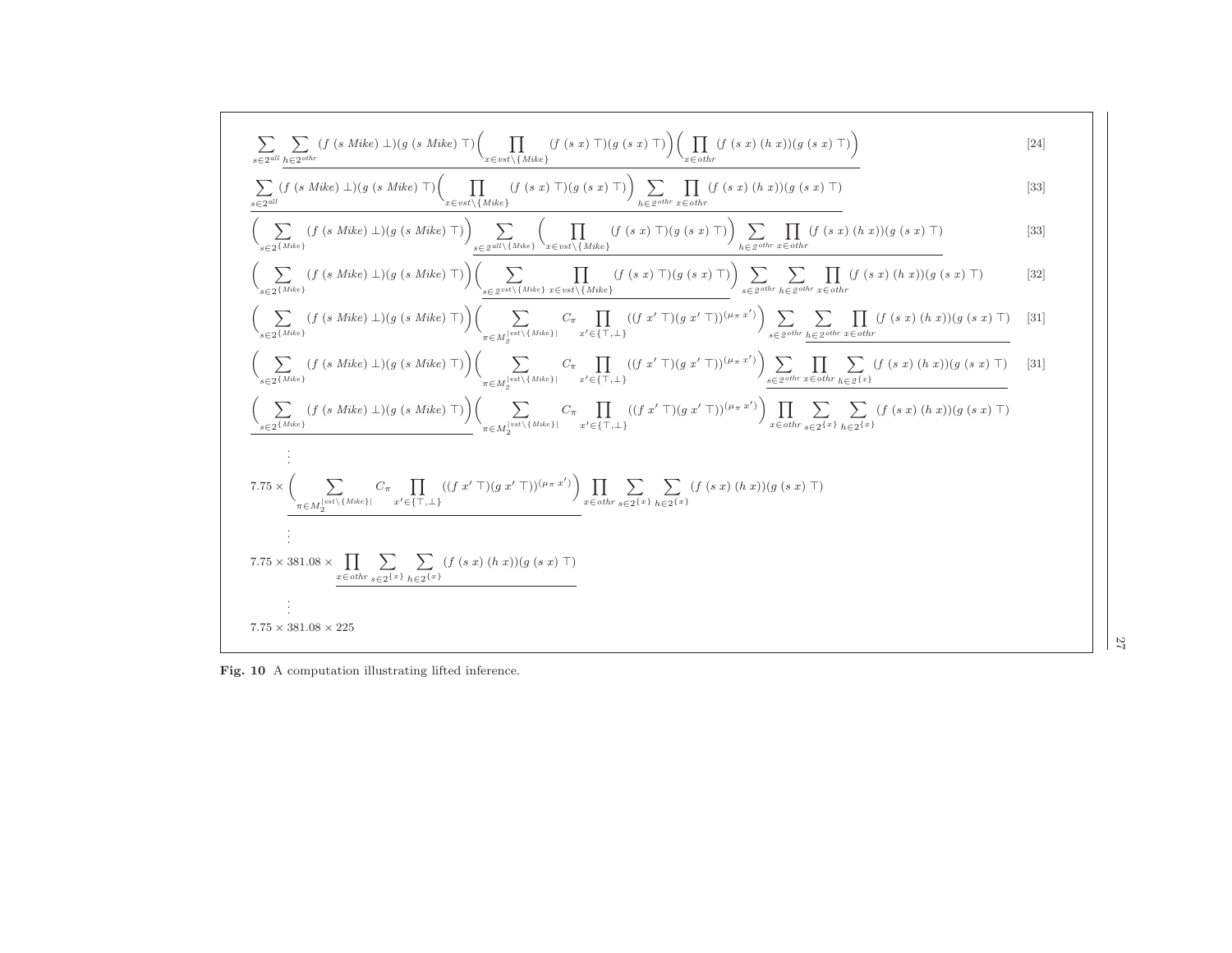Exploiting symmetries, (37) can be further simplified to

$$
C \times \sum_{s \in S'} {m \choose (ns)} \times \sum_{l \in (bd \ s)} (observations \ l \ [o_1, \ldots, o_d]), \tag{38}
$$

where 
$$
S' \equiv \{ \{ (1, Blue), (2, Blue), (3, Blue), ..., (m, Blue) \}, \{ (1, Green), (2, Blue), (3, Blue), ..., (m, Blue) \}, \{ (1, Green), (2, Green), (3, Blue), ..., (m, Blue) \}, \}
$$
  
\n
$$
\vdots
$$
\n
$$
\{ (1, Green), (2, Green), (3, Green), ..., (m, Green) \}, \}
$$

and  $(n s)$  is the number of green balls in the set s. To understand  $(38)$ , observe that for each s in S', there are  $\binom{m}{(n s)}$  sets in sb that are equivalent (modulo relabelling of balls) to s with respect to the second summation term. Note the reduction in complexity of the outer summation term from  $2^m$  to  $m + 1$  achieved by this rewrite.

Proceeding in a similar vein, we can further simplify (38) to

$$
C \times \sum_{s \in S'} \binom{m}{(ns)} \times \sum_{l \in L'} (n s)^{(pl)} \times (m - (n s))^{d - (pl)} \times (observations \ l \ [o_1, \ldots, o_d]), \ (39)
$$

where

$$
L' \equiv \{l \mid \exists x_1 \cdots \exists x_d. ((colour \; x_1) \land \cdots \land (colour \; x_d) \land l = [(1, x_1), \ldots, (d, x_d)]) \},
$$

and  $(p l)$  is the number of green balls in the list l. To understand  $(39)$ , observe that for each s in S' and each l in L', there are  $(n s)^{(p l)} (m - (n s))^{d-(p l)}$  lists in the set  $(b d s)$ that are equivalent to l with respect to the term (*observations*  $l$  [ $o_1, \ldots, o_d$ ]). This last rewrite reduces the complexity of the inner summation from  $m<sup>d</sup>$  to  $2<sup>d</sup>$ , a significant improvement.

But after all the above we still have a computational problem that is exponential in d. There is not much one can do to further simplify (39) in general. But we are dealing with a special case of (39) where  $o_i = o_j$ , for all  $i, j \in \{1, ..., d\}$ . In this special case, (39) can be further simplified to

$$
C \times \sum_{s \in S'} {m \choose (n^s)} \times \sum_{l \in L''} {m \choose (p^l)} \times (n \cdot s)^{(p^l)} \times (m - (n \cdot s))^{d - (pl)}
$$
  
 
$$
\times (observations \; l \; [o_1, \dots, o_d]), \quad (40)
$$

where 
$$
L'' \equiv \{ [(1, Blue), (2, Blue), (3, Blue), ..., (d, Blue)],
$$
  
\n $[(1, Green), (2, Blue), (3, Blue), ..., (d, Blue)],$   
\n $[(1, Green), (2, Green), (3, Blue), ..., (d, Blue)],$   
\n $\vdots$   
\n $[(1, Green), (2, Green), (3, Green), ..., (d, Green)] \}.$ 

This simplification can be made because we have

(observations  $l_1$  [ $o, \ldots, o$ ]) = (observations  $l_2$  [ $o, \ldots, o$ ])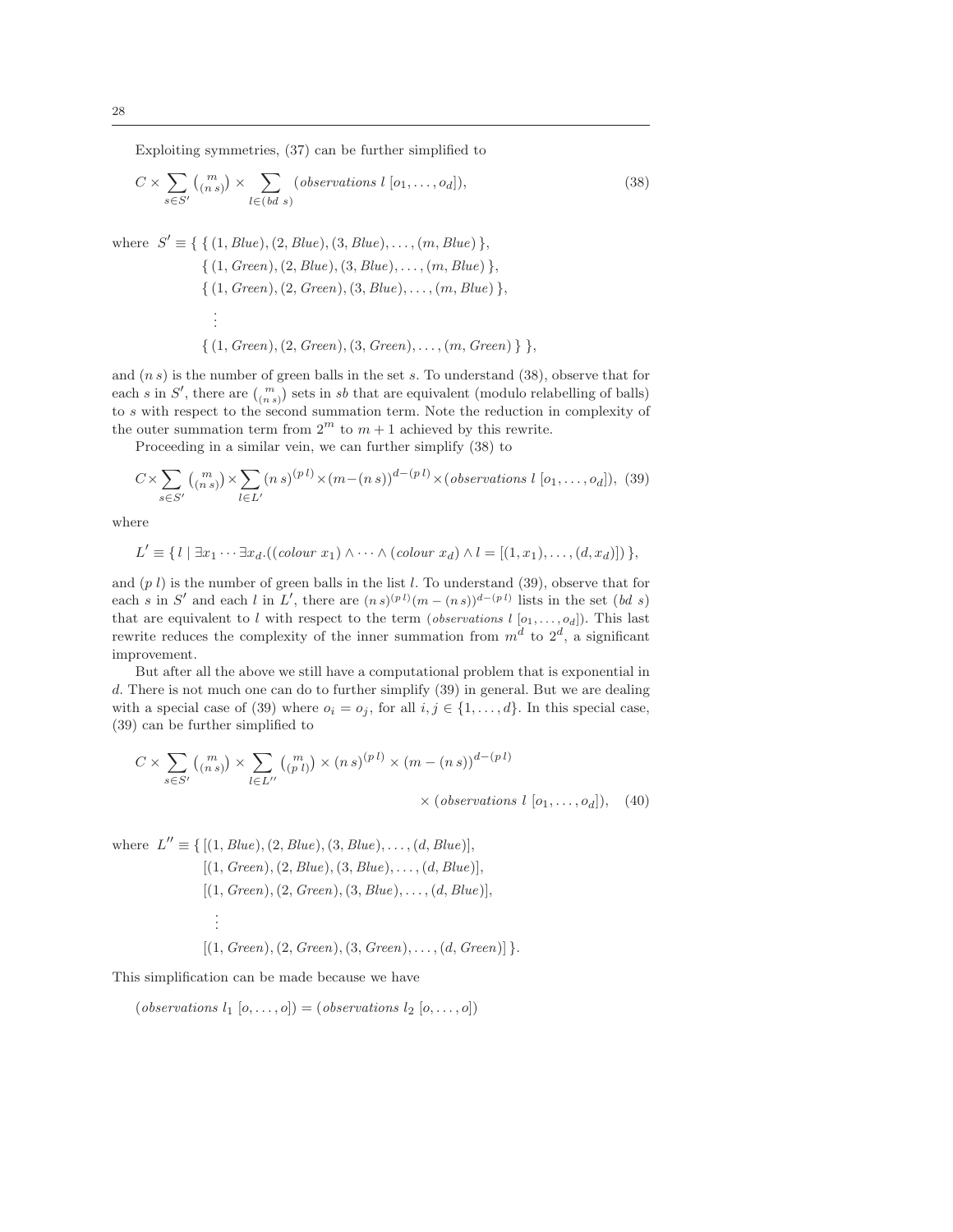whenever  $l_1$  and  $l_2$  have the same number of green and blue balls; the order in which the colours appear does not actually matter. The computational complexity of evaluating expression (40) is a very manageable  $O(|S'|\times |L''|) = O(m\times d)$ , and this is what we used to compute the points in Fig. 2.

Comparison with BLOG From a modelling perspective, our solution to the urn and balls problem is very different to the solution presented in [40]. The Bayesian network that resulted from the BLOG problem specification has an infinite number of nodes. In contrast, our network has four, although some of the nodes are fairly complex in that they range over structured data like sets of balls and lists of balls.

We believe the compactness of our model provides better control when it comes to inference. Given a query, we can perform exact inference if that is feasible. We only need to resort to approximate-inference techniques when the answer to the query is inherently expensive to compute. This is different to BLOG. The default (and only) inference mechanism of BLOG is a sampling based method. The sheer size of the networks they generate makes sampling inevitable. Indeed, in BLOG, even simple queries that can be answered exactly cheaply must be handled approximately via sampling. As an example, consider the query discussed in this section. We have seen that the query can be answered exactly and cheaply. (Admittedly some non-trivial human input is provided here and a lot more needs to be automated in the future. This is addressed further in Section 6.) The probabilities calculated in Fig. 2 are all exact answers (at least up to the precision we require). But this same query can only be answered approximately using sample-based estimates in [40]. The main advantage of the BLOG scheme over the current Bach solution is that inference is completely automatic.

#### 5 Learning

In this section, we discuss some learning problems and investigate one of these in some detail to see how it can be addressed using Bach.

#### 5.1 Learning Problems

To understand the various kinds of learning problems that arise, it is helpful to consider the task of building agent systems – a setting that is sufficiently general to cover a large majority of computer applications. So consider an agent situated in some environment that can receive percepts from the environment and can apply actions that generally have a non-deterministic effect on the environment. The primary task of the agent is to do the 'right thing', that is, choose the appropriate action for each state it finds itself in, where 'appropriate' usually means maximising its expected performance measure. Associated with such a situation, there are several learning problems that we now explain.

Suppose that State is the type of states of the world, Action is the type of actions, and Observation is the type of observations that the agent can make with its sensors. Then Density State is the type of densities of states and Density Observation is the type of densities of observations. There are five important functions on these types that an agent must have available in order to choose actions. These are

 $transition: Action \rightarrow State \rightarrow (Density State)$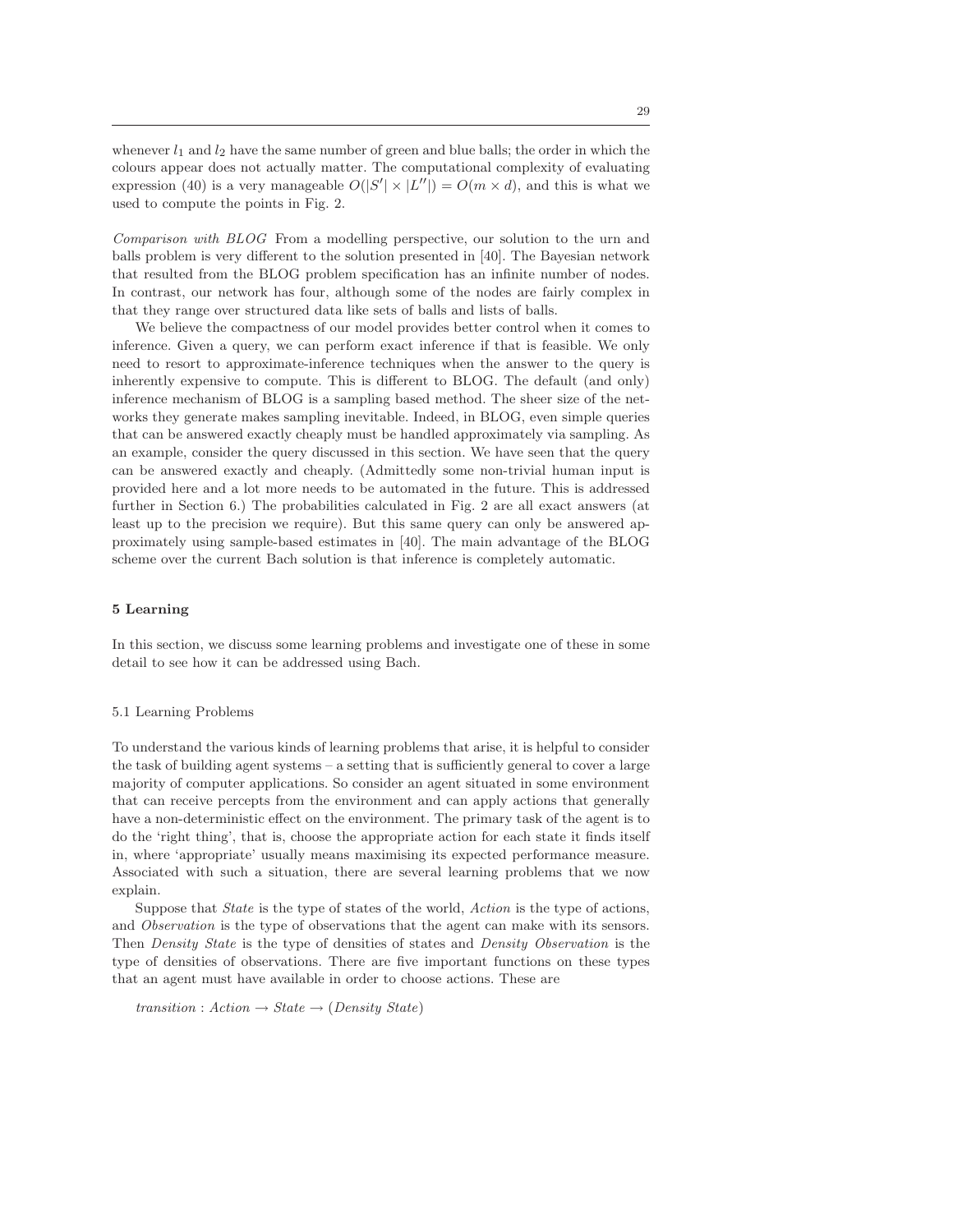$observe : State \rightarrow (Density\ Observation)$  $observationUpdate: Observation \rightarrow (Density State) \rightarrow (Density State)$  $policy: (Density State) \rightarrow Action$  $actionUpdate : Action \rightarrow (Density State) \rightarrow (Density State)$ 

Given an action and a state, the function transition returns a state density which gives the distribution on the states the agent could end up in as a result of applying the action to the current state. Generally, this function has to be learned during deployment of the agent by collecting training examples of the effect of applying actions.

The function observe, which provides the observation model, is generally given by the agent designer, although in more complex applications it may need to be learned from training examples.

The next function *observation Update* provides the update of the state density as a result of the agent perceiving a particular observation. Updating the state density is regarded as a learning task since the agent learns its new state density from the current state density and the information provided by the observation. Essentially, this update is an application of Bayes rule.

The function *policy*, the most important of the functions that the agent needs, gives the action that is appropriate for any particular state density. Assuming that the agent has learned the transition function and knows the utility of each state, this function can be defined directly. In cases where one or other of these assumptions is not true, some form of reinforcement learning may be needed to learn the policy.

Finally, the function *action Update* provides the update of the state density as a result of the agent applying some action. This update is a simple computation using the transition function and the (current) state density, and is not usefully regarded as a learning task (except insofar as it requires knowledge of the transition function that usually needs to be learned).

In addition, many agent applications require another kind of learning task. In complex applications it is common for the state space to be very large indeed. In such cases, a common technique is to define features on the state space and work instead with the much smaller set of equivalence classes of states that are defined by the features. Sometimes features need to be learned during deployment of the agent using training examples [39].

In summary, many agent applications involve at least some of the four basic learning problems:

- 1. Learning the transition function.
- 2. Learning the policy function.
- 3. Learning features on the state space.
- 4. Updating the state density as a result of an observation.

The first three of these learning problems have much in common: in each case there are training examples that are obtained during deployment and there is an hypothesis space that is searched to obtain an hypothesis that 'explains' the training examples. More detail about these problems, in the context of using higher-order logic for knowledge representation, is given in [35,44,37].

The fourth problem is conceptually simpler than the first three in that it is handled by an application of Bayes rule but, depending on the application, there can be some subtle difficulties in this. We now show how updating state densities can be handled in robotics applications.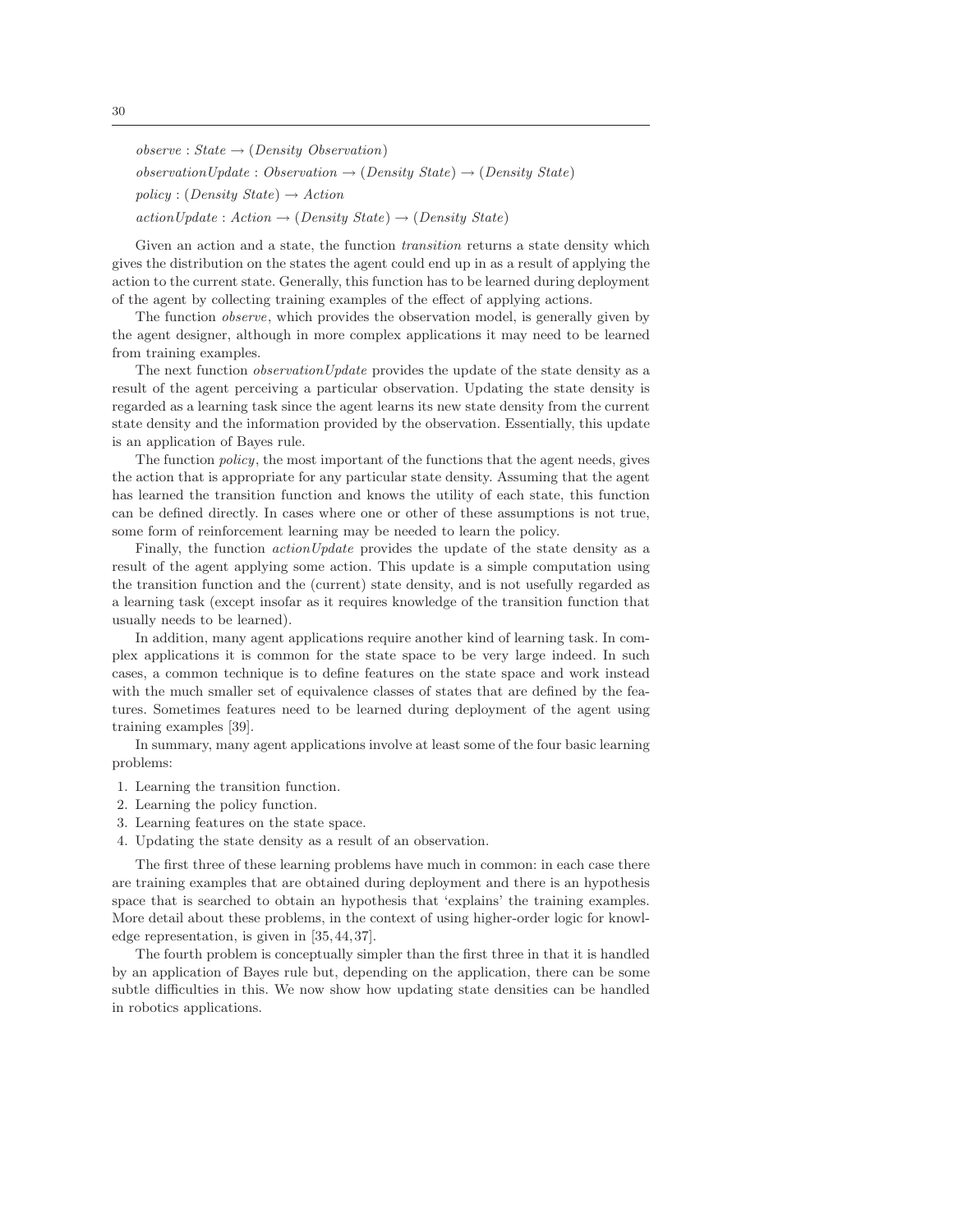#### 5.2 Updating State Densities

In a robotic system, the sensors can usually gather only partial, noisy, information about the state of the world. This noisy sensor data is integrated over time using Bayes rule to produce a distribution over possible states of the world. As this distribution represents the subjective belief of the agent about the state of the world it is referred to as the belief state.

In more detail, an agent is supplied with an initial (prior) distribution over states, a motion model (corresponding to transition above) defining a distribution over the resulting state in the world for each action performed from each starting state, and a sensor model (corresponding to observe above) which defines a distribution over the observations we make when in a given state. We introduce the following functions to represent the prior distribution and the motion and sensor models.

```
prior : (Density State)
motion Model: Action \rightarrow State \rightarrow (Density State)sensorModel : State \rightarrow (Density\ Observation)
```
Here we have only given the type declarations. The actual definitions of these functions are of course problem-dependent and we will see some examples shortly. Assuming these functions are defined, we can use the following equations obtained using Bayes rule to update our state density when our robot performs an action or makes an observation about the world:

$$
motionUpdate : Action \rightarrow (Density State) \rightarrow (Density State)
$$
  
(motionUpdate a ds) = (ds § (motionModel a)) \t(41)  
observationUpdate : Observation \rightarrow (Density State) \rightarrow (Density State)  
(observationUpdate o ds) = (normalise  $\lambda s.(ds s) \times (sensorModel s o))$ ), \t(42)

where normalise :  $(State \rightarrow Real) \rightarrow (Density State)$  normalises a real-valued function so that it sums/integrates to one over its domain. (The actual definition is dependent on the type State.)

As a simple specific example, imagine we have an iron-ore loader that runs on a track with four stations. Station 1 is under the conveyor belt from the stockpile, and the remaining stations are over different train lines. The ore loader must gather iron ore at Station 1 and then move over to one of the other stations and dump the iron ore into a carrying car.

The loader only has a simple sensor: it can sense whether it is under the conveyor with 90% accuracy. The loader can perform two actions: move to the next station or move to the previous one. These actions only work 85% of the time because wheels can slip. The loader fails to move at all 10% of the time. In the remaining 5% of the time, the loader moves two stations (in the desired direction). If the cart is limited by the length of the track then the distribution is modified accordingly. Using 1, 2, 3, 4 to represent the states and  $Y, N$  to represent observations, we have the following formalisation:

 $(prior s) = 0.25$  $(sensorModel \ s \ o) = if \ ((s = 1) = (o = Y)) \ then \ 0.9 \ else \ 0.1$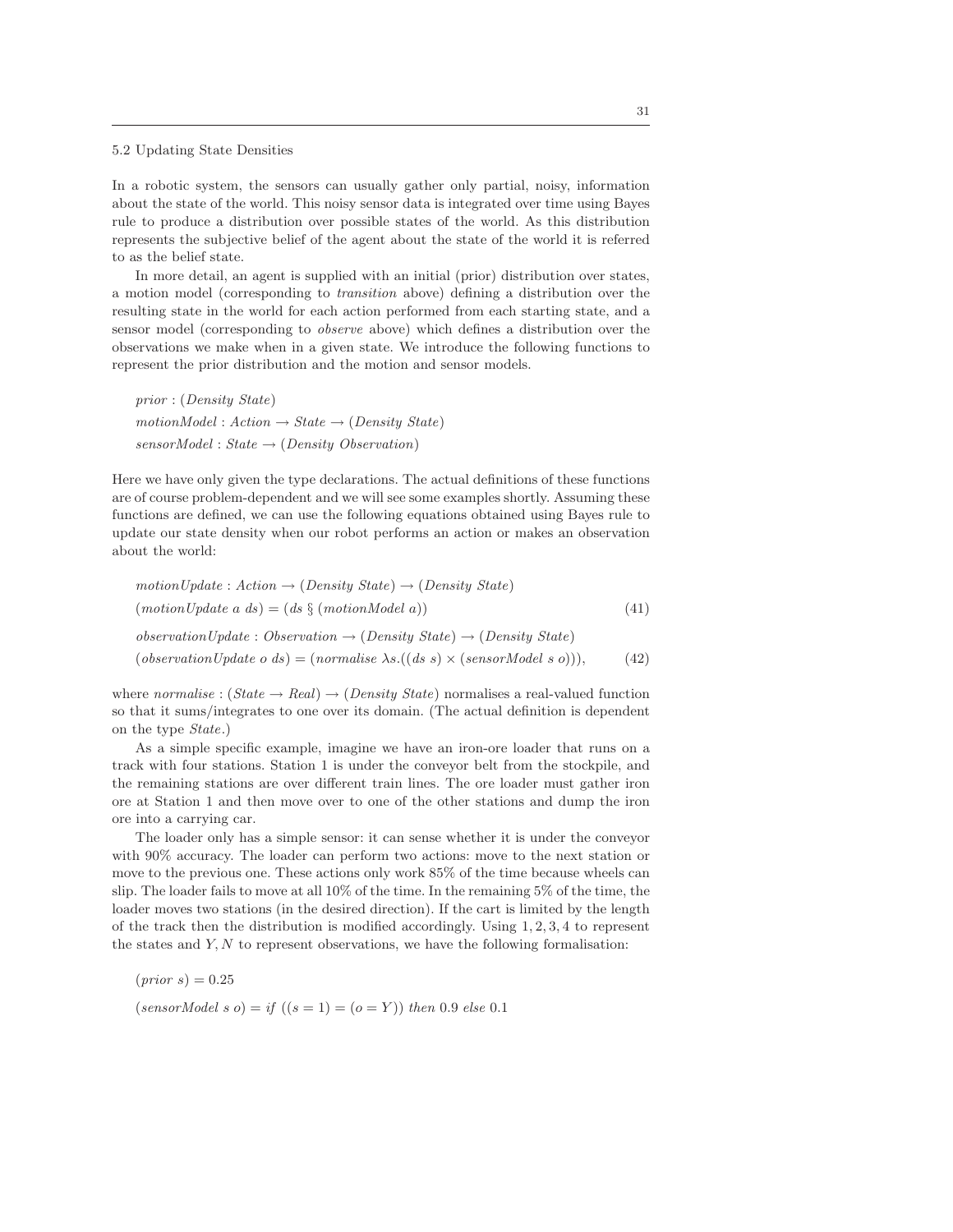| <b>State Distribution</b> |        |       | Action | Observation | Actual           |                |
|---------------------------|--------|-------|--------|-------------|------------------|----------------|
|                           | 2      |       |        |             |                  | State          |
| 0.25                      | 0.25   | 0.25  | 0.25   |             |                  | 2              |
| 0.0357                    | 0.321  | 0.321 | 0.321  |             | $\eta$           | $\overline{2}$ |
| 0.00357                   | 0.0625 | 0.307 | 0.627  | next        |                  | 3              |
| 0.00040                   | 0.0627 | 0.308 | 0.629  |             | $\eta$           | 3              |
| 0.07223                   | 0.2996 | 0.565 | 0.063  | prev        |                  | 2              |
| 0.00858                   | 0.3202 | 0.604 | 0.067  |             | $\eta$           | $\overline{2}$ |
| 0.32693                   | 0.5488 | 0.117 | 0.007  | prev        |                  |                |
| 0.81383                   | 0.1518 | 0.033 | 0.002  |             | $\boldsymbol{y}$ |                |

Table 1 The state distribution of the loader given a series of observations and actions.

 $(motionModel\ a\ s\ s') =$  $(if (s = s')$  then 0.1 else if  $(distance a s s') = 1$  then 0.85 else if  $(distance \ a \ s \ s') = 2 \ then \ 0.05 \ else \ 0)$  $+$  (if  $(a = next) \wedge (s' = 4)$  then (if  $(s = 4)$  then 0.9 else if  $(s = 3)$  then 0.05 else 0) else if  $(a = prev) \wedge (s' = 1)$  then (if  $(s = 1)$  then 0.9 else if  $(s = 2)$  then 0.05 else 0) else 0)

distance: Action 
$$
\rightarrow
$$
 State  $\rightarrow$  State  $\rightarrow$  Int  
(distance a s s') = if (a = next) then (s' - s) else (s - s').

Leaving aside the problem of control, the location of the loader can now be tracked. Table 1 shows the state distribution after two observations and an action.

In practice most robotics problems are too large to use a simple discrete set of states as we did in the previous example. Luckily, there are some known distributions where the two update rules (41) and (42) can be performed in closed form. These socalled conjugate priors can be defined in the system and allow one to track the state of real-world problems.

For example, we can define a k-dimensional Gaussian distribution that takes a mean vector and a covariance matrix as arguments as follows:

$$
gaussian: Vector \rightarrow Matrix \rightarrow (Density \ Vector)
$$

$$
(gaussian \mu \Sigma) = \lambda x. \frac{1}{\sqrt{(2\pi)^k |\Sigma|}} e^{-\frac{1}{2}(x-\mu)^T \Sigma^{-1} (x-\mu)}.
$$

Using identities such as

(*normalise* 
$$
\lambda s.((gaussian \mu_1 \Sigma_1) s) \times ((gaussian \mu_2 \Sigma_2) s)) =
$$
  
\n( $\lambda n.(\text{gaussian } (\Sigma_1 n \mu_2 + \Sigma_2 n \mu_1) (\Sigma_1 n \Sigma_2)) (\Sigma_1 + \Sigma_2)^{-1}),$  (43)

the system can rewrite the update rules defined above in Equations (41) and (42) in closed form. This allows us to track the state of a k-dimensional continuous linear system – this is mathematically equivalent to a Kalman filter [28]. For example, imagine we have a robot moving about a two-dimensional world. The robot's state will be represented as a two-dimensional vector. The robot can move; its actions will also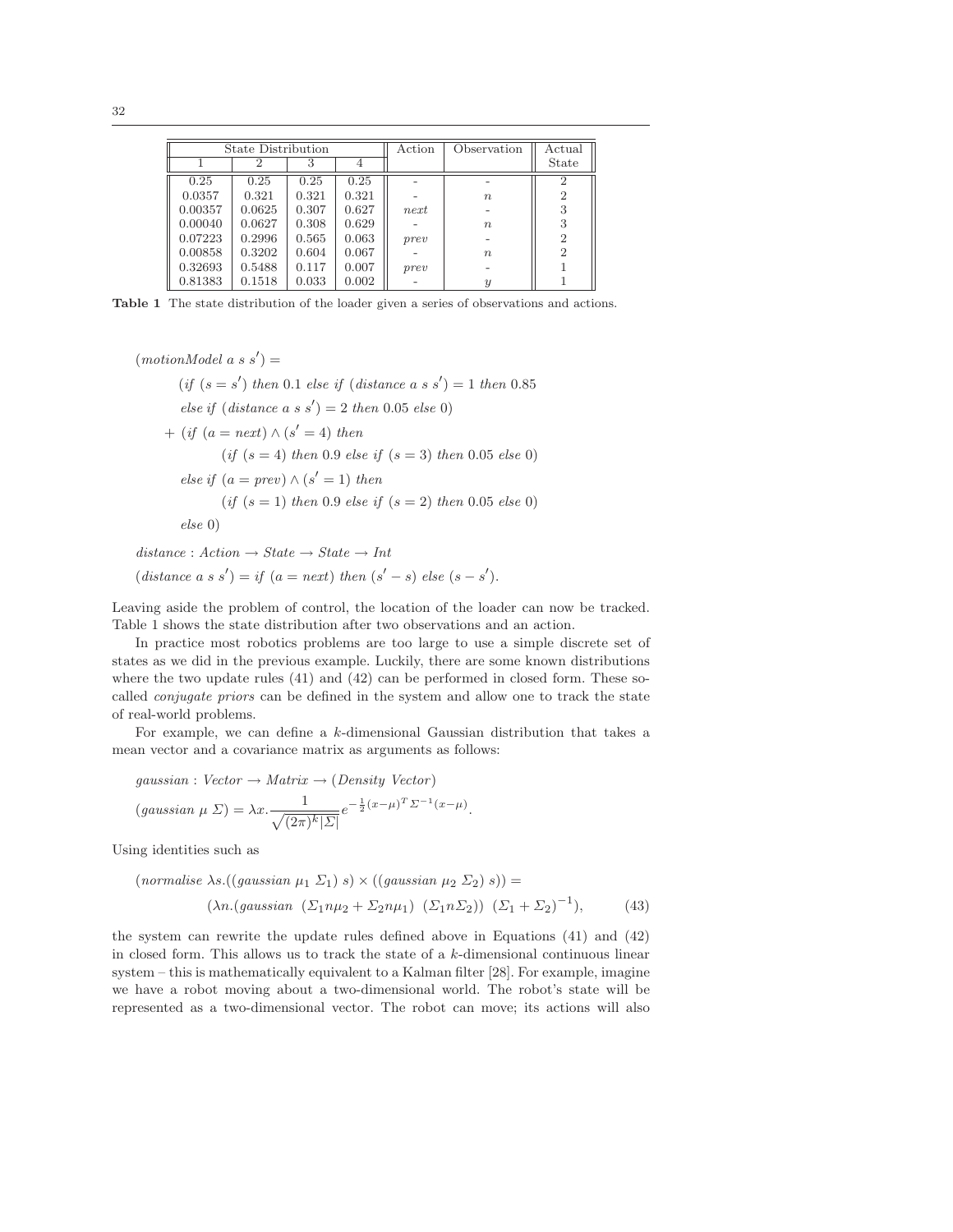| Actual          | Desired        | Actual            | Observed          | Estimated         |          |
|-----------------|----------------|-------------------|-------------------|-------------------|----------|
| Location        | Action         | Action            | Location          | State             |          |
| X<br>У          | X<br>y         | $\mathbf{x}$<br>у | X<br>у            | mean              | Variance |
| 0.0<br>0.0      | $5.0 \ \ 0.0$  | 0.035<br>4.881    |                   | 0.0<br>5.0        | 1.1      |
| 4.881 0.035     |                |                   | 5.227 -0.228      | 5.208<br>$-0.209$ | 0.092    |
| 4.881 0.035     | 5.0 5.0        | 5.053 4.721       |                   | 10.208 4.791      | 0.192    |
| 9.934 4.756     |                |                   | 10.136 4.717      | 10.161 4.743      | 0.066    |
| 9.934 4.756     | $0.0\ 5.0$     | $0.009$ 5.110     |                   | 10.161 9.743      | 0.166    |
| 9.943 9.866     |                |                   | 9.929<br>9.806    | 9.859<br>9.940    | 0.062    |
| 9.943 9.866     | $-5.0 \ \ 0.0$ | $-4.909$ 0.744    |                   | 4.940<br>9.860    | 0.162    |
| 5.034 10.610    |                |                   | 5.477 10.827      | 5.272 10.458      | 0.062    |
| 5.034 10.610    | $-5.0 - 5.0$   | $-4.788 - 5.628$  |                   | 0.272<br>5.458    | 0.162    |
| 0.246 4.982     |                |                   | 0.256<br>4.744    | 0.262<br>5.017    | 0.062    |
| 0.246 4.982     | $0.0 - 5.0$    | $0.050 - 5.006$   |                   | 0.262<br>0.017    | 0.162    |
| $0.296 - 0.024$ |                |                   | 0.143<br>$-0.543$ | 0.189<br>$-0.329$ | 0.062    |

Table 2 The actual and estimated state of a 2D robot given a series of noisy actions and observations. In this example, the covariance matrix is always diagonal with equal entries, and so for compactness we have only given one number for the variance.

be represented by a two-dimensional vector describing the relative motion from the current location. When the robot moves, there is circular Gaussian noise with variance 0.1 in its movement. The robot also has an approximate location sensor which returns the robot's location with additional circular Gaussian noise of variance 0.1. The above leads to the following theory:

 $(prior s) = (gaussian [0.0, 0.0] [[1.0, 0.0], [0.0, 1.0]] s)$  $(sensorModel \ s \ o) = (gaussian \ o \ [[0.1, 0.0], [0.0, 0.1]] \ s)$  $(motionModel a s s') = (gaussian (s + a) [[0.1, 0.0], [0.0, 0.1]] s').$ 

Consider an agent that starts at the origin, but with uncertainty about its own location represented by a circular Gaussian distribution of variance 1. The agent then attempts to perform a series of actions which, if performed correctly, would bring it back to its starting location. As noted above, there is noise in these actions. The agent will track its location using Bayesian tracking. The path travelled by the agent on one simulated run and an estimate of its state at each step as calculated by Bach is shown in Table 2.

## 6 Discussion

This section contains some historical background, more discussion about higher-order logic, a comparison with other probabilistic reasoning systems, and several other topics.

Integrating Logic and Probability The problem of integrating logic and probability has a history going back around 300 years for which three main threads can be discerned. The oldest by far is the philosophical thread that can be traced via Boole [4,5] back to Jacob Bernoulli in 1713. An extensive historical account of this thread can be found in [23] and overviews of more recent work in [24,58]. The second thread is that of the knowledge representation and reasoning community in artificial intelligence, of which [46,25,18,26,55] are typical works. The third thread is that of the machine learning community in artificial intelligence, of which [42,9,40,52,41,29] are typical works.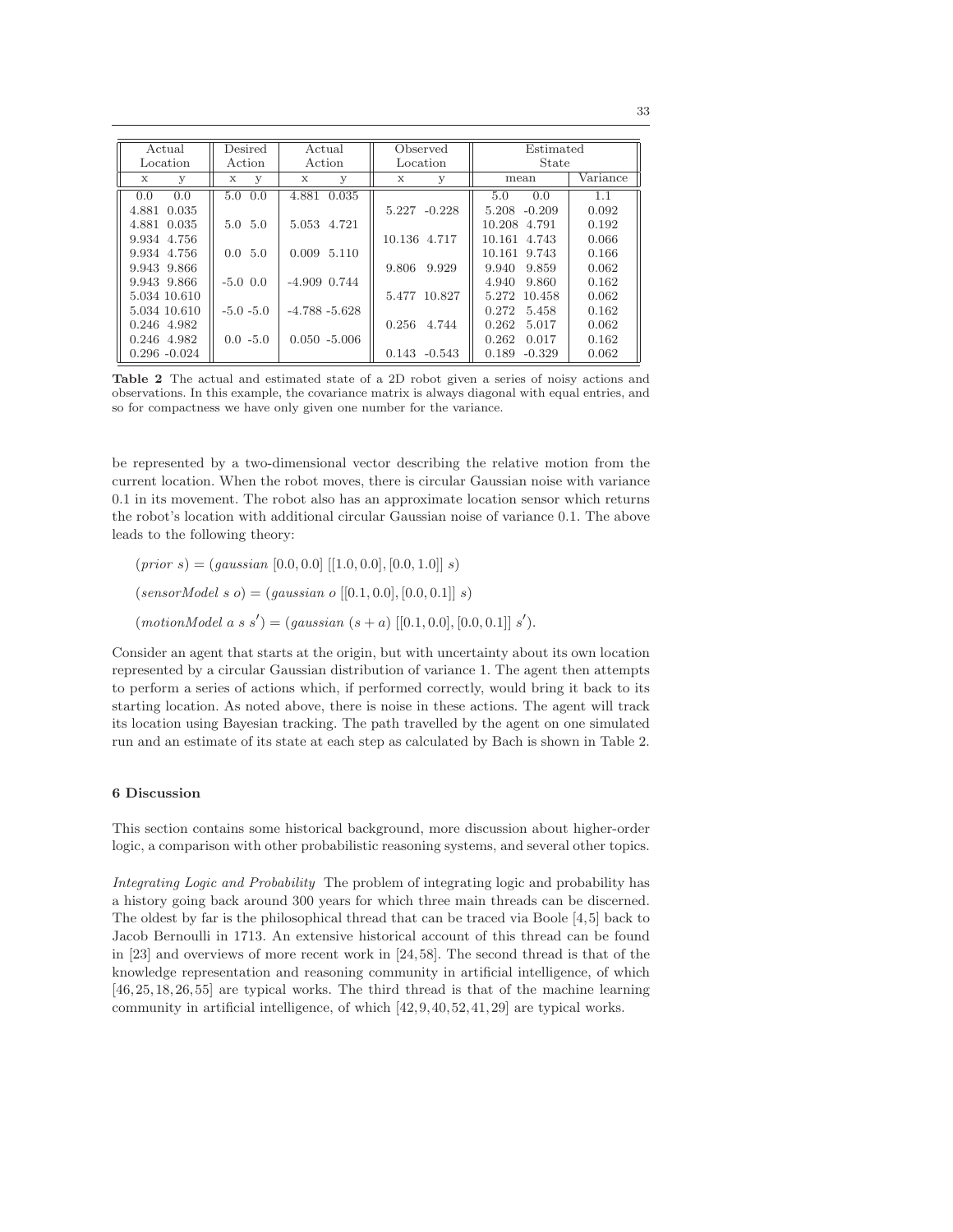An important and useful technical distinction that can be made between these various approaches is that the combination of logic and probability can be done externally or internally [59]: in the external view, probabilities are attached to formulas in some logic; in the internal view, formulas incorporate statements about probability. One can even mix the two cases so that probabilities appear both internally and externally. This paper takes the the internal view. By way of comparison, we now briefly discuss the external view.

The standard logical setting adopted for integrating logic and probability according to the external view is first-order logic. Imagine that an agent is operating in some environment for which there is some uncertainty (for example, the environment might be partially observable). The environment is modelled as a probability distribution over the collection of first-order interpretations (over some suitable alphabet for the application at hand). The intuition is that any of these interpretations could be the actual environment but that some interpretations are more likely than others and this information is given by the distribution on the interpretations. If the agent actually knew this distribution, then it could answer probabilistic questions of the form: if (closed) formula  $\psi$  holds, what is the probability that the (closed) formula  $\varphi$  holds? In symbols, the question is: what is  $Pr(\varphi | \psi)$ ?

We now formalise this situation. Let  $\mathcal I$  be the set of interpretations and  $p$  a probability measure on the  $\sigma$ -algebra of all subsets of this set. Define the random variable  $X_{\varphi}: \mathcal{I} \to \mathbb{R}$  by

$$
X_{\varphi}(I) = \begin{cases} 1 & \text{if } \varphi \text{ is true in } I \\ 0 & \text{otherwise,} \end{cases}
$$

with a similar definition for  $X_{\psi}$ . Then  $Pr(\varphi | \psi)$  can be written in the form

$$
p(X_{\varphi} = 1 \,|\, X_{\psi} = 1)
$$

which is equal to

$$
\frac{p(X_{\varphi} = 1 \land X_{\psi} = 1)}{p(X_{\psi} = 1)}
$$

and, knowing p, can be evaluated.

Of course, the real problem is to know the distribution on the interpretations. To make some progress on this, most systems intending to integrate logical and probabilistic reasoning make simplifying assumptions. For a start, most are based on Prolog. Thus theories are first-order Horn clause theories, maybe with negation as failure. Interpretations are limited to Herbrand interpretations and often function symbols are excluded so the Herbrand base (and therefore the number of Herbrand interpretations) is finite. Let I denote the (finite) set of Herbrand interpretations and B the Herbrand base. We can identify J with the product space  ${0,1}^{\hat{\mathcal{B}}}$  in the natural way.<sup>2</sup> Thus the problem amounts to knowing the distribution on this product space. At this point, there is a wide divergence in the approaches. For example, the product distribution can be represented either directly or more compactly using Bayesian networks or Markov random fields. In [52], the occurrences of atoms in the same clause are used

<sup>&</sup>lt;sup>2</sup> The Herbrand base  $B$  of a first-order language  $L$  is the set of all ground atoms in  $L$ . Each subset of  $\mathcal B$  is a Herbrand interpretation. Each Herbrand interpretation  $I$  corresponds to an element in  $\{0,1\}^{\mathcal{B}}$  in the sense that an atom in B is true (takes value 1) iff the atom is in I.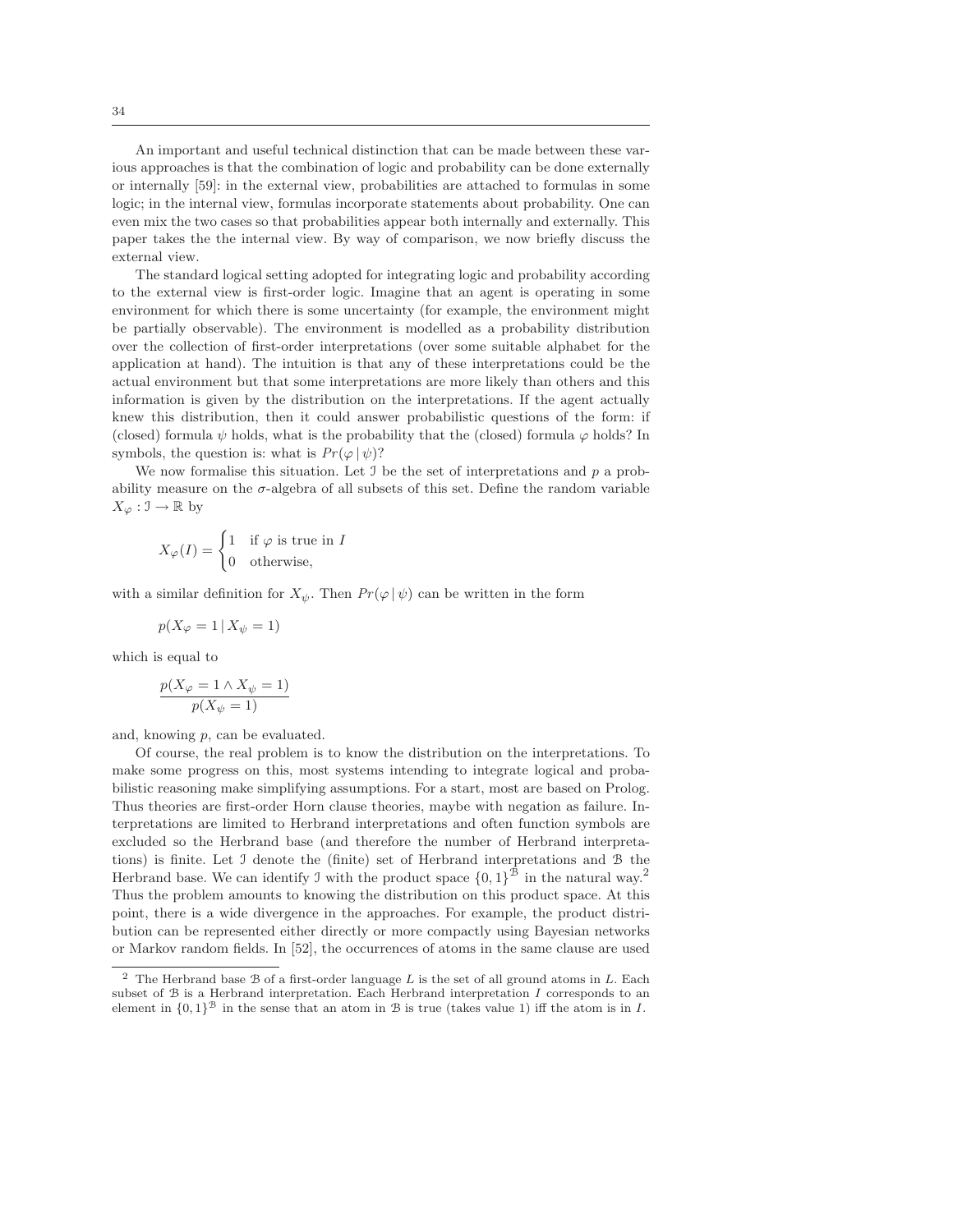to give the arcs and the weights attached to clauses are used to give the potential functions in a Markov random field. In [29], conditional probability distributions are attached to clauses to give a Bayesian network. Closely related to [29] is [49], in which probability distributions are attached to sets of literals capturing alternative scenarios and logic programming is used to generate a distribution on possible worlds. In [53], Prolog is extended with probabilistic switches to define distributions over Herbrand interpretations. In [3], A-Prolog [20] is extended with probabilistic atoms to generate distributions on possible worlds using answer set programming. In all these cases, the logic is exploited to give some kind of compact representation of what is usually a very large distribution. Generally, the theory is only used to define/construct/constrain the underlying distribution on possible models and reasoning proceeds probabilistically as described above, either through specially developed proof procedures or (modified versions of) standard inference algorithms for graphical models. To achieve efficiency in answering queries, most systems employ some kind of knowledge-based model construction technique that constructs only those parts of the underlying distribution that are relevant to the query.

There are some interesting contrasts between the above external view and what we propose in this paper. Here we adopt the standard axiomatic method of using a theory to model a situation and relying on the soundness of theorem proving to produce results that are correct in the intended interpretation. We simply have to note that this theory, if it is higher-order, can include densities that can be reasoned with. In our approach, whatever the situation, there is a single intended interpretation, which would include densities in the case where uncertainty is being modelled, that is a model of the theory. Our approach also gives fine control over exactly what uncertainty is modelled – we only introduce densities in those parts of the theory that really need them. Furthermore, the probabilistic and non-probabilistic parts of a theory work harmoniously together.

Another attractive aspect of our approach is that the correctness of even sophisticated probabilistic-inference procedures can be obtained easily as a consequence of the soundness theorem for the general theorem-proving procedure. A case in point is lifted inference. The two algorithms proposed in [50] and [12] are quite complex and establishing their correctness is non-trivial. What we show in this paper is that the essential operations of those two algorithms can be distilled down to several equations in Bach, and these when acted on by the equational-reasoning mechanism of Bach give us the desired lifted-inference procedure. The correctness of our lifted-inference procedure then follows easily from Theorem 1 and the correctness of the individual equations.

Why Higher-order Logic? The most notable technical attribute of the material in this paper is that it is set in the context of higher-order logic. Since almost all other work on the topic of this paper is given in the context of first-order logic, we make some comments about this more general setting. In summary, our view is that the higherorder setting is superior to the first-order setting. To justify this claim, we now examine the two settings from several points of view. For a highly readable account of this topic that is more detailed than we have space for here, we strongly recommend [19].

The first aspect is that of expressive power. Higher order-logic, also known as simple type theory [6], is highly expressive. One way to think about higher-order logic is that it is a formalisation of everyday informal mathematics. Mathematical concepts are easy to express directly in higher-order logic because, amongst other things, the logic allows quantification over predicates and functions. This is illustrated by the direct modelling of probabilistic concepts such as densities and operations on them in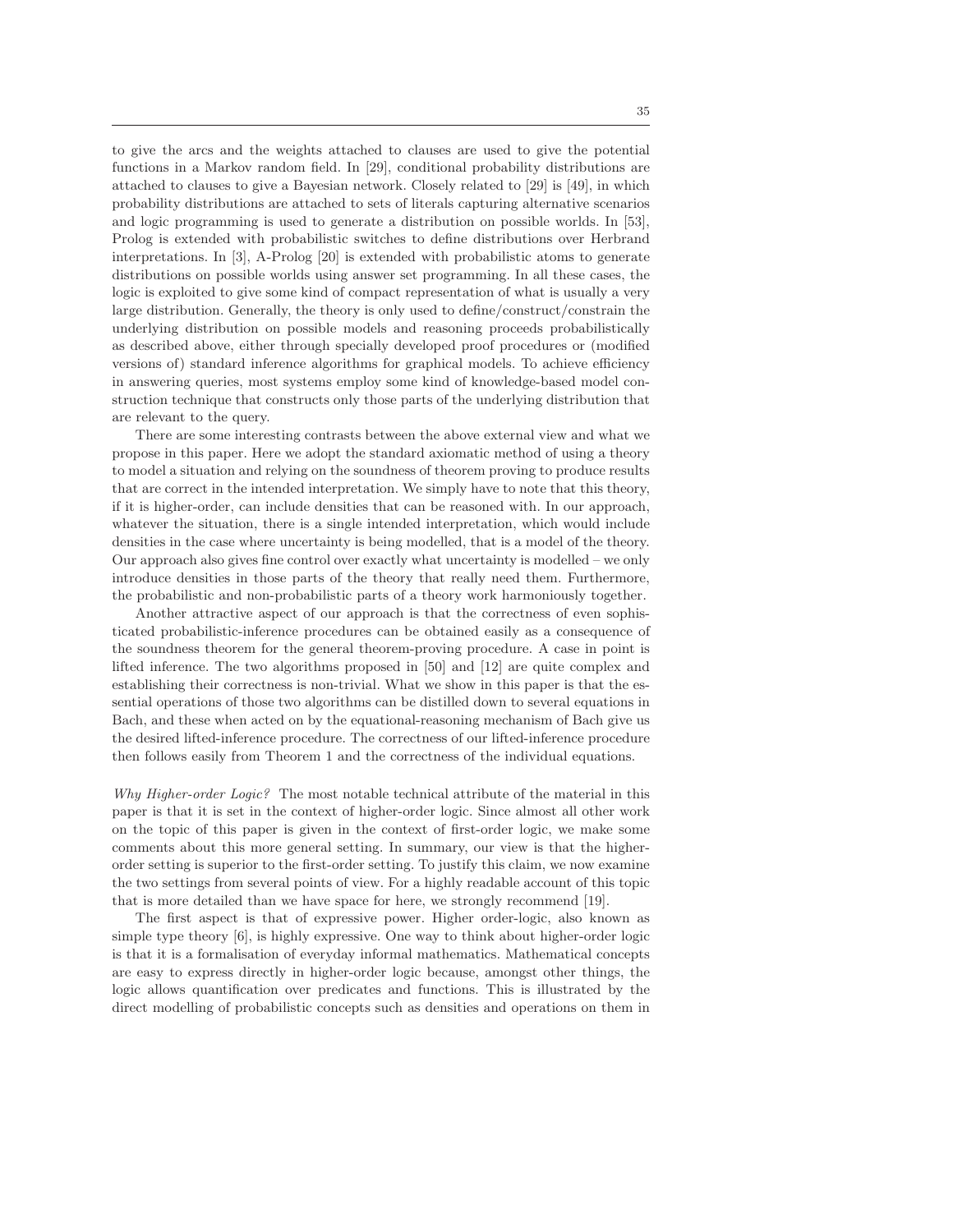higher-order theories; other good examples are given in [19]. In contrast, first-order logic only allows one to model many mathematical concepts indirectly and requires the introduction of (semantically complicated) set theory to give a satisfactory foundation for mathematics. The great expressive power of higher-order logic partly explains its widespread use in some subfields of computer science; in functional programming, where a program can be understood as a higher-order equational theory; in formal methods, where the logic is used to give specifications of programs and prove properties about them; in theoretical computer science, where various kinds of semantics are typically higher order; and elsewhere. This expressivity part of the story is quite convincing: it is much easier to express many mathematical concepts, function definitions in functional programming languages, and program specifications, as well as probabilistic concepts like those discussed in this paper, in higher-order rather than first-order logic. (How they might be expressed at all in first-order logic is discussed below.)

However, even accepting the superior expressive power of higher-order logic, a common criticism is that it is computationally less attractive than first-order logic. This criticism is usually fuelled by observations such as the fact that higher-order unification is undecidable [14] and the logic does not have a sound and complete proof system. Carefully formulated, these criticisms are correct, but they do not present a balanced view of the situation. For that, we need to say something about the semantics of higher-order logic.

In the semantics, each (closed) type  $\alpha$  is interpreted by a (non-empty) set  $D_{\alpha}$ . The crucial aspect of the semantics in this discussion is the meaning given to function types. In the standard semantics, for a function type  $\alpha \to \beta$ , the set  $D_{\alpha \to \beta}$  is all functions from  $D_{\alpha}$  to  $D_{\beta}$ . The models given by this semantics are called standard models. Gödel showed in 1931 that, with the standard semantics, higher-order logic does not have a sound and complete proof system. Also (higher-order versions of) the compactness theorem and the Löwenhein-Skolem theorem do not hold.

The characteristic of the standard semantics that leads to these undesirable properties is that there are comparatively few models. Before we explain how the problem can be fixed, note that a desirable aspect of this semantics is that many theories are categorical, that is, have exactly one model up to isomorphism. For example, the theory of a complete ordered field has just the real numbers as a model (up to isomorphism). This is exactly what one would want: the theory has characterised just the desired model. Also there is a proof system for the logic that, while not complete, is an adequate foundation for mathematics. For a discussion of this, see [19].

A way to get a completeness result is to expand the class of models. This was famously done by Henkin in 1950 [27]. The key idea is to expand the class of models by allowing  $\alpha \to \beta$  to denote a *subset* of the set of all functions from  $D_{\alpha}$  to  $D_{\beta}$ , not necessarily all functions. The class of models given by this definition are called general models. Each standard model is a general model, but the converse is not true. With this enlarged set of models, Henkin was able to prove that there is a sound and complete proof procedure for higher-order logic. Also, using the Henkin semantics, the compactness theorem and the Löwenheim-Skolem theorem hold.

Note that, at this point, Lindström's (first) theorem  $[15]$  can be applied to show that higher-order logic with the Henkin semantics is essentially just a variant of first-order logic. (Informally, Lindström's theorem states that a logical system (satisfying some weak technical conditions) that is at least as strong as first-order logic and satisfies conditions corresponding to the compactness theorem and Löwenheim-Skolem theorem is equally strong as first-order logic; here, 'at least as strong' and 'equally strong' are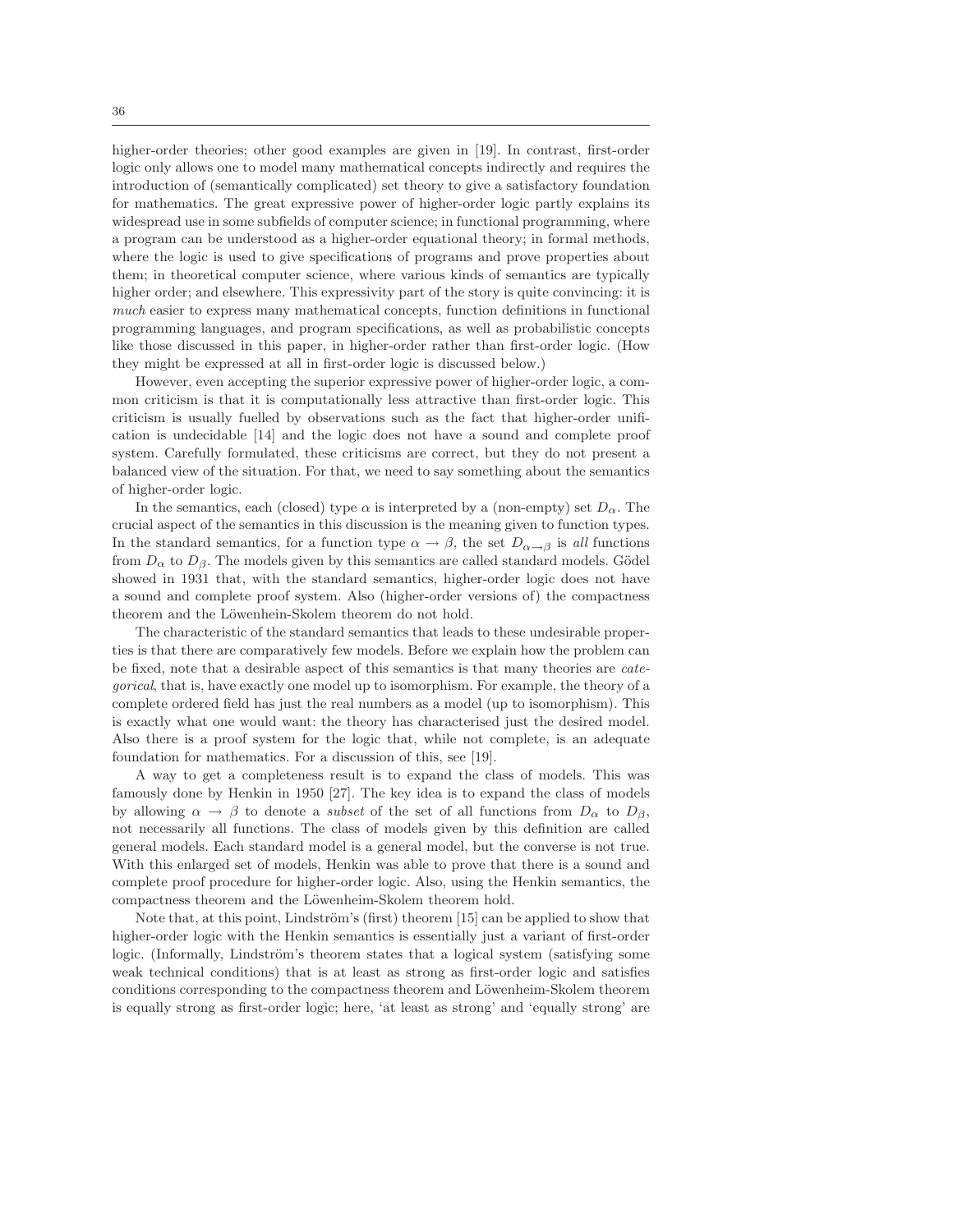technical, model-theoretic notions.) In spite of this result, something important has been gained: instead of being forced to express certain concepts awkwardly in firstorder logic, the greater expressive power of higher-order logic can be exploited.

It is also interesting to see how a theory  $T$  in higher-order logic can be directly encoded as a theory  $T'$  in first-order logic. Since there is a simple embedding of manysorted first-order logic into (unsorted) first-order logic [16], it suffices to embed higherorder logic into many-sorted logic. In outline, this is done as follows. (More detail is given in [19].) For each (closed) type  $\alpha$  in T, there is a sort  $s_{\alpha}$  in the many-sorted theory  $T'$ . Each variable and constant of type  $\alpha$  in T is represented by a variable and constant, respectively, of sort  $s_{\alpha}$  in T'. For each function type  $\alpha \to \beta$  of higher-order logic, there is an ('apply') function in T' having sort  $s_{\alpha\to\beta}\times s_\alpha \to s_\beta$  that represents the application of functions of type  $\alpha \rightarrow \beta$  to arguments of type  $\alpha$ . For each abstraction in T, there is a function in  $T'$  that represents the abstraction. The theory  $T'$  also includes extensionality and comprehension axioms. As a result of this encoding, a general model of  $T$  is represented by a many-sorted model of  $T'$ . Overall, the encoding shows that a theory of higher-order logic with the Henkin semantics is essentially just a first-order theory presented in a more convenient form. But, to emphasise yet again, something important has been gained by working in the higher-order context: the higher-order syntax is natural for expressing concepts whose encoding into first-order logic would be unnatural.

With regard to the undecidability of higher-order unification, note first that we cannot avoid dealing with undecidability even in the first-order case, since the validity problem of first-order logic is undecidable. In any case, one can do a lot in higher-order logic without ever having to resort to (higher-order) unification. This should be evident from the computational models of widely used functional languages like Haskell and ML, all of which are highly efficient and effective. Our reasoning system Bach, which can be viewed as an extension of Haskell, is also a useful subset of higher-order logic that is both expressive and tractable. It uses linear-time (one-way) matching of terms instead of the difficult (two-way) unification of terms for pattern matching. Also it captures a significant part of theorem-proving via a computationally inexpensive mechanism for doing equational reasoning. The general strategy adopted here is of course no different from the common technique of restricting first-order logic in different ways to achieve tractability in inference.

In summary, with the standard semantics, higher-order logic admits the desirable categorical theories and there is a proof system adequate for the foundations of mathematics, but the price one pays is the lack of a complete proof system. With the Henkin semantics, one loses categoricity, but gains important properties that first-order logic has such as a sound and complete proof system, the compactness theorem, and the Löwenhein-Skolem theorem, and yet has available the more expressive higher-order syntax.

Other Systems based on Higher-order Languages We move on now to a discussion of related systems based on higher-order logic, starting with a comparison of Bach and IBAL [48], the system closest to ours in the literature. IBAL has three components: a probabilistic-reasoning component, a learning component, and a decision-making component. We focus only on the probabilistic-reasoning component here.

IBAL and Bach are in some ways quite similar. Each is based on a higher-order language, and each represents probability densities using that language. However, there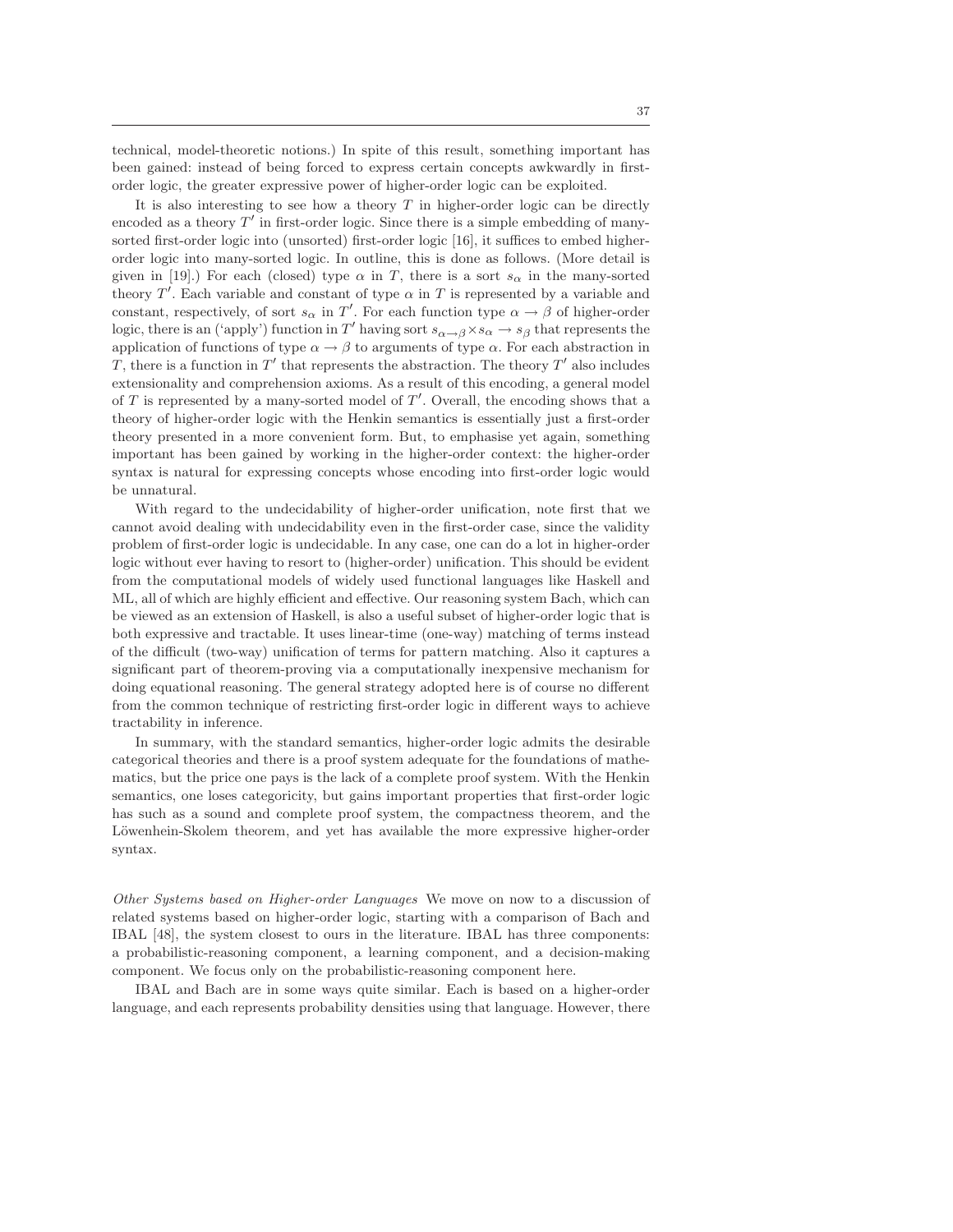are significant differences between the two in the details of how a distribution is represented and the computational mechanisms used to answer queries.

To represent a distribution, IBAL extends a standard functional programming language with stochastic features. Terms in the IBAL language represent a distribution over values, rather than a single value as in a standard programming language. These terms are still used in the language as if they contained a single value and IBAL takes care of calculating the appropriate distribution over the result. In this way, an IBAL program describes a generative model for a joint distribution. This generative model can be constrained with observation statements. These statements allow the results of a generative model to be partially specified, and those specifications used to inform the values of random variables appearing earlier in the model. An observation statement in IBAL converts a generative model into a conditional model. IBAL's method of representing a distribution is quite different from that used in Bach, where probability distributions are represented explicitly as functions and manipulated as such.

From a language design perspective, there is also a philosophical difference between the two systems in that Bach allows the description of distributions it may not be able reason with efficiently, whereas the IBAL language is restricted to fit its computational mechanism. In fact, any language features that would be inefficient to reason with using IBAL's inference mechanism were removed.

Once a model has been specified, IBAL uses specific probabilistic inference routines to answer queries about the model. The exact computational model appears to have changed in different versions of the IBAL system. [48] describes a two stage process. A graphical representation of the computation is generated in the first stage. This representation is then processed to answer the query in the second stage. The intermediate graphical structure is lazily generated and is closely related to the function call graph, a much smaller structure than the fully expanded graphical model.

As we have seen, IBAL's computational model is specialised for probabilistic inference. In contrast, Bach uses a general computational model for higher-order logic. We then have various equations represented in our language that allow the system to reason efficiently with many common density functions. As it is not possible, or desirable, to list all equations that might speed up computation, we also allow the user to add their own tailored rewrites within the system. Some of these equations (e.g. (43)) require Bach's programming with abstractions facility [33,35], which allows matching and reduction inside lambda expressions. This facility is not available in more standard functional computation models like those underlying ML, Haskell, and IBAL.

We could gain significantly from the addition of some syntactic sugar to ease common use cases. Having said this, the flexibility of the Bach language, and the ability for the user to specify useful equations, allow a user of our system to easily extend its capabilities. For example, in Section 5.2, we show how Bach can be extended to efficiently reason with a continuous Gaussian distribution even though our system cannot efficiently reason with continuous distributions in general.

We now give a survey of other related work. The system described in [22] is based on the same underlying logic as ours. In it, the authors explore ways of defining probability distribution functions over basic terms [35], a class of terms in higher-order logic identified for the purpose of representing individuals in applications. All the distributions in the class identified in [22] are defined by induction on the structure of basic terms. An efficient sampling algorithm is also given for these distributions. The work set up in [22] fits directly into our general framework.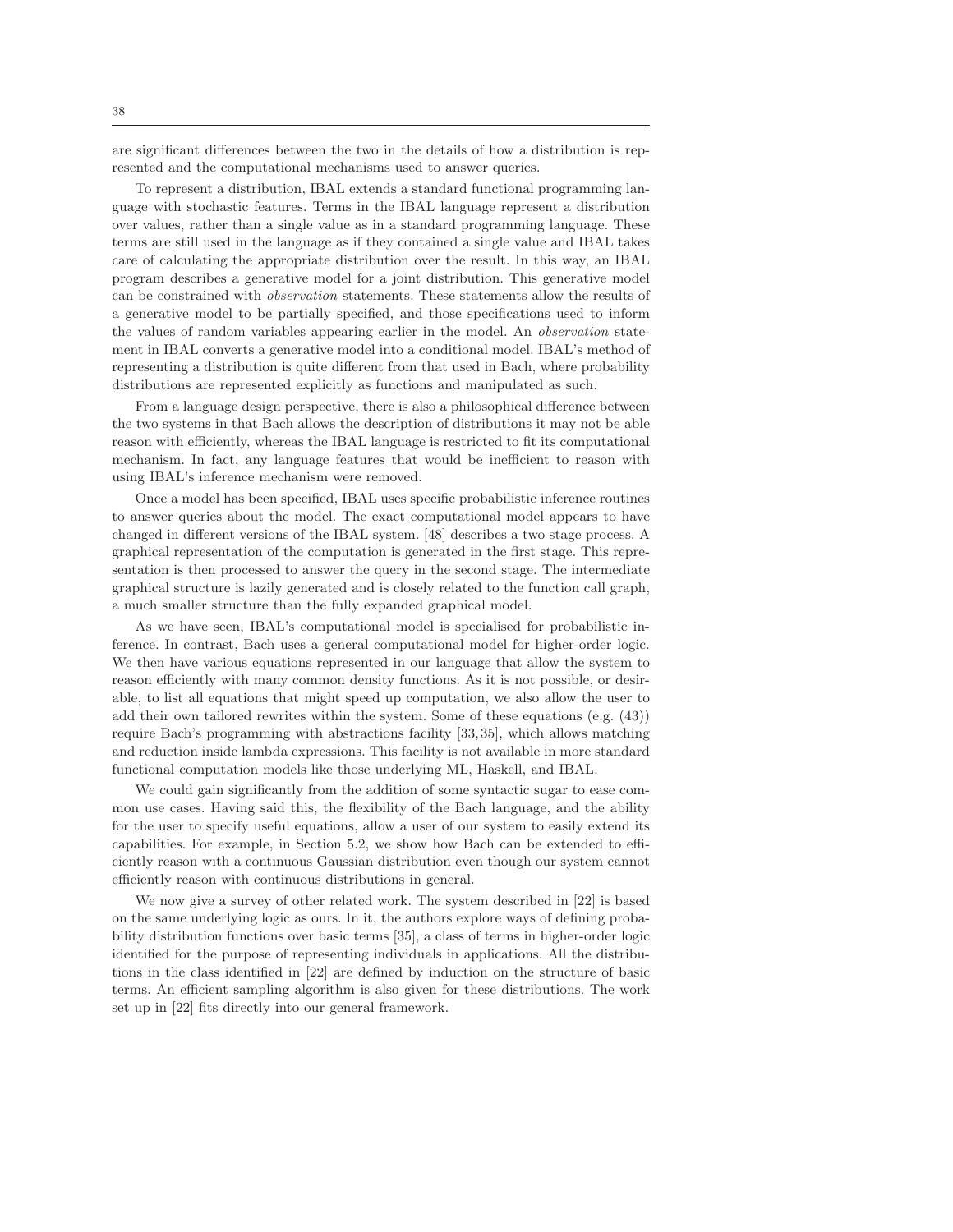There are also related studies on adding probabilistic reasoning support to functional programming languages. These come in the form of language extensions to the  $\lambda$ -calculus. In [51], which is closely related to IBAL, the authors show how probability distributions can be captured using monads. They also introduced a simple language called measure terms that allows certain operations on (discrete) distributions to be computed efficiently. Measure terms is a subset of the language we use for representing and manipulating densities in this paper. In [47], a probabilistic language based on sampling functions is presented. The language supports all kinds of probability distributions and exploits the fact that sampling functions form a so-called state monad. In [21], a system similar to IBAL is introduced that uses sampling as its main inference mechanism.

In [17], the authors build on the idea that probability distributions form a monad to design a probability and simulation library for Haskell. In [1], the Haskell language is used to describe a family of statistical models based on the MML principle. The generalisation of the various models, and the natural mappings between them, are shown by the use of Haskell classes, types, and functions.

Programming versus Intelligent Knowledge Base To what extent are we just implementing different probabilistic models and inference procedures in Bach? In other words, is Bach a programming approach or an intelligent knowledge base approach?

The first thing to note is that the (pure) programming approach and the (fully automatic) intelligent knowledge base approach are just two ends of a spectrum of possibilities. So the question to ask is not whether Bach is a programming approach or an intelligent knowledge base approach, but where in the spectrum does it lie. For the purpose of this discussion, the spectrum of possibilities can be characterised along two dimensions: expressive power and the level of automation in inference. (There are other dimensions like efficiency as well, of course.) Expressive power here refers to the availability of language features and the general compactness of model descriptions (with respect to our target class of probabilistic AI applications). In particular, we are not talking about notions like Turing completeness where there is no difference between, for example, assembly language and Prolog. Fig. 11 shows where we see the different languages sit in this scheme of things.



Fig. 11 A mapping of the different languages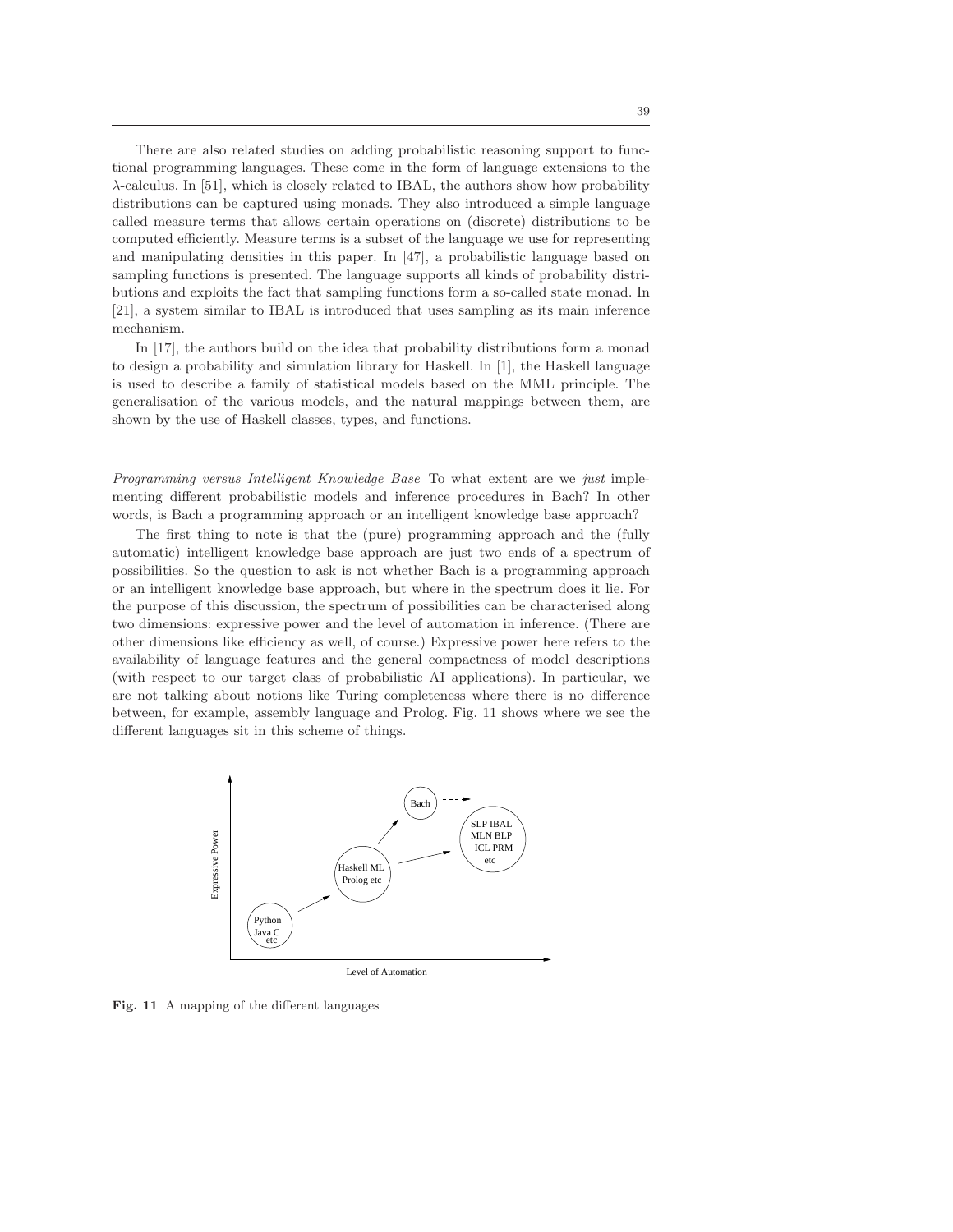Naturally, the top right-hand corner of the graph is where we want to be. Low-level imperative languages like C and Java are quite clearly not what we want unless speed is the biggest consideration. Widely used declarative programming languages like Haskell and Prolog are better but these languages are designed with full programming generality in mind and they can be significantly improved for our target area of probabilistic AI applications, both in terms of expressive power and the level of automated inference supported. However, there is a general trade-off to be made here since increased expressive power is usually accompanied by a harder automated-inference problem. The difference between Bach and many existing SRL systems can be understood in terms of this tradeoff. By design, Bach leans towards greater expressive power while many existing SRL systems lean towards more sophisticated level of automated inference.

At present, Bach allows the user to specify, in a declarative fashion, a wide class of probabilistic models. We have seen several different probabilistic models in this paper. In [43], we also show how the different forms of graphical models, probabilistic logic programs [45,31,13] and representative first-order probabilistic logics like [18] can be captured in Bach. The class of probabilistic models we can accommodate is larger than that supported in any one existing system. For this generality, we pay a price in the form of a more difficult inference problem. There remains work to be done on automating more of Bach's probabilistic inference mechanism. In posing queries to Bach, the user needs to know how to marginalise densities and enumerate sets. This is not too onerous since the tools needed for both these operations are well supported in the language. In any case, it would not be hard to introduce syntactic sugar for common probabilistic queries that can be mechanically translated into terms involving the required marginalisation operations. The harder problem for Bach is in automatically figuring out ways to efficiently compute (approximate) answers to queries posed. As we saw in the urn and balls example (§4.3.3), naively posing the correct question is not always sufficient to obtain the desired answer in a reasonable amount of time. In this case, a bit of cleverness on the part of the user solves the problem. What is required in general is a mechanism to automatically detect difficult integration/summation operations and then solve them using Monte-Carlo integration/summation techniques. This is one issue that we are working on in the on-going development of Bach.

Coming back to our original question posed in the opening paragraph, the answer is that Bach sits somewhere in between a programming approach and an intelligent knowledge base approach, but is moving in the direction of the latter.

Approximate Inference A good probabilistic logical language needs to support approximate inference for the case when computing the exact answer is unacceptably expensive. Support for approximate inference in Bach is still under development. When describing a probabilistic system in our language, there are a number of approaches. Our preferred approach is that the system is described naturally in logic, without the user requiring any special knowledge of probabilistic inference. When input in this natural form there are many distributions that can be described, but about which Bach, with only support for a general purpose equational reasoner, cannot efficiently answer questions exactly. It would be desirable to incorporate an approximation system into Bach to handle such cases. One of the main components needed for such a system is an efficient way to sample from terms. Towards that end, we have developed a scheme whereby suitable sampling distributions for a wide range of inference tasks can be specified and efficiently sampled from. This work is ongoing and will be reported elsewhere.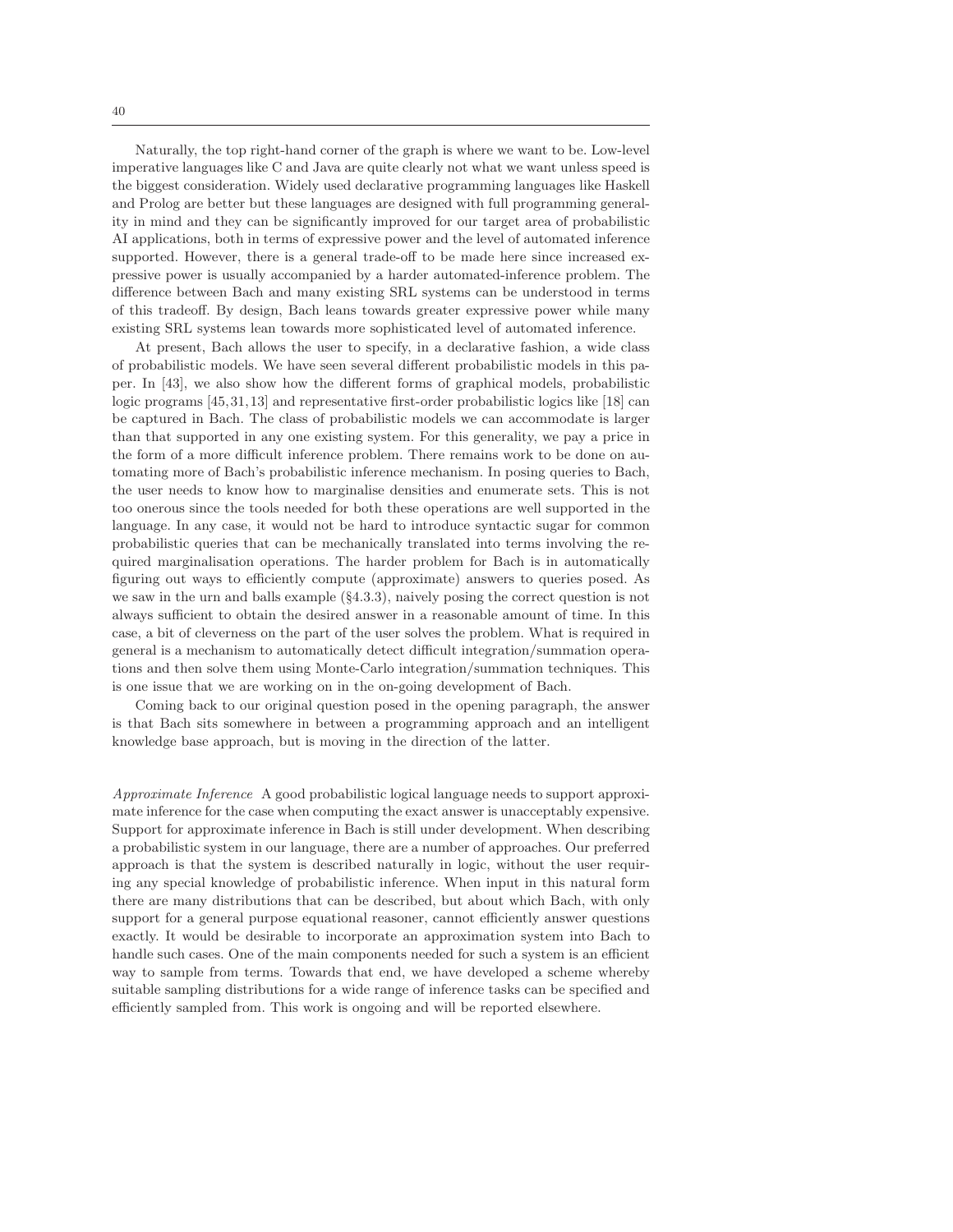#### 7 Conclusion

We conclude by summarising the main contributions of the paper.

- 1. A detailed account of a theory-based approach to probabilistic modelling, inference, and learning is presented.
- 2. Higher-order logic is shown to be an expressive and practical logic in which to model and reason about applications involving uncertainty, and thus provide an harmonious integration of logic and probability.
- 3. A detailed account of the theory and application of lifted probabilistic inference, which clarifies the existing literature on this topic, is presented.
- 4. It is shown how Bach can be used to support probabilistic modelling and inference, for both the discrete and continuous cases, in a wide range of applications.

#### Acknowledgments

We thank Peter Cheeseman, Marcus Hutter, Kristian Kersting, Brian Milch, Scott Sanner, Tim Sears, Joel Veness, and Yang Wang for helpful discussions. We also thank the anonymous reviewers whose comments helped improve this paper. NICTA is funded by the Australian Government's Department of Communications, Information Technology, and the Arts and the Australian Research Council through Backing Australia's Ability and the ICT Research Centre of Excellence programs.

#### References

- 1. Lloyd Allison. Models for machine learning and data mining in functional programming. Journal of Functional Programming, 15(1):15–32, 2005.
- 2. Peter B. Andrews. An Introduction to Mathematical Logic and Type Theory: To Truth Through Proof. Academic Press, 1986.
- 3. Chitta Baral, Michael Gelfond, and J. Nelson Rushton. Probabilistic reasoning with answer sets. In Proceedings of the 7th International Conference on Logic Programming and Nonmonotonic Reasoning, pages 21–33, 2004.
- 4. George Boole. An Investigation of the Laws of Thought on which are founded the Mathematical Theories of Logic and Probabilities. Walton and Maberly, 1854.
- 5. George Boole. Studies in Logic and Probability. Watts & Co, 1952.
- 6. Alonzo Church. A formulation of the simple theory of types. Journal of Symbolic Logic, 5:56–68, 1940.
- 7. Keith Clark. Negation as failure. In H. Gallaire and J. Minker, editors, Logic and Databases, pages 293–322. Plenum Press, 1978.
- 8. Joshua J. Cole, Matthew Gray, John W. Lloyd, and Kee Siong Ng. Personalisation for user agents. In F. Dignum et al, editor, Proceedings of the 4th International Joint Conference on Autonomous Agents and Multi Agent Systems, pages 603–610, 2005.
- 9. Luc De Raedt and Kristian Kersting. Probabilistic logic learning. SIGKDD Explorations, 5(1):31–48, 2003.
- 10. Rodrigo de Salvo Braz. Lifted First-Order Probabilistic Inference. PhD thesis, University of Illinois at Urbana-Champaign, 2007.
- 11. Rodrigo de Salvo Braz, Eyal Amir, and Dan Roth. Lifted first-order probabilistic inference. In Proceedings of the 19th International Joint Conference on Artificial Intelligence, pages 1319–1325, 2005.
- 12. Rodrigo de Salvo Braz, Eyal Amir, and Dan Roth. Lifted first-order probabilistic inference. In Lise Getoor and Ben Taskar, editors, Introduction to Statistical Relational Learning, chapter 15. MIT Press, 2007.
- 13. Alex Dekhtyar and V. S. Subrahmanian. Hybrid probabilistic programs. Journal of Logic Programming, 43(3):187–250, 2000.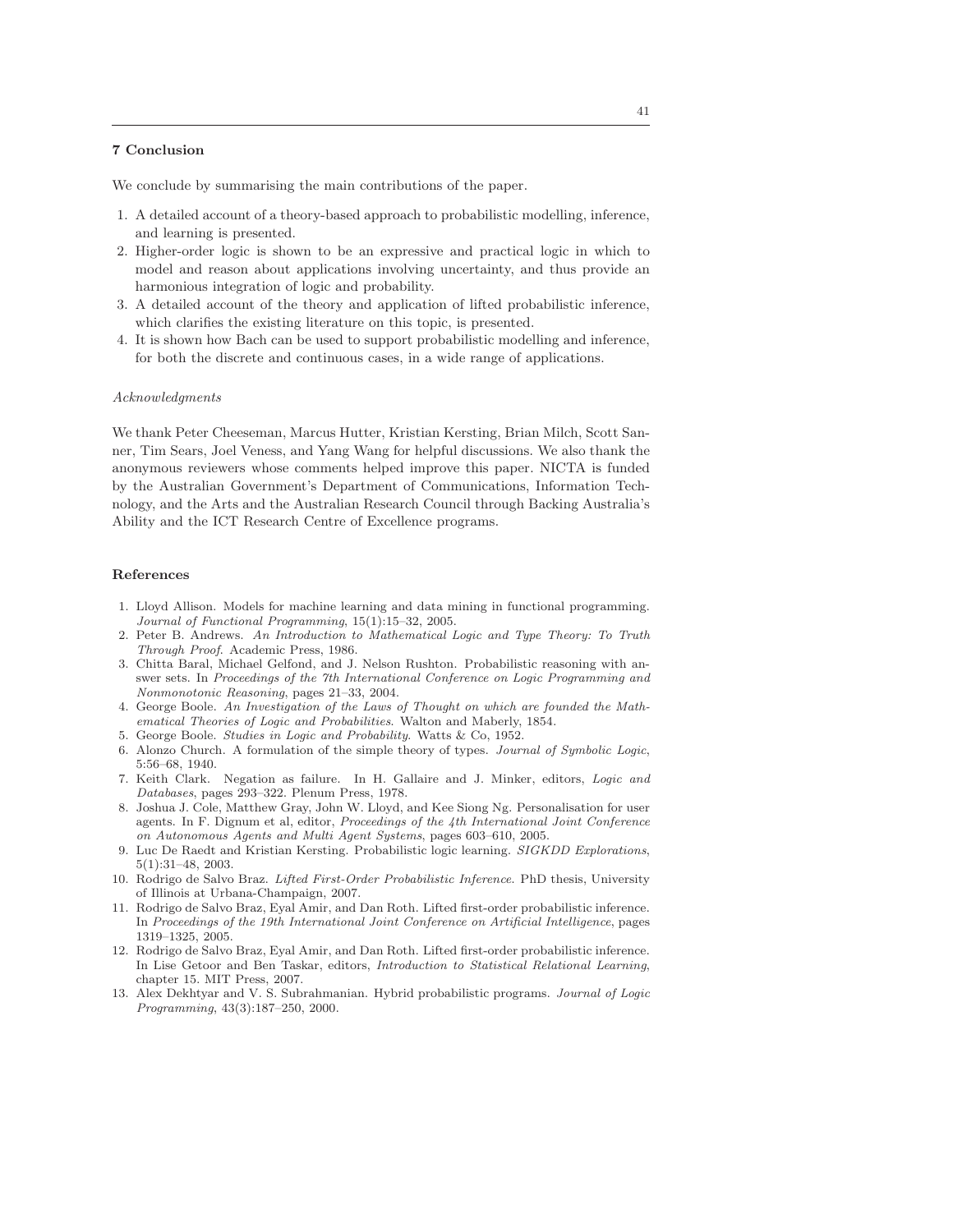- 14. Gilles Dowek. Higher-order unification and matching. In Handbook of automated reasoning, pages 1009–1062. Elsevier Science Publishers B. V., 2001.
- 15. H.D. Ebbinghaus, J. Flum, and W. Thomas. Mathematical Logic. Springer-Verlag, 1984.
- 16. Herbert B. Enderton. A Mathematical Introduction to Logic. Harcourt Academic Press, 2nd edition, 2001.
- 17. Martin Erwig and Steve Kollmansberger. Probabilistic functional programming in Haskell. Journal of Functional Programming, 16(1):21–34, 2006.
- 18. Ronald Fagin and Joseph Y. Halpern. Reasoning about knowledge and probability. Journal of the ACM, 41(2):340–367, 1994.
- 19. William M. Farmer. The seven virtues of simple type theory. Journal of Applied Logic, 6(3):267–286, 2008.
- 20. Michael Gelfond and Vladimir Lifschitz. Classical negation in logic programs and disjunctive databases. New Generation Computing, 9:365–387, 1991.
- 21. Noah Goodman, Vikash K. Mansinghka, Daniel Roy, Keith Bonawitz, and Joshua B. Tenenbaum. Church: A language for generative models. In David A. McAllester and Petri Myllymäki, editors, Proceedings of the 24th Conference in Uncertainty in Artificial Intelligence, pages 220–229. AUAI Press, 2008.
- 22. Elias Gyftodimos and Peter A. Flach. Combining Bayesian networks with higher-order data representations. In 6th International Symposium on Intelligent Data Analysis, pages 145–156, 2005.
- 23. T. Hailperin. Sentential Probability Logic. Lehigh University Press, 1996.
- 24. Alan Hájek. Probability, logic and probability logic. In L. Goble, editor, The Blackwell Guide to Philosophical Logic, chapter 16, pages 362–384. Blackwell, 2001.
- 25. Joseph Y. Halpern. An analysis of first-order logics of probability. Artificial Intelligence, 46(3):311–350, 1990.
- 26. Joseph Y. Halpern. Reasoning about Uncertainty. MIT Press, 2003.
- 27. Leon Henkin. Completeness in the theory of types. Journal of Symbolic Logic, 15(2):81–91, 1950.
- 28. R.E. Kalman. A new approach to linear filtering and prediction problems. Transactions of the ASME: Journal of Basic Engineering, 82(D):35–45, 1960.
- 29. Kristian Kersting and Luc De Raedt. Bayesian logic programming: Theory and tool. In Lise Getoor and Ben Taskar, editors, Introduction to Statistical Relational Learning, chapter 10. MIT Press, 2007.
- 30. Frank R. Kschischang, Brendan J. Frey, and Hans-Andrea Loeliger. Factor graphs and the sum-product algorithm. IEEE Transactions on Information Theory, 47(2), 2001.
- 31. Laks V. S. Lakshmanan and Fereidoon Sadri. Modeling uncertainty in deductive databases. In D. Karagiannis, editor, Proceedings of the International Conference on Database and Expert Systems Applications, DEXA'94, pages 724–733, 1994.
- 32. Daniel Leivant. Higher-order logic. In D.M. Gabbay, C.J. Hogger, J.A. Robinson, and J. Siekmann, editors, Handbook of Logic in Artificial Intelligence and Logic Programming, volume 2, pages 230–321. Oxford University Press, 1994.
- 33. John W. Lloyd. Programming in an integrated functional and logic language. Journal of Functional and Logic Programming, 3, 1999.
- 34. John W. Lloyd. Knowledge representation, computation, and learning in higher-order logic. Available at http://rsise.anu.edu.au/∼jwl/, 2002.
- 35. John W. Lloyd. Logic for Learning: Learning Comprehensible Theories from Structured Data. Springer, 2003.
- 36. John W. Lloyd. Knowledge representation and reasoning in modal higher-order logic. Available at http://rsise.anu.edu.au/∼jwl, 2007.
- 37. John W. Lloyd and Kee Siong Ng. Learning modal theories. In S. Muggleton, R. Otero, and A. Tamaddoni-Nezhad, editors, Proceedings of the 16th International Conference on Inductive Logic Programming, LNAI 4455, pages 320–334, 2007.
- 38. John W. Lloyd, Kee Siong Ng, and Joel Veness. Modal functional logic programming. Available at http://rsise.anu.edu.au/∼kee, 2007.
- 39. John W. Lloyd and Tim D. Sears. An architecture for rational agents. In Declarative Agent Languages and Technologies (DALT-2005), LNAI 3904, pages 51–71. Springer, 2006.
- 40. Brian Milch, Bhaskara Marthi, Stuart Russell, David Sontag, Daniel L. Ong, and Andrey Kolobov. Blog: Probabilistic models with unknown objects. In L.P. Kaelbling and A. Saffiotti, editors, Proceedings of the 19th International Joint Conference on Artificial Intelligence, pages 1352–1359, 2005.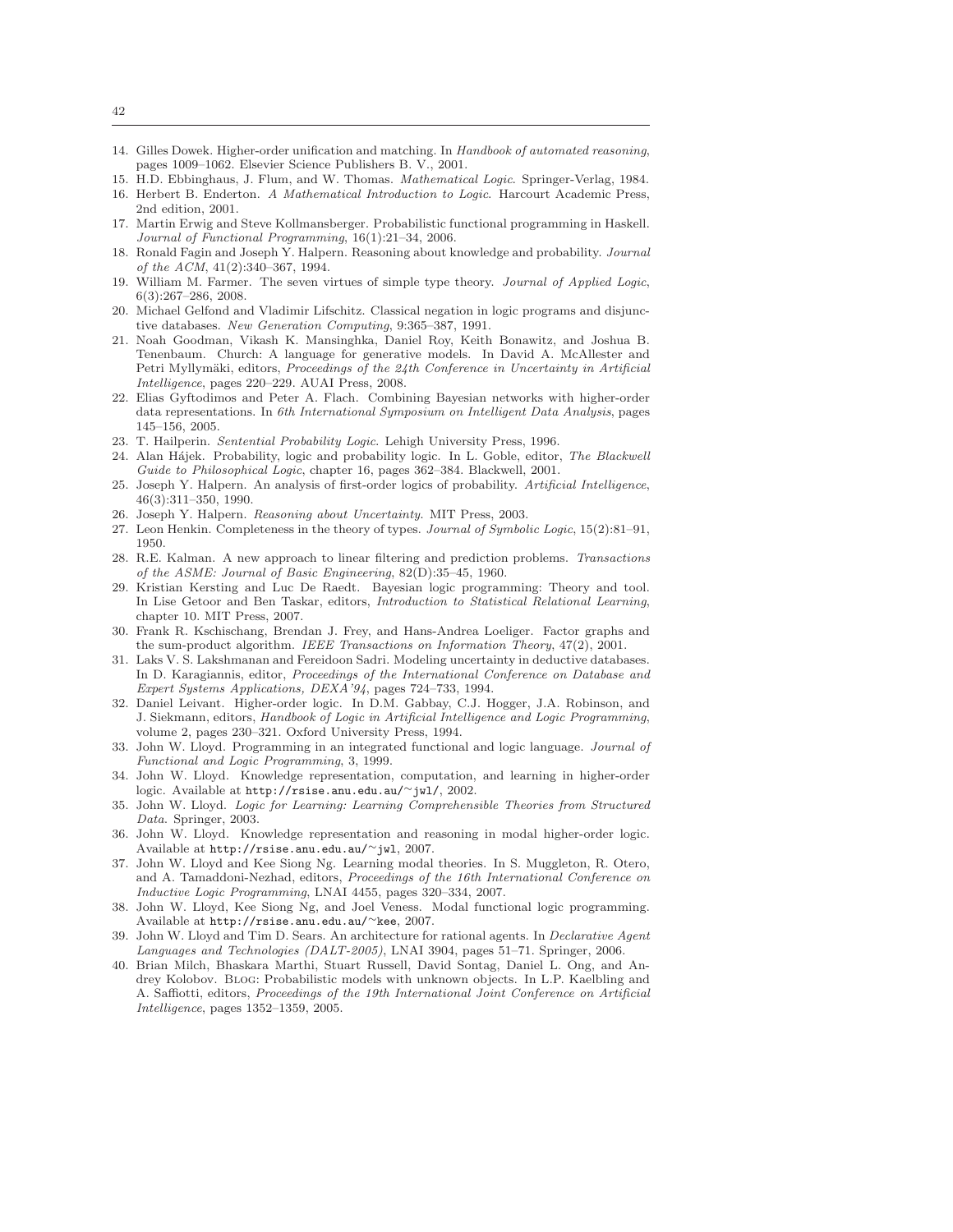- 41. Brian Milch and Stuart Russell. First-order probabilistic languages: Into the unknown. In S. Muggleton, R. Otero, and A. Tamaddoni-Nezhad, editors, *Proceedings of the 16th* International Conference on Inductive Logic Programming, LNAI 4455, pages 10–24, 2007.
- 42. Stephen Muggleton. Stochastic logic programs. In L. De Raedt, editor, Advances in Inductive Logic Programming, pages 254–264. IOS Press, 1996.
- 43. Kee Siong Ng and John W. Lloyd. Probabilistic reasoning in a classical logic. Journal of Applied Logic, 2008. doi:10.1016/j.jal.2007.11.008.
- 44. K.S. Ng. Learning Comprehensible Theories from Structured Data. PhD thesis, Computer Sciences Laboratory, The Australian National University, 2005.
- 45. Raymond T. Ng and V. S. Subrahmanian. Probabilistic logic programming. Information and Computation, 101(2):150–201, 1992.
- 46. Nils J. Nilsson. Probabilistic logic. Artificial Intelligence, 28(1):71–88, 1986.
- 47. Sungwoo Park, Frank Pfenning, and Sebastian Thrun. A probabilistic language based upon sampling functions. In Conference Record of the 32nd Annual ACM Symposium on Principles of Programming Languages, 2005.
- 48. Avi Pfeffer. The design and implementation of IBAL: A general-purpose probabilistic language. In Lise Getoor and Ben Taskar, editors, *Introduction to Statistical Relational* Learning, chapter 14. MIT Press, 2007.
- 49. David Poole. Logic, knowledge representation, and Bayesian decision theory. In Proceedings of the 1st International Conference on Computational Logic, LNCS 1861, pages 70–86, 2000.
- 50. David Poole. First-order probabilistic inference. In Proceedings of the 18th International Joint Conference on Artificial Intelligence, pages 985–991, 2003.
- 51. Norman Ramsey and Avi Pfeffer. Stochastic lambda calculus and monads of probability distributions. In Conference Record of the 29th Annual ACM Symposium on Principles of Programming Languages, 2002.
- 52. Matthew Richardson and Pedro Domingos. Markov logic networks. Machine Learning, 62:107–136, 2006.
- 53. Taisuke Sato and Yoshitaka Kameya. PRISM: A language for symbolic-statistical modeling. In Proceedings of the 15th International Joint Conference on Artificial Intelligence, pages 1330–1335, 1997.
- 54. Stewart Shapiro. Classical logic II Higher-order logic. In L. Goble, editor, The Blackwell Guide to Philosophical Logic, pages 33–54. Blackwell, 2001.
- 55. A. Shirazi and E. Amir. Probabilistic modal logic. In R.C. Holte and A. Howe, editors, Proceedings of the 22nd AAAI Conference on Artificial Intelligence, pages 489–495, 2007.
- 56. Simon Thompson. Type Theory and Functional Programming. Addison-Wesley, 1991. 57. Johan van Benthem and Kees Doets. Higher-order logic. In D.M. Gabbay and F. Guenther, editors, Handbook of Philosophical Logic, volume 1, pages 275–330. Reidel, 1983.
- 58. Jon Williamson. Probability logic. In D. Gabbay, R. Johnson, H.J. Ohlbach, and J. Woods, editors, Handbook of the Logic of Inference and Argument: The Turn Toward the Practical, volume 1 of Studies in Logic and Practical Reasoning, pages 397–424. Elsevier, 2002.
- 59. Jon Williamson. Philosophies of probability. In A. Irvine, editor, Handbook of the Philosophy of Mathematics, Volume 4 of the Handbook of the Philosophy of Science. Elsevier, 2008. In press.
- 60. Nevin Lianwen Zhang and David Poole. A simple approach to Bayesian network computations. In Proceedings of the 10th Biennial Canadian Artificial Intelligence Conference, pages 171–178, 1994.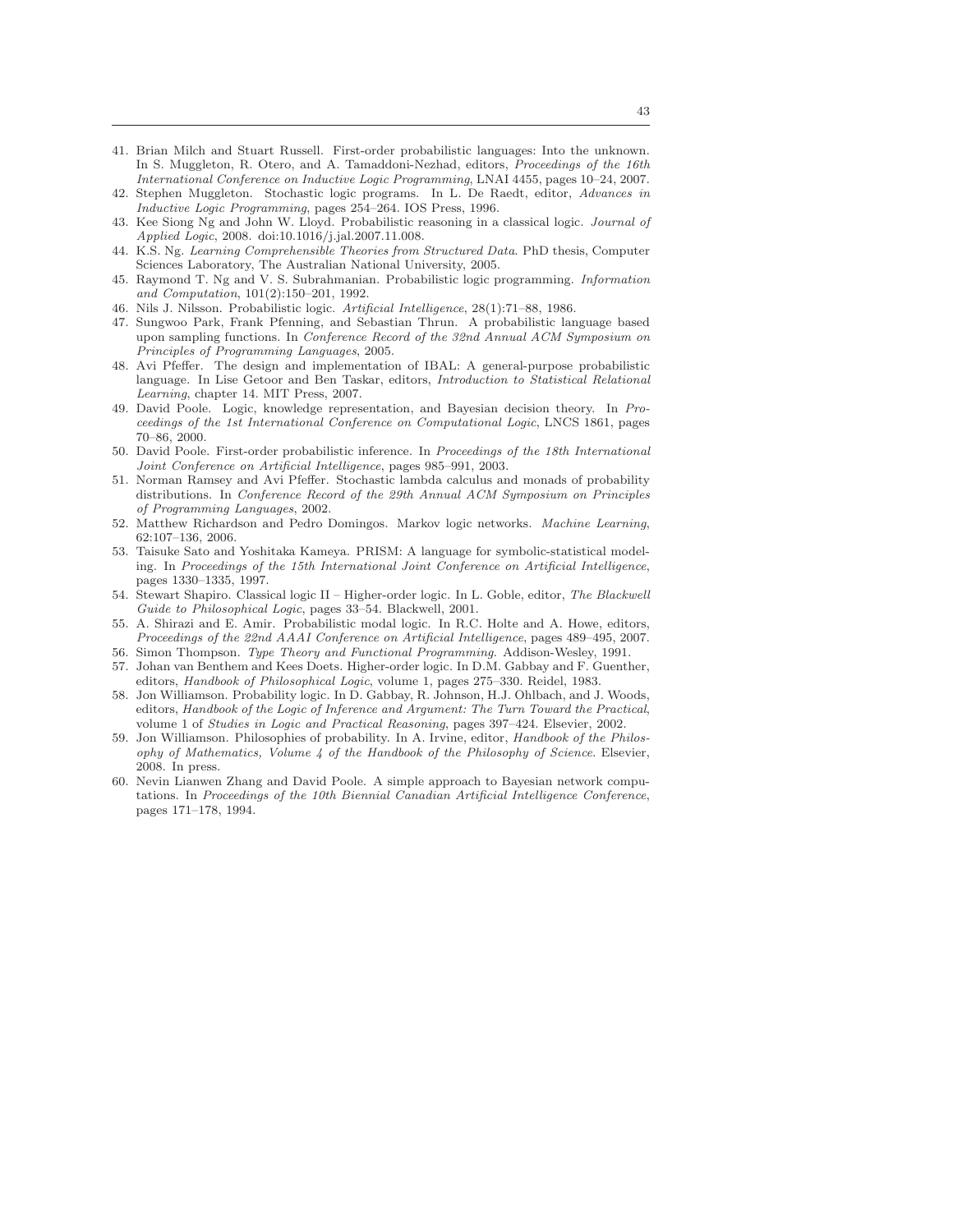## A Lifted Inference Proofs

A.1 Proof of Inversion Elimination

Proposition 1 Let t be a real-valued term such that each free occurrence of the variable f in t occurs in a subterm of the form  $(f x_1 \ldots x_k)$ , where  $x_1, \ldots, x_k$  are free occurrences in t of these variables and  $1 \leq k \leq n$ , and  $X_1, \ldots, X_n, Y$  be non-empty finite sets. Then

$$
\sum_{f \in Y^{X_n}} \prod_{x_1 \in X_1} \cdots \prod_{x_k \in X_k} t = \prod_{x_1 \in X_1} \cdots \prod_{x_k \in X_k} \sum_{\substack{x_k \in X_k \\ f \in Y^{X_n}} \cdots \sum_{x_{k+1} \in X_1}} t.
$$

*Proof* The proof is by induction on  $k$ .

Base case. We have to show that

$$
\sum_{f \in Y^X} \prod_{x \in X} t = \prod_{x \in X} \sum_{f \in Y^{\{x\}}} t.
$$

(Y can itself be a function space.) Suppose that  $X = \{x_1, \ldots, x_n\}$ ,  $Y = \{y_1, \ldots, y_m\}$ , and  $Y^X = \{f_1, \ldots, f_{m} \}$ . Define  $f_{ij} \in Y^{\{x_i\}}$  by  $f_{ij}(x_i) = y_j$ , for  $i = 1, \ldots, n$  and  $j = 1, \ldots, m$ . Then

$$
\sum_{f \in Y} \prod_{x \in X} t
$$
\n
$$
= \sum_{f \in Y} t\{x/x_1\} \times t\{x/x_2\} \times \cdots \times t\{x/x_n\}
$$
\n
$$
= t\{x/x_1, f/f_1\} \times t\{x/x_2, f/f_1\} \times \cdots \times t\{x/x_n, f/f_1\}
$$
\n
$$
+ t\{x/x_1, f/f_2\} \times t\{x/x_2, f/f_2\} \times \cdots \times t\{x/x_n, f/f_2\}
$$
\n
$$
+ \cdots
$$
\n
$$
+ t\{x/x_1, f/f_{m^n}\} \times t\{x/x_2, f/f_{m^n}\} \times \cdots \times t\{x/x_n, f/f_{m^n}\}
$$
\n
$$
= (t\{x/x_1, f/f_{11}\} + t\{x/x_1, f/f_{12}\} + \cdots + t\{x/x_1, f/f_{1m}\})
$$
\n
$$
\times (t\{x/x_2, f/f_{21}\} + t\{x/x_2, f/f_{22}\} + \cdots + t\{x/x_2, f/f_{2m}\})
$$
\n
$$
\times \cdots
$$
\n
$$
\times (t\{x/x_n, f/f_{n1}\} + t\{x/x_n, f/f_{n2}\} + \cdots + t\{x/x_n, f/f_{nm}\})
$$
 [Assumption on t]\n
$$
= \prod_{x \in X} \sum_{f \in Y^{\{x\}}}
$$

Induction step.

$$
\sum_{f \in Y^{X_n}} \prod_{x_1} \cdots \prod_{x_k \in X_k} t
$$
\n
$$
= \prod_{x_1 \in X_1} \sum_{x_1 \in X_1} \prod_{x_2 \in X_2} \prod_{x_2 \in X_2} \cdots \prod_{x_k \in X_k} t \quad \text{[Base case]}
$$
\n
$$
= \prod_{x_1 \in X_1} \sum_{y \in Y^{X_n}} \prod_{x_2 \in X_2} \cdots \prod_{x_k \in X_k} t \{(f x_1)/g\}
$$
\n
$$
= \prod_{x_1 \in X_1} \prod_{x_2 \in X_2} \cdots \prod_{x_k \in X_k} \sum_{x_k \in X_k} t \{(f x_1)/g\} \quad \text{[Induction hypothesis]}
$$
\n
$$
= \prod_{x_1 \in X_1} \prod_{x_2 \in X_2} \cdots \prod_{x_k \in X_k} \sum_{x_k \in X_k} \cdots \sum_{x_k \{x_k\}} \cdots \sum_{x_k \{x_k\}} t \{(f x_1)/g\} \quad \text{[Induction hypothesis]}
$$
\n
$$
g \in Y^{X_n} \cdots X_{k+1}^{x_k}
$$